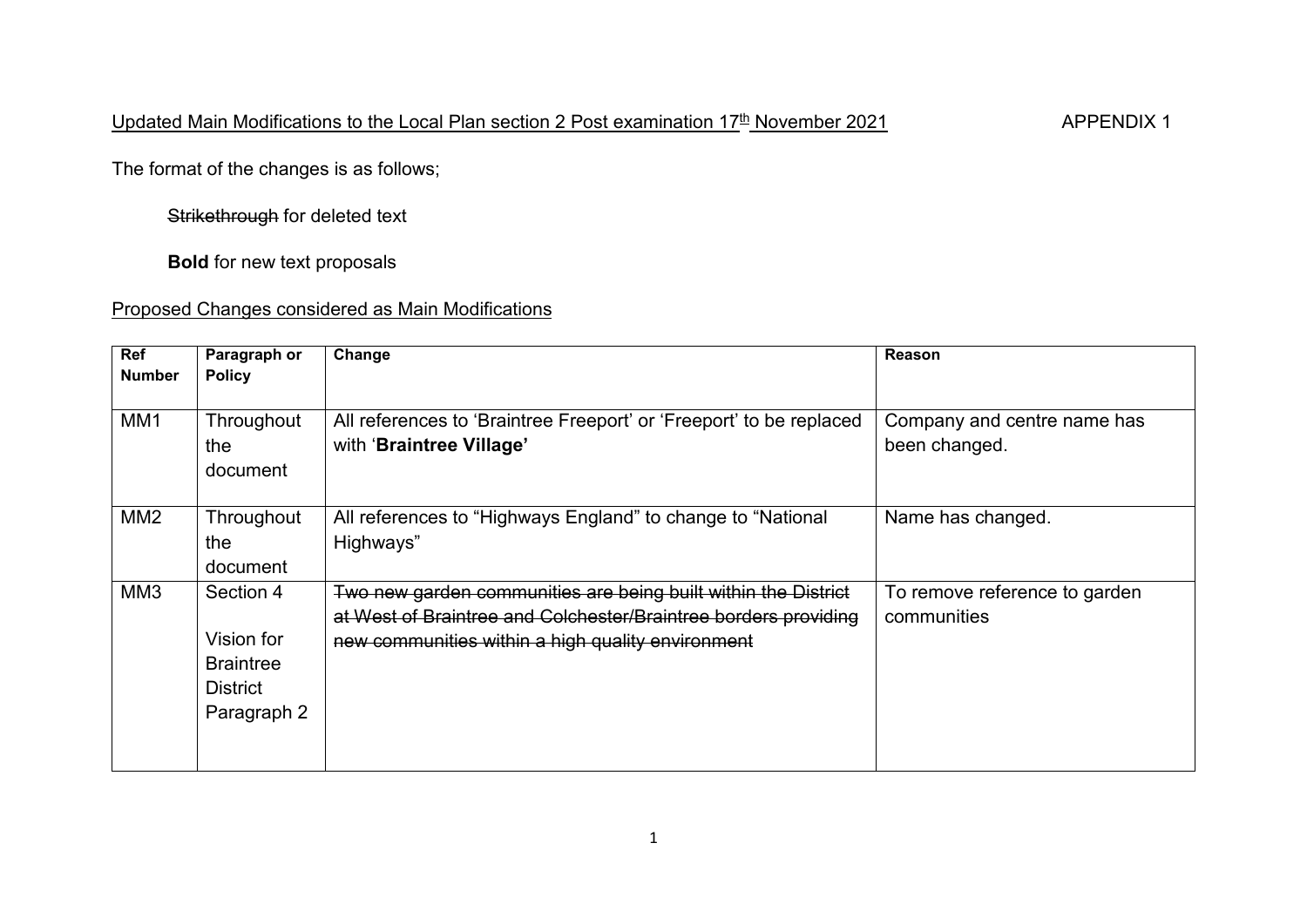| MM4             | Vision for<br><b>Braintree</b><br><b>District</b><br>Paragraph 5 | access to the highest quality community facilities including<br>health and education provision and green infrastructure.<br>Outstanding                                                                                                                                                                                                                                                                                                        | As requested by consultee to reflect<br>national policy                                                          |
|-----------------|------------------------------------------------------------------|------------------------------------------------------------------------------------------------------------------------------------------------------------------------------------------------------------------------------------------------------------------------------------------------------------------------------------------------------------------------------------------------------------------------------------------------|------------------------------------------------------------------------------------------------------------------|
| MM <sub>5</sub> | Key<br><b>Objectives</b><br>Housing<br><b>Need</b>               | To provide a range of housing sizes, types and tenures which<br>meet local need, including affordable homes, starter homes, and<br>homes for those residents with                                                                                                                                                                                                                                                                              | Starter homes as a category of<br>homes were never implemented.                                                  |
| MM <sub>6</sub> | Key<br>Objectives<br>Transport<br>Infrastructure                 | New developments must contribute towards the improvement of<br>the transport network in the District, including schemes to<br>ensure safety and reduce congestion. Developments will make<br>appropriate provision to ensure safety and reduce<br>congestion on the road network. Developments will make<br>appropriate provision for public transport, walking and cycling,<br>both within developments and connections to the wider network. | As requested by consultees to<br>reflect national policy.                                                        |
| MM7             | Paragraph<br>5.8                                                 | Delete paragraph and title                                                                                                                                                                                                                                                                                                                                                                                                                     | To remove reference to the position<br>of Garden Communities within the<br>spatial hierarchy                     |
| MM <sub>8</sub> | Spatial<br>Hierarchy                                             | Add Cressing Tye Green to the list of second tier villages<br>To add High Garrett to the list of third tier villages<br>West of Braintree Garden Community<br><b>Colchester Braintree Borders Garden Community</b>                                                                                                                                                                                                                             | The villages were omitted from the<br>original spatial hierarchy<br>To remove reference to Garden<br>Communities |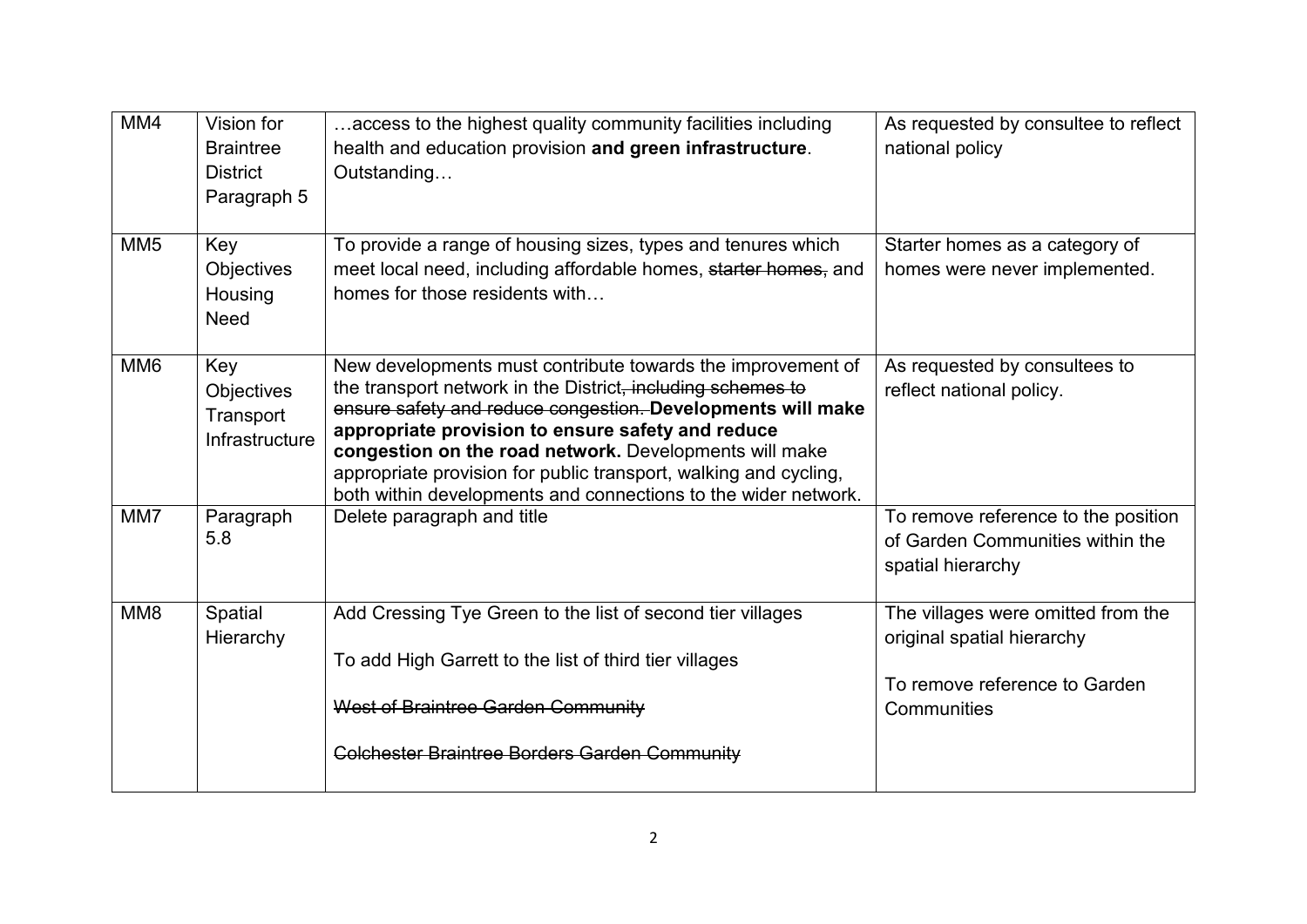| MM9         | Spatial<br>Strategy        | That the broad spatial strategy for Braintree District should<br>concentrate development on the town of Braintree, planned new<br>garden communities, Witham and the A12/Great Eastern<br>Mainline corridor and Halstead                    | To remove reference to Garden<br>Communities                                                                                |
|-------------|----------------------------|---------------------------------------------------------------------------------------------------------------------------------------------------------------------------------------------------------------------------------------------|-----------------------------------------------------------------------------------------------------------------------------|
| <b>MM10</b> | LPP1                       | Development outside development boundaries will be strictly<br>controlled confined to uses appropriate to the countryside<br>whilst also protecting and enhancing valued landscapes,<br>sites of biodiversity or geological value and soils | To aid clarity and ensure purpose of<br>the policy is clear following a High<br>Court decision at Gulls Meadow,<br>Stisted. |
| <b>MM11</b> | Picture 5.1<br>Key Diagram | Remove the 'Garden Community area of search' from the key<br>diagram.                                                                                                                                                                       | To remove references to Garden<br>Communities                                                                               |
| <b>MM12</b> | LPP <sub>2</sub>           | The Council and its partners will be driving forward the growth of<br>the economy in the District and provide for the 32.1ha of<br>industrial land and 19.5ha of office land in the District to support<br>this.                            | $\overline{To}$ aid clarity as the overall<br>employment need is set out in policy<br>SP5 of the section 1                  |
|             |                            | New strategic employment sites to meet the needs set out<br>within policy SP5, and the proposed uses for those sites, are<br>set out in the table below.                                                                                    | To aid clarity                                                                                                              |
|             | a)                         | Extension to Springwood Drive Industrial area in Braintree 10ha<br>employment policy area 10                                                                                                                                                | To reflect the current planning<br>permission                                                                               |
|             | b)                         | <b>Eastlink Horizon</b> 120 18.5ha Innovation and Enterprise<br>Business park for uses in the B4 E(g), B2, B8 use class.                                                                                                                    | To aid clarity and to reflect use class<br>changes                                                                          |
|             |                            | The Council has an approved LDO for the site.                                                                                                                                                                                               |                                                                                                                             |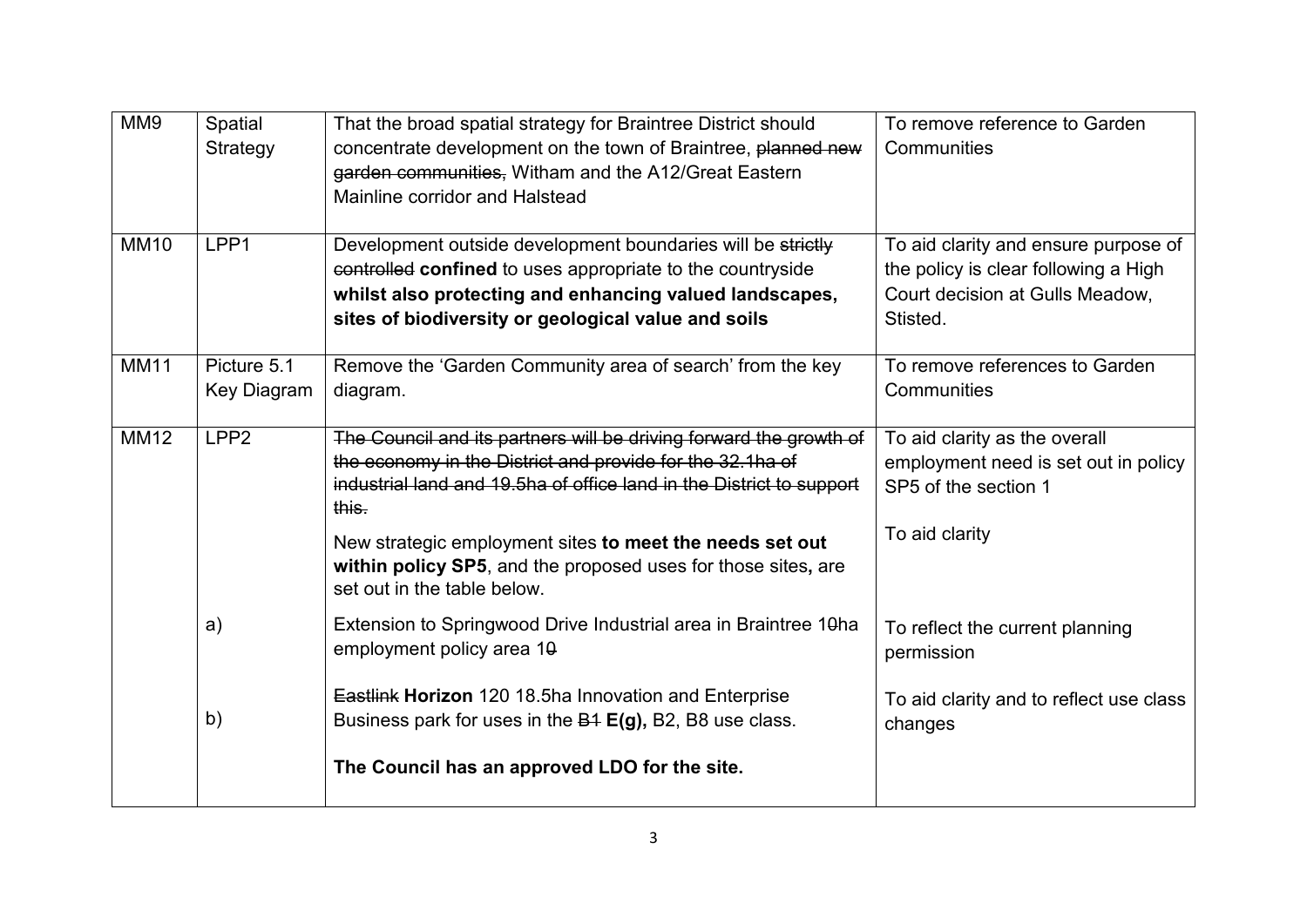|             |      | Part of the site may be developed for a hotel use (C1)                                                                                                                         | To reflect the current planning<br>position                                                                |
|-------------|------|--------------------------------------------------------------------------------------------------------------------------------------------------------------------------------|------------------------------------------------------------------------------------------------------------|
|             |      | B8 uses should be restricted to no more than 40% of the total                                                                                                                  |                                                                                                            |
|             |      | floor area and no single unit should be larger than 7,500sqm                                                                                                                   |                                                                                                            |
|             |      | The site also includes 7ha of structural landscaping.                                                                                                                          |                                                                                                            |
|             |      | Major Business Park on the West Braintree Garden Community<br>To be determined through a Strategic Growth DPD                                                                  |                                                                                                            |
|             |      |                                                                                                                                                                                | To remove reference to Garden                                                                              |
|             |      | Major Business Park on the Marks Tey Garden Community To<br>be determined through a Strategic Growth DPD                                                                       | Communities                                                                                                |
|             |      | Total identified new employment land allocations for B1, B2 and<br>B <sub>8</sub> 51.1 42.1                                                                                    | To aid clarity and to reflect the<br>current planning permission for<br>Springwood Drive Industrial Estate |
| <b>MM13</b> | LPP3 | Employment policy areas are identified on the Proposals Map,<br>where the following uses will be considered appropriate and will<br>be permitted and retained:                 | To reflect changes to use classes                                                                          |
|             |      | a. Office use, research and development, and industrial<br>processes (other than industrial processes falling within<br>Use Class B2) Business (use class B1) (use class E(g)) | To aid clarity                                                                                             |
|             |      | b. General industrial (use class B2) and storage and distribution<br>(use class B8)                                                                                            |                                                                                                            |
|             |      | c. Repair of vehicle and vehicle parts                                                                                                                                         |                                                                                                            |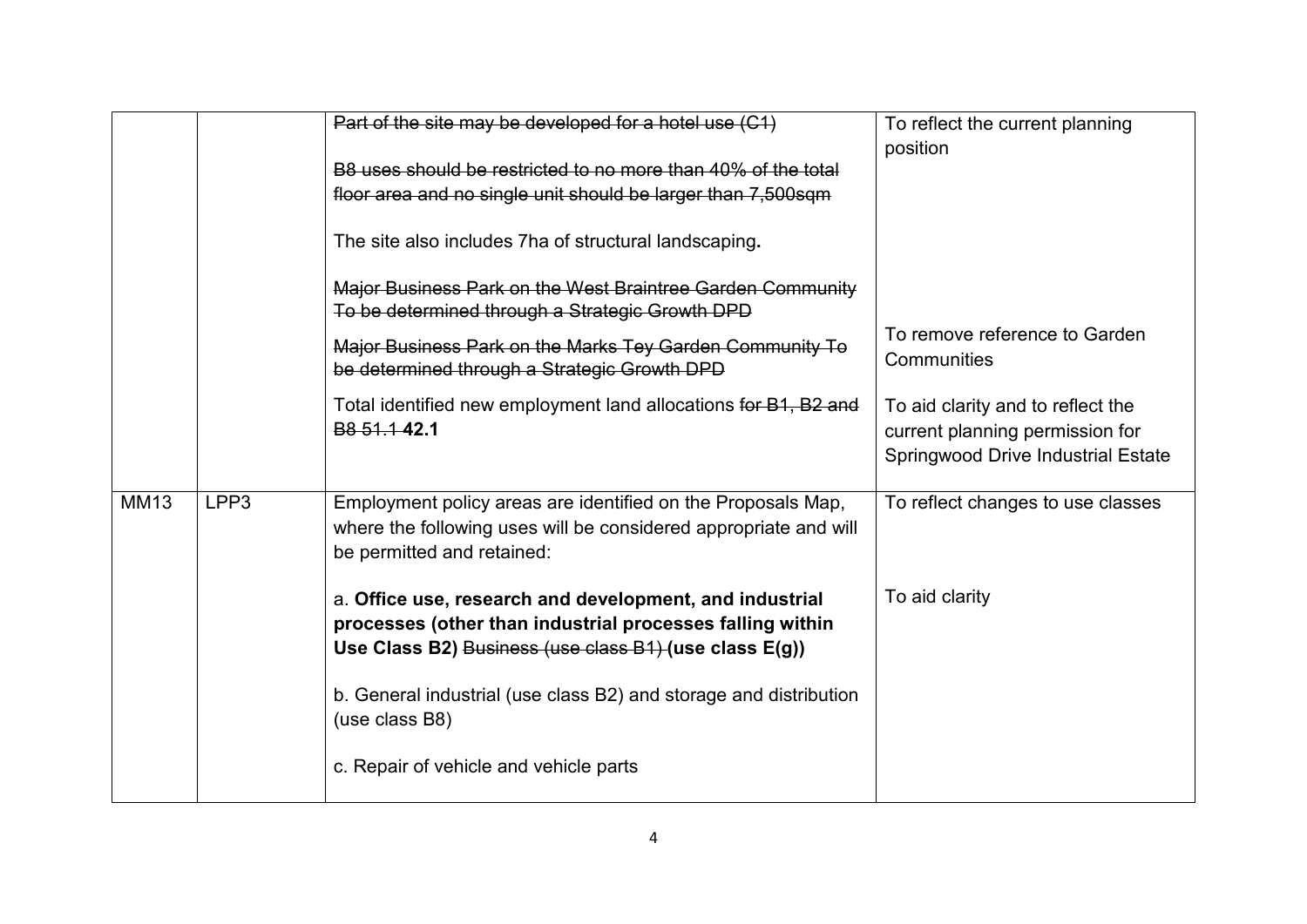|             |                                             | d. Waste management facilities as appropriate taking into<br>account neighbouring uses<br>e. Services specifically provided for the benefit of businesses or<br>workers based on the employment area                                                                                                                                                                                                                     |                                                                                        |
|-------------|---------------------------------------------|--------------------------------------------------------------------------------------------------------------------------------------------------------------------------------------------------------------------------------------------------------------------------------------------------------------------------------------------------------------------------------------------------------------------------|----------------------------------------------------------------------------------------|
|             |                                             | Changes from B2 or B8 to E will not be permitted.                                                                                                                                                                                                                                                                                                                                                                        |                                                                                        |
| <b>MM14</b> | LPP6                                        | Employment locations for Use class B1 Business<br>Parks business uses are identified on the Proposals Map. To<br>maintain the character of these sites only uses falling within Use<br>Class B1 business will be permitted., and to meet identified<br>needs, they are allocated for office use, research and<br>development, and industrial processes (other than<br>industrial processes falling within Use Class B2). | To reflect use class changes                                                           |
| <b>MM15</b> | Paragraph<br>6.23, 6.24<br>and 6.25<br>LPP7 | Delete policy and supporting text                                                                                                                                                                                                                                                                                                                                                                                        | Design appropriately covered in<br>general design policies                             |
| <b>MM16</b> | LPP8                                        | A the Location of the site being accessible, and sustainable in<br>terms of the Framework<br>B There is no unacceptable impact on protected species or the<br>historic environment<br>Where it has been evidenced that the conversion of existing<br>buildings on the site is not practical or where there are no<br>existing buildings on the site and where a need has been                                            | To avoid repeating national policy<br>To avoid repeating other policies in<br>the Plan |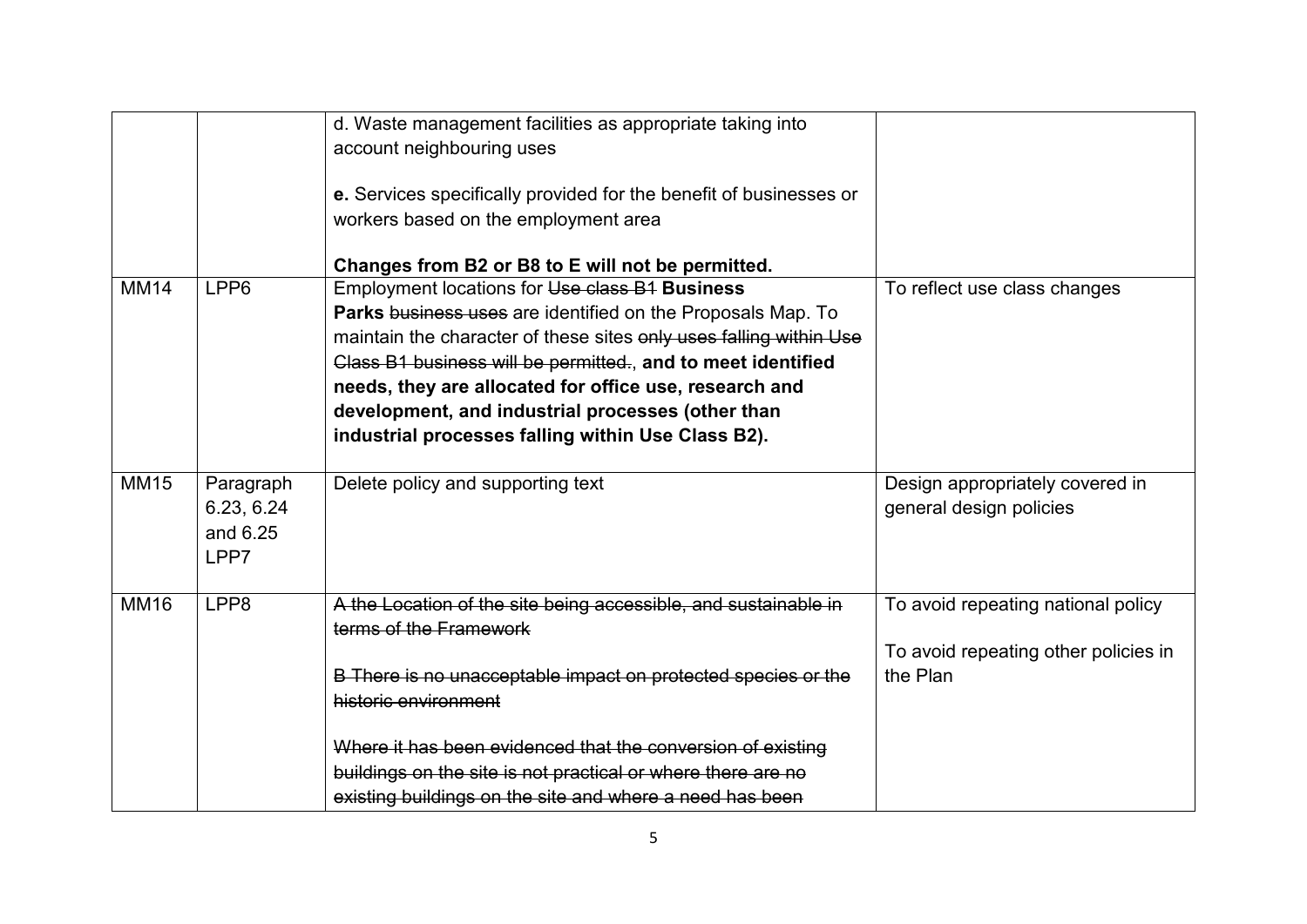|             |                   | demonstrated, new buildings shall be well designed, and<br>appropriately sited. New buildings shall be of a form, bulk and<br>design that should not offend local landscape character, and<br>protect and enhance heritage assets and their settings. All such<br>new development shall also be considered against the criteria<br>above.                                                                                                                                                                                                                         |                                                                                              |
|-------------|-------------------|-------------------------------------------------------------------------------------------------------------------------------------------------------------------------------------------------------------------------------------------------------------------------------------------------------------------------------------------------------------------------------------------------------------------------------------------------------------------------------------------------------------------------------------------------------------------|----------------------------------------------------------------------------------------------|
| <b>MM17</b> | LPP <sub>9</sub>  | Proposals for new tourist accommodation and facilities,<br>including extensions to existing tourist accommodation and<br>facilities, within the countryside, will be permitted provided that<br>all the following criteria are met;<br>b. Large scale Pproposals are connected to and associated<br>with existing facilities or located at a site that relates well to<br>defined settlements in the area and are accessible to adequate<br>public transport, cycling and walking links.<br>e They would not use the best and most versatile agricultural<br>land | To provide clarity<br>To provide clarity<br>To avoid repeat of other policies in<br>the Plan |
| <b>MM18</b> | LPP <sub>10</sub> | Convenience (Food) retailing across the District is expected to<br>grow. Evidence suggests, with evidence suggesting that<br>across the District 8966sq.m 2927sq.m (gross) of new<br>floorspace will be required. For comparison goods (Non-food<br>retailing) 15,869 sqm 10,315 sq.m (gross) will be required and<br>for food and beverage provision $8,304$ sqm 4506 sq.m (gross) is<br>needed.<br>1,000sq.m (Gross) Great Notley District Centre and                                                                                                           | To reflect updated evidence base<br>To correct typographical error                           |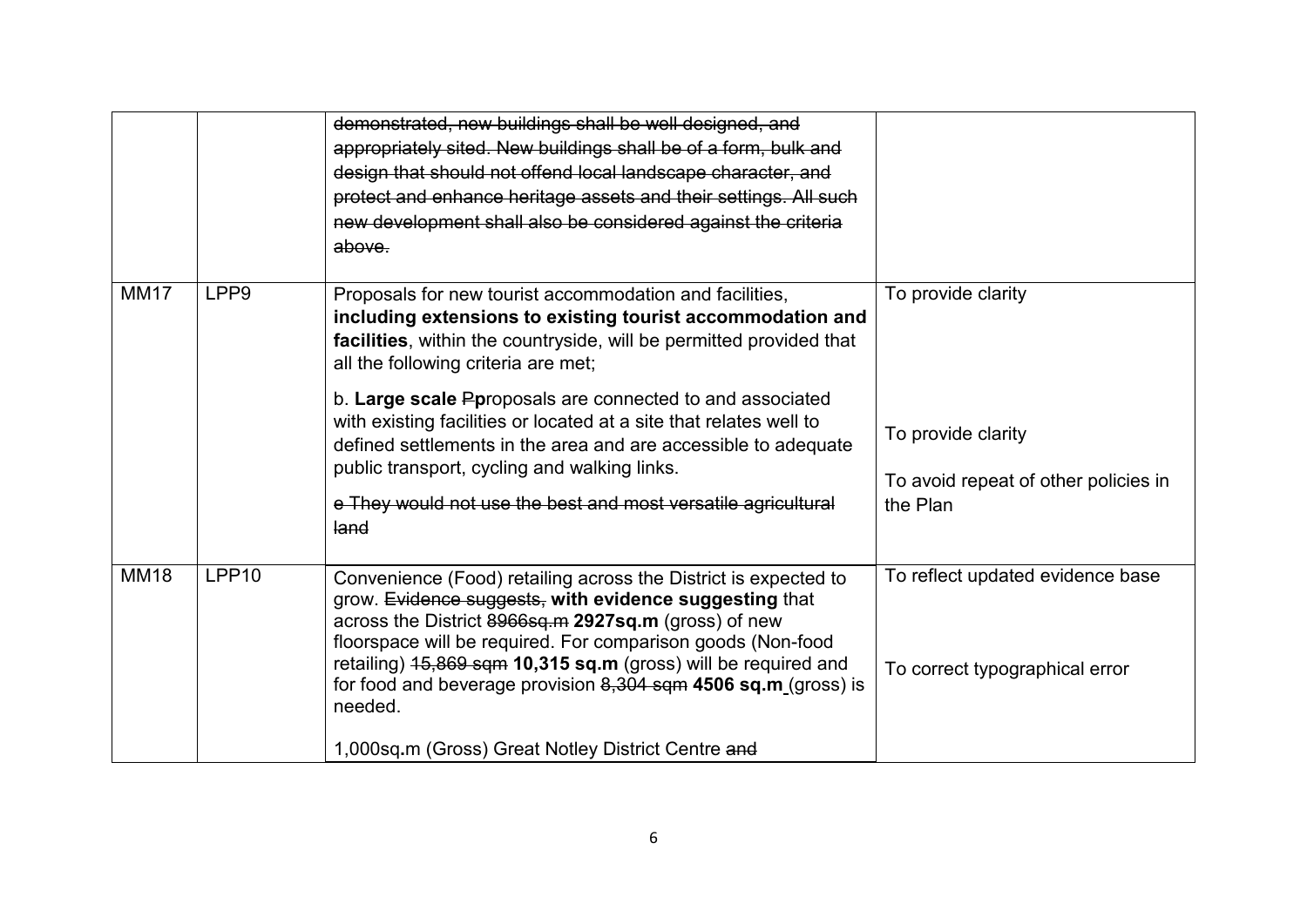| <b>MM19</b> | LPP11             | Within the Primary Shopping Areas, as defined on the Proposals<br>Maps, primary and secondary frontages have been identified. A<br>balance between A4 retail shops and non-retail town centre<br>uses has to be maintained in order to secure the vitality and<br>viability of the primary shopping area. | To reflect use class changes                      |
|-------------|-------------------|-----------------------------------------------------------------------------------------------------------------------------------------------------------------------------------------------------------------------------------------------------------------------------------------------------------|---------------------------------------------------|
|             |                   | The following uses will be permitted within primary frontages:                                                                                                                                                                                                                                            |                                                   |
|             |                   | a. Commercial Retail development (Use Class A1 E)                                                                                                                                                                                                                                                         |                                                   |
|             |                   | b. Local Community uses (Use class F.2) Proposals for use<br>classes A2-A5 and D1 - D2 provided that:                                                                                                                                                                                                     |                                                   |
|             |                   | It would not result in 3 or more non A1) Use class units in<br>adjoining premises within the primary shopping area                                                                                                                                                                                        |                                                   |
|             |                   | It would not break a continuous A1 primary retail frontage                                                                                                                                                                                                                                                |                                                   |
|             |                   | The following <b>additional</b> uses will be permitted within Secondary<br>Frontages:                                                                                                                                                                                                                     |                                                   |
|             |                   | Use Classes A1 to A5, B1 and D1 to D2Pubs and<br>$\bullet$<br>drinking establishments                                                                                                                                                                                                                     |                                                   |
|             |                   | <b>Hot food takeaways</b>                                                                                                                                                                                                                                                                                 |                                                   |
| <b>MM20</b> | LPP <sub>12</sub> | Cinemas, concert halls, music venues and similar<br>District Centre - Great Notley<br>Within the District centre as defined on the Proposals Map, the<br>following uses will be permitted:                                                                                                                | To aid clarity as to where the policy<br>applies. |
|             |                   | a. Retail development (Use Class A1) Commercial E use                                                                                                                                                                                                                                                     | To reflect changes to use classes                 |
|             |                   | b. Use Classes F1, F2, pubs and drinking establishments,<br>hot food takeaways and cinemas, concert halls, music                                                                                                                                                                                          |                                                   |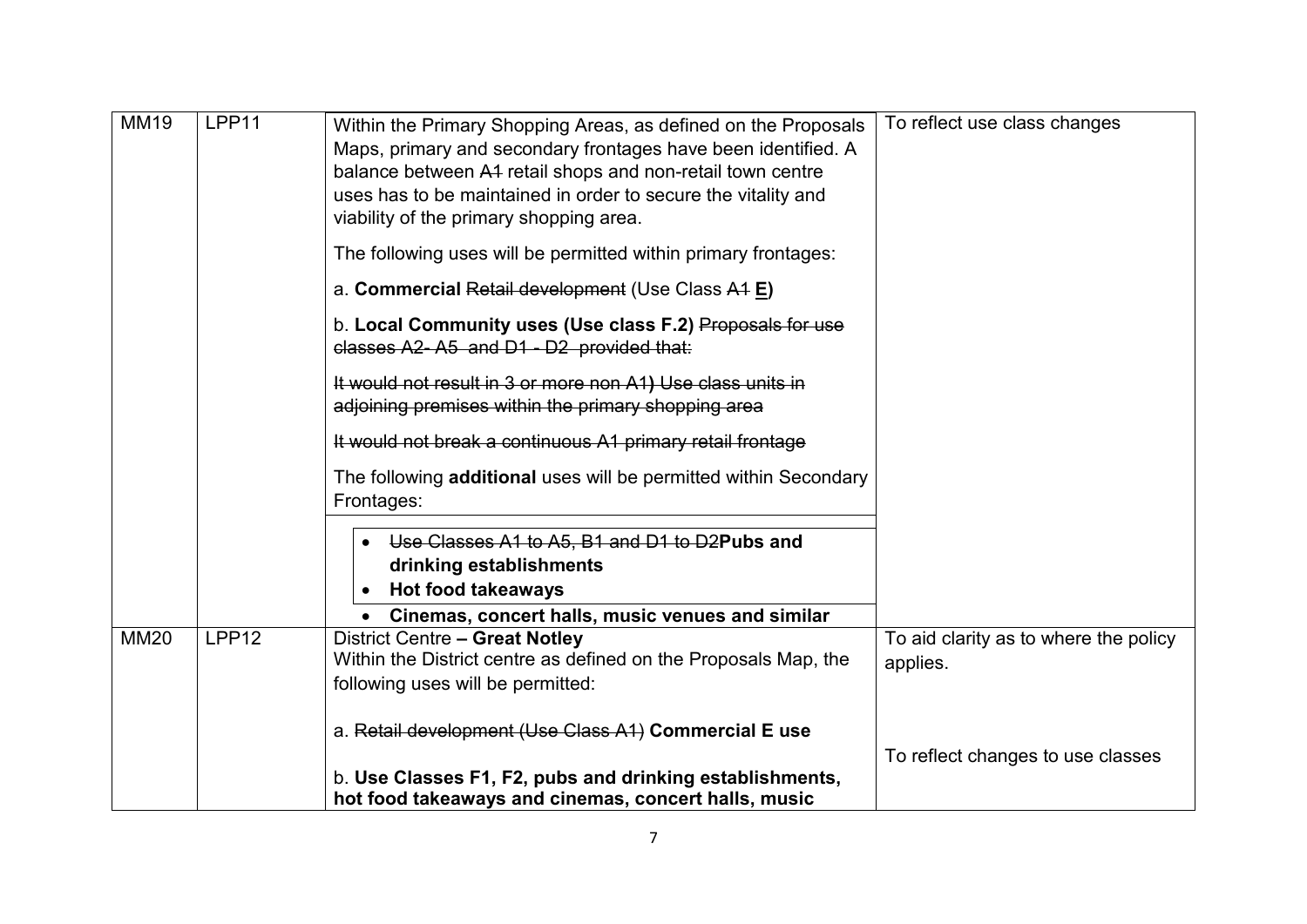|             |                   | venues and similar providing this does not lead to an over<br>proliferation of these uses to the detriment of the amenity of<br>the surrounding area or viability of the centre. Proposals for<br>use classes A2 - A5 and D1 - D2). provided that it does not<br>result in the loss of an existing A1 retail use, or where a A1 unit<br>has become vacant, it can be demonstrated through a marketing<br>and viability assessment that an A1 user cannot be found. |                                                                                                                                                                                                               |
|-------------|-------------------|--------------------------------------------------------------------------------------------------------------------------------------------------------------------------------------------------------------------------------------------------------------------------------------------------------------------------------------------------------------------------------------------------------------------------------------------------------------------|---------------------------------------------------------------------------------------------------------------------------------------------------------------------------------------------------------------|
| <b>MM21</b> | LPP <sub>13</sub> | The area defined on the Proposals Map as a Factory Designer<br>Outlet Centre shall be maintained for the purpose of a discount<br>shopping outlet centre, and current associated uses.                                                                                                                                                                                                                                                                             | To better reflect the uses on the site                                                                                                                                                                        |
| <b>MM22</b> | LPP14             | The areas identified on the Proposals Map for Leisure and<br>Entertainment shall be retained for leisure and entertainment-<br>related uses. This includes use for indoor sport, recreation<br>or fitness; local community shops (Use Class F2); bingo<br>halls, music venues and other similar uses; and expansion<br>of the existing cinema will be acceptable. Proposals within<br>use class D2 will not be permitted.                                          | To reflect new use class order                                                                                                                                                                                |
| <b>MM23</b> | LPP15             | Bulky retail Pproposals outside of town centres will be required<br>to satisfy all the following criteria:<br>c. A traffic transport impact assessment and travel<br>plan demonstrating that the proposal would not cause any<br>detriment to the local traffic network                                                                                                                                                                                            | To aid clarity<br>For clarity and to avoid repetition                                                                                                                                                         |
| <b>MM24</b> | LPP16             | <b>Halstead</b><br>Former EMD Site, Kings Road<br>New retail provision will also be provided at strategic growth<br>locations, new garden communities and a site allocations at land<br>north of Freeport and land off Millennium Way, Braintree.                                                                                                                                                                                                                  | To remove allocation at former EMD<br>site which has now been built.<br>To remove reference to Garden<br>Communities<br>To remove allocation at Freeport<br>which is not being taken forward by<br>landowner. |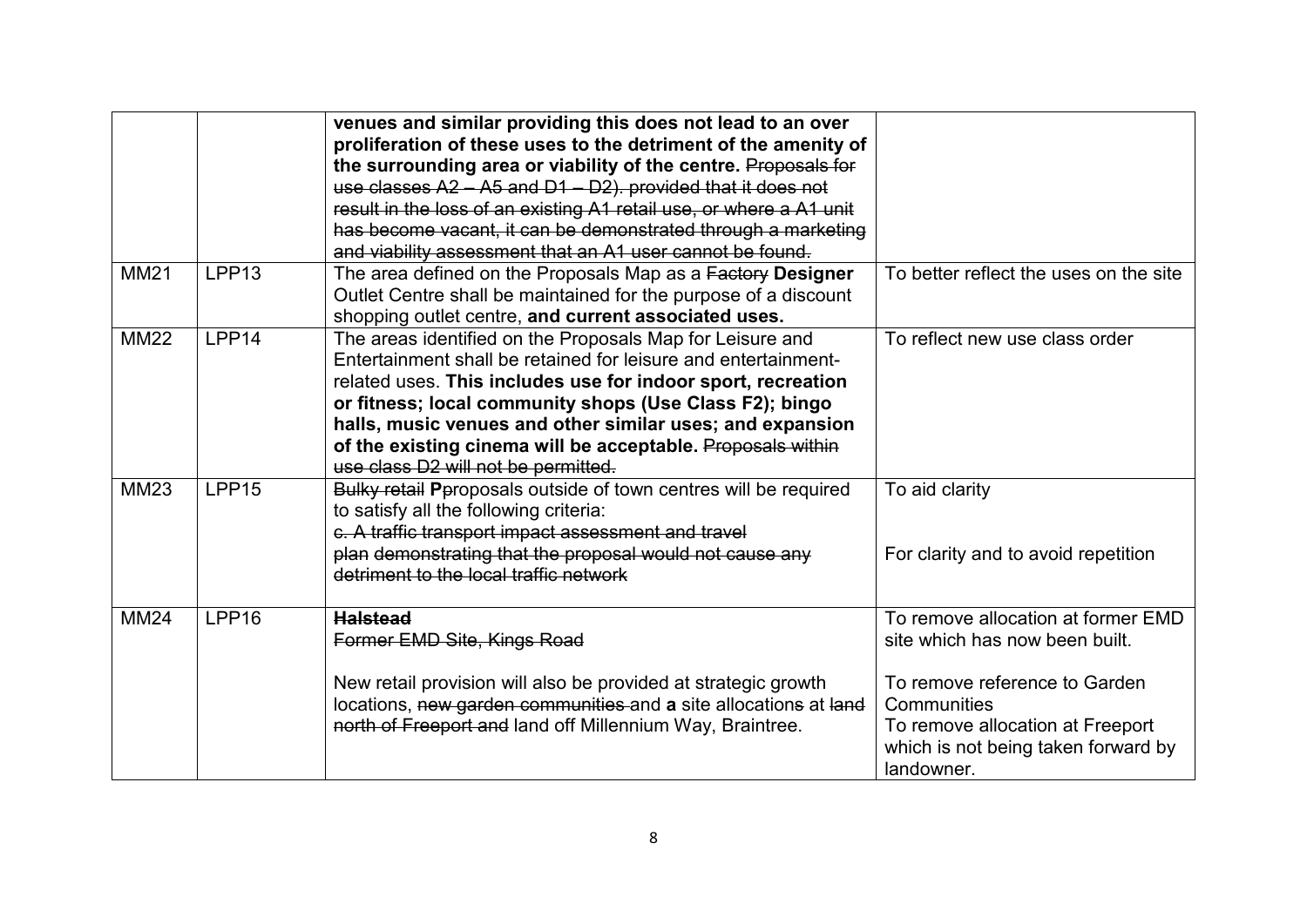| <b>MM25</b> | LPP17             | <b>Strategic Growth Location</b>                                     | <b>Number of Homes</b><br>(within the Plan period) | To remove reference to Garden<br>Communities |
|-------------|-------------------|----------------------------------------------------------------------|----------------------------------------------------|----------------------------------------------|
|             |                   | West of Braintree Garden Community                                   | 2,500                                              |                                              |
|             |                   | <b>New Colchester Braintree Borders</b>                              | 4,150                                              | To update to the current housing             |
|             |                   | Garden Community                                                     |                                                    | position                                     |
|             |                   | East of Great Notley (in Black Notley                                | 1,750                                              |                                              |
|             |                   | Parish)                                                              |                                                    |                                              |
|             |                   | Land East of Broad Road, Braintree                                   | 1,000                                              |                                              |
|             |                   | Former Towerlands Park Site,                                         | 600 575                                            |                                              |
|             |                   | <b>Braintree</b>                                                     |                                                    |                                              |
|             |                   | Land at Feering                                                      | 750 795                                            |                                              |
|             |                   | Wood End Farm, Witham                                                | 450 400                                            |                                              |
|             |                   | North West Braintree - Panfield Lane                                 | 600 825                                            |                                              |
| <b>MM26</b> | LPP <sub>18</sub> | • Up to 1750 new homes of a mixed size and type                      |                                                    | To reflect the wording of other              |
|             |                   | appropriate to the area                                              |                                                    | strategic growth locations policy            |
|             |                   |                                                                      |                                                    |                                              |
|             |                   | Affordable housing as per the Council's policy<br>$\bullet$          | To aid clarity                                     |                                              |
|             |                   | requirements                                                         |                                                    |                                              |
|             |                   |                                                                      |                                                    |                                              |
|             |                   | Contributions to the strategic road network in the<br>$\bullet$      |                                                    | For ensure the policy is effective           |
|             |                   | vicinity of the site which could include the A120 and                |                                                    |                                              |
|             |                   | A131 corridor                                                        |                                                    |                                              |
|             |                   |                                                                      |                                                    |                                              |
|             |                   | A new primary school with co-located 56 early years and              |                                                    |                                              |
|             |                   | $\bullet$                                                            |                                                    | To reflect use class orders                  |
|             |                   | childcare nursery (D1use) on 2.7ha of suitable land                  |                                                    |                                              |
|             |                   | allocated for education and childcare use as required                |                                                    |                                              |
|             |                   | by the Local Education Authority through S106 Planning               |                                                    |                                              |
|             |                   | <b>Obligations</b>                                                   |                                                    |                                              |
|             |                   |                                                                      |                                                    |                                              |
|             |                   | Two new 56 place stand-alonge early years and childcare<br>$\bullet$ |                                                    |                                              |
|             |                   | nurseryies (D1 use) each on 0.13ha of suitable land                  |                                                    | To aid clarity                               |
|             |                   | allocated for education and childcare use as required                |                                                    |                                              |
|             |                   |                                                                      |                                                    |                                              |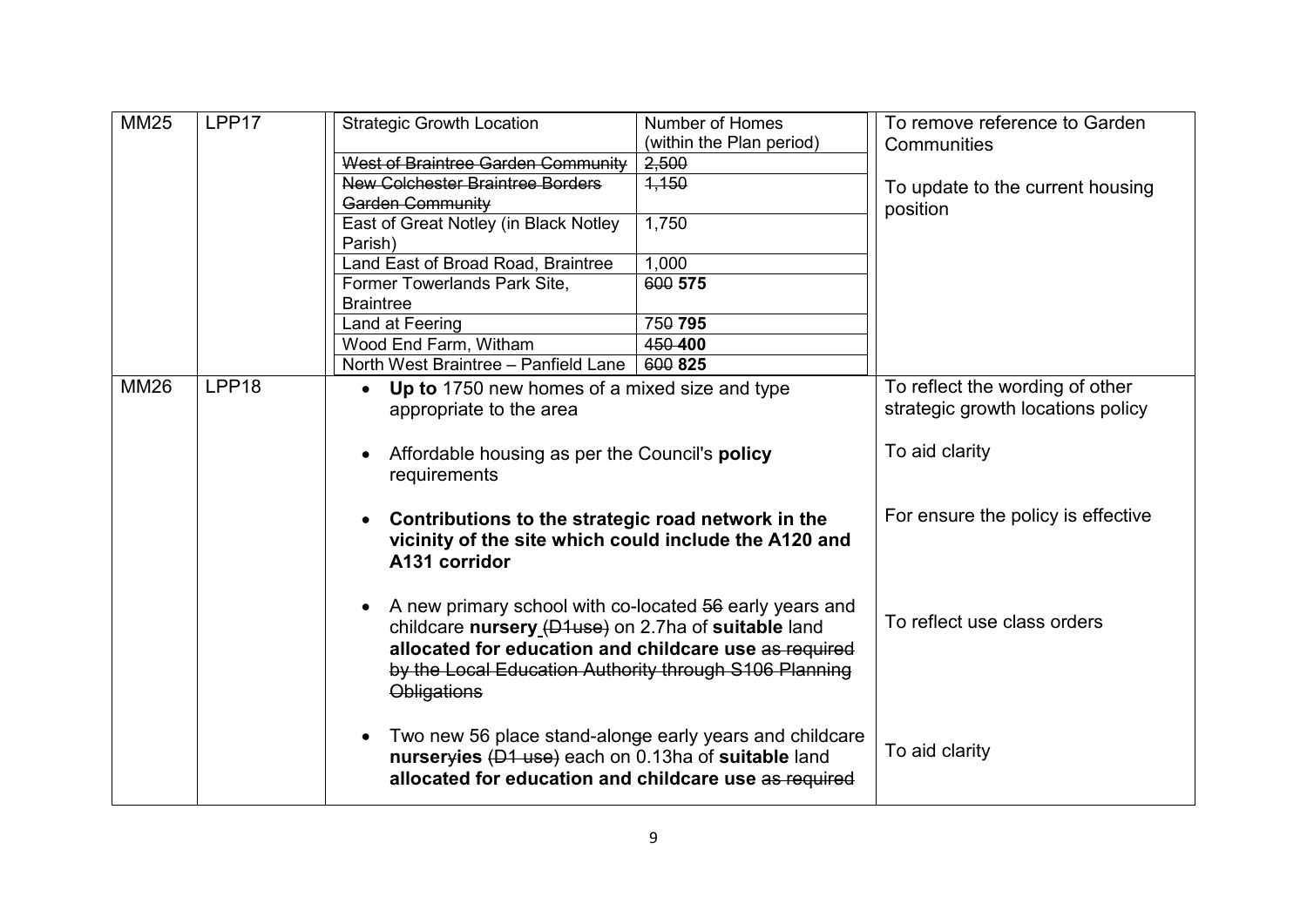|             |                   | by the Local Education Authority through S106 Planning<br><b>Obligations</b>                                                                                                                                                                                         |                                                                   |
|-------------|-------------------|----------------------------------------------------------------------------------------------------------------------------------------------------------------------------------------------------------------------------------------------------------------------|-------------------------------------------------------------------|
|             |                   | Community facilities including a contribution to<br>$\bullet$<br>or location-provision of infrastructure for new NHS<br>facilities                                                                                                                                   | To aid clarity                                                    |
|             |                   |                                                                                                                                                                                                                                                                      | To ensure the policy is effective                                 |
|             |                   | Public open space in accordance with the Open Space<br>$\bullet$<br>Study, and informal and formal recreation in accordance<br>with the playing pitch strategy                                                                                                       |                                                                   |
|             |                   |                                                                                                                                                                                                                                                                      | For clarity                                                       |
|             |                   | Provision of or contribution towards a Gypsy and<br>$\bullet$<br><b>Traveller Site</b>                                                                                                                                                                               |                                                                   |
|             |                   |                                                                                                                                                                                                                                                                      | To ensure the policy is effective                                 |
|             |                   | The main access to the site will be from London Road and <b>local</b><br>access from Notley Road with additional minor vehicle access<br>from and Bakers Lane, the latter only if it is an essential<br>requirement of the development                               |                                                                   |
| <b>MM27</b> | LPP <sub>19</sub> | Up to 1000 homes of a mixed size and type appropriate<br>$\bullet$<br>to the area                                                                                                                                                                                    | To reflect wording of other strategic<br>growth location policies |
|             |                   | Affordable housing as per the Council's policy<br>$\bullet$<br>requirements                                                                                                                                                                                          | To aid clarity                                                    |
|             |                   | A new primary school with co-located 56 early years and<br>$\bullet$<br>childcare nursery (D1use) on 2.1ha of suitable land<br>allocated for education and childcare use as required<br>by the Local Education Authority through S106 Planning<br><b>Obligations</b> | To aid clarity                                                    |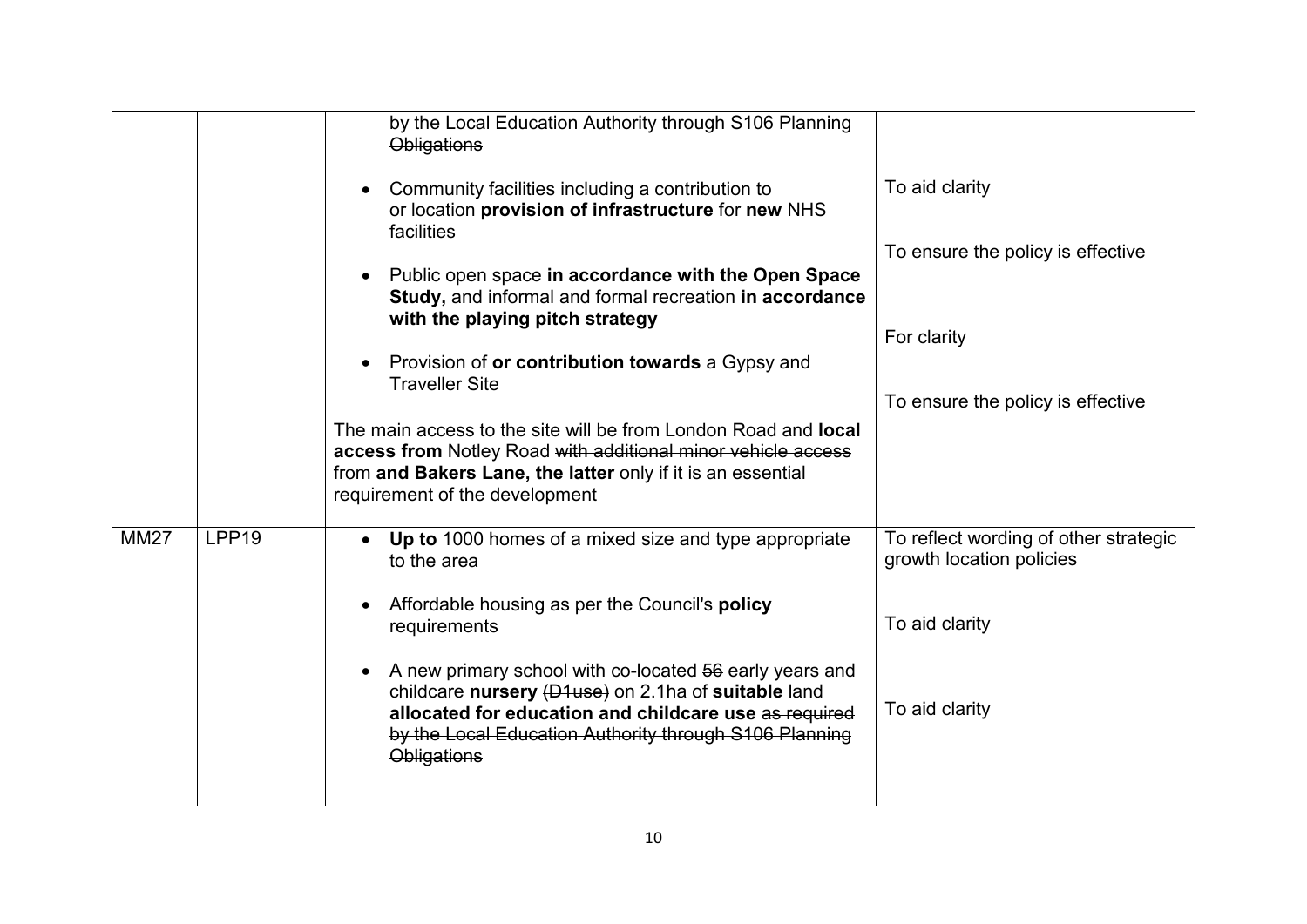|             |                   | A new 56 place stand-alone early years and childcare<br>nursery (D1 use) on 0.13 hectares of suitable land<br>allocated for education and childcare use as required<br>by the Local Education Authority through S106 Planning<br><b>Obligations</b>              | To reflect use class order<br>To ensure the policy is effective   |
|-------------|-------------------|------------------------------------------------------------------------------------------------------------------------------------------------------------------------------------------------------------------------------------------------------------------|-------------------------------------------------------------------|
|             |                   | Public open space in accordance with the Open Space<br>$\bullet$<br>Study, formal recreation in accordance with the<br>Playing Pitch strategy and informal recreation, which<br>would include improvements to the River Walk                                     |                                                                   |
|             |                   | Provision of or contributions towards a Gypsy and<br>$\bullet$<br><b>Traveller</b> site                                                                                                                                                                          | To ensure the policy is effective                                 |
|             |                   | The main vehicular access to the site will be from a new<br><b>roundabout on</b> the A131 with an additional <b>local</b> minor-vehicle<br>access from Broad Road.                                                                                               | To ensure the policy is effective                                 |
| <b>MM28</b> | LPP <sub>20</sub> | Up to 600 575 new homes of a mixed use and type<br>$\bullet$<br>appropriate to the area                                                                                                                                                                          | To reflect wording of other strategic<br>growth location policies |
|             |                   | Affordable housing as per the Council's policy<br>$\bullet$<br>requirements                                                                                                                                                                                      | To aid clarity                                                    |
|             |                   | A new 56 place stand-alone early years and childcare<br>$\bullet$<br>nursery (D1 use) on 0.13 hectares of suitable land<br>allocated for education and childcare use as required<br>by the Local Education Authority through S106 Planning<br><b>Obligations</b> | To aid clarity and to reflect changes<br>to use class             |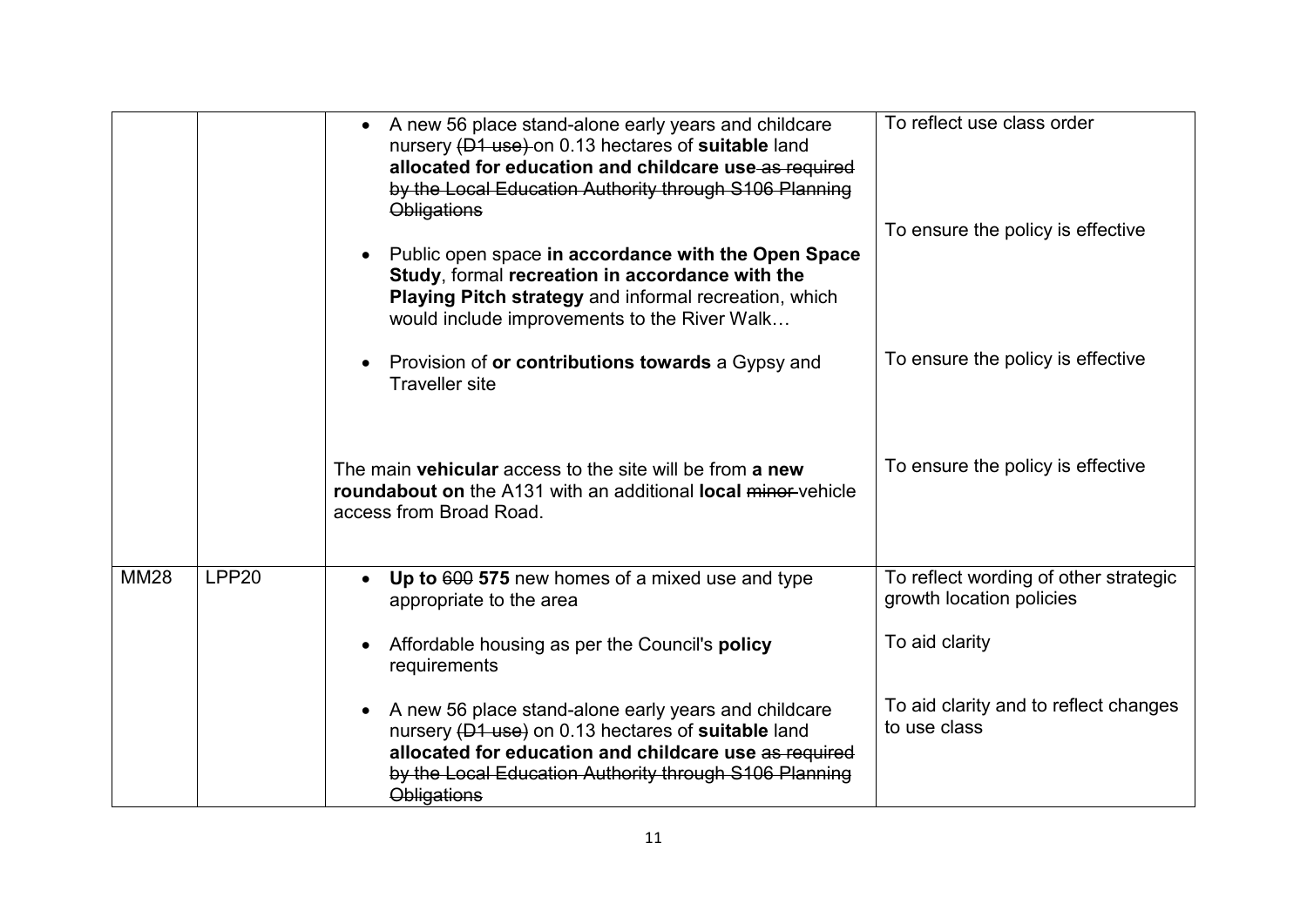|             |       | All access points will have to be agreed to the<br>satisfaction of Essex County Council, as Highways<br>Authority.                                                                                                  | To ensure the policy is effective                                                                    |
|-------------|-------|---------------------------------------------------------------------------------------------------------------------------------------------------------------------------------------------------------------------|------------------------------------------------------------------------------------------------------|
|             |       | Community facilities including contributions to location or<br>$\bullet$<br>provision of infrastructure for new local NHS facilities                                                                                | To ensure clarity                                                                                    |
|             |       | Public open space in accordance with the Open Space<br>$\bullet$<br>Study and formal recreation in accordance with the<br>Playing Pitch Strategy and informal recreation including<br>landscaping to the rural edge | To ensure the policy is effective                                                                    |
| <b>MM29</b> | LPP21 | Up to 825 600-new homes of a mixed size and type<br>$\bullet$<br>appropriate to the area                                                                                                                            | To reflect wording of other strategic<br>growth location policies and current<br>planning permission |
|             |       | 10ha of employment development<br>$\bullet$                                                                                                                                                                         | To reflect current permission.                                                                       |
|             |       | • Land for aA new primary school with co-located early<br>years and childcare nursery on 2ha of suitable land<br>allocated for education and childcare use and<br>contributions to existing education facilities    | To aid clarity                                                                                       |
|             |       | Early years and childcare facilities potentially co-located<br>with any new primary school                                                                                                                          | To aid clarity                                                                                       |
|             |       | Public open space in accordance with the Open Space<br>$\bullet$<br>Study, formal and informal recreation in accordance<br>with the Playing Pitch Strategy and community sports<br>facilities                       | To ensure the policy is effective                                                                    |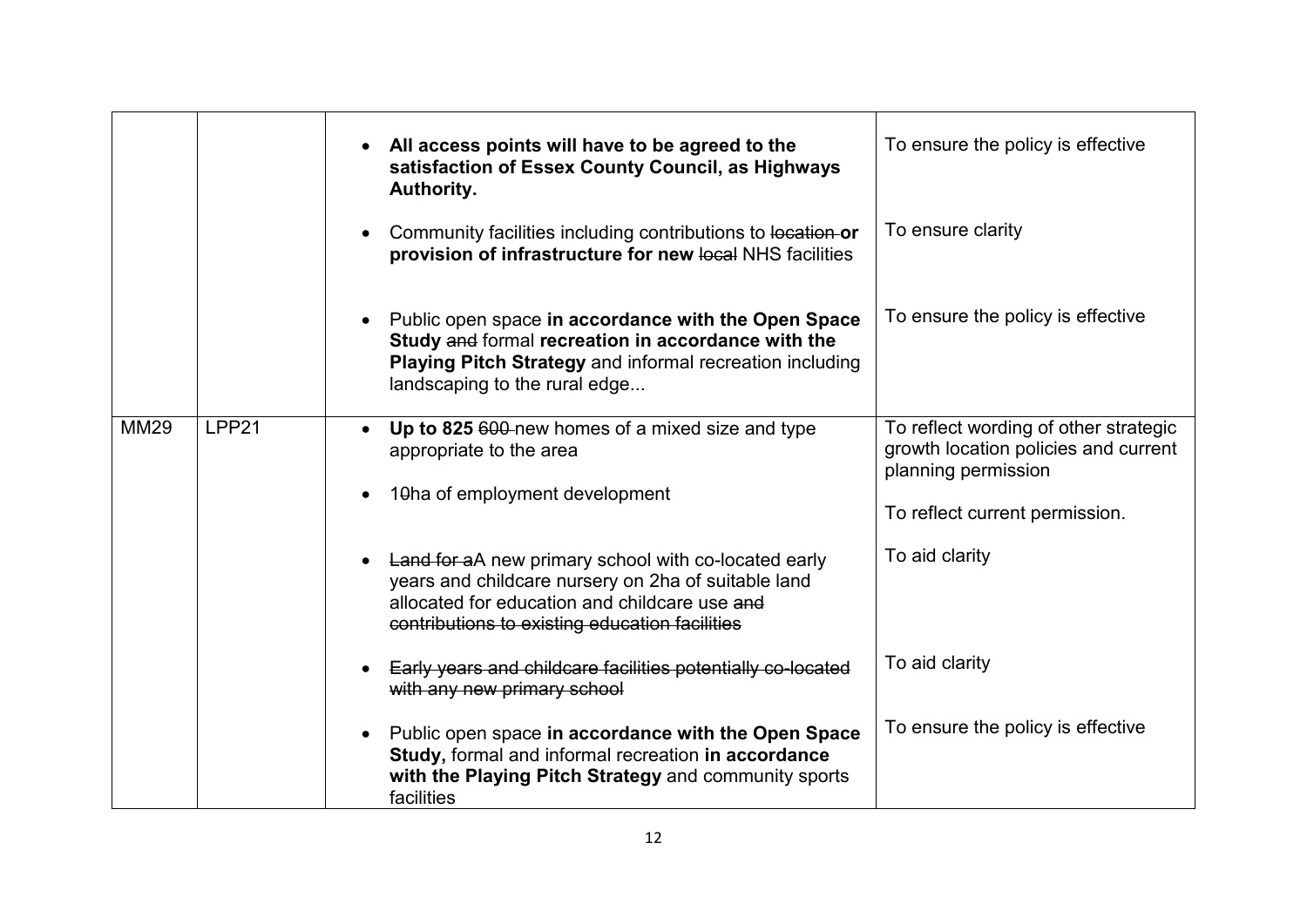|             |       | Community facilities including a contribution to or<br>provision of infrastructure for new NHS facilities                                                                                                                                                                                                                                                                                                                                                                                                                                                                                                                                                                                                                                                                                                                                                                                                                                                                                                                                                                                                                                                                                                                                                                                                                             | To ensure the plan is positively<br>prepared                                                                                                                                                                                                          |
|-------------|-------|---------------------------------------------------------------------------------------------------------------------------------------------------------------------------------------------------------------------------------------------------------------------------------------------------------------------------------------------------------------------------------------------------------------------------------------------------------------------------------------------------------------------------------------------------------------------------------------------------------------------------------------------------------------------------------------------------------------------------------------------------------------------------------------------------------------------------------------------------------------------------------------------------------------------------------------------------------------------------------------------------------------------------------------------------------------------------------------------------------------------------------------------------------------------------------------------------------------------------------------------------------------------------------------------------------------------------------------|-------------------------------------------------------------------------------------------------------------------------------------------------------------------------------------------------------------------------------------------------------|
| <b>MM30</b> | LPP22 | <b>Strategic Growth Location - Land at Feering</b><br>A Strategic Growth Location has been identified at land south<br>east of Feering and is shown on the Proposals Map.<br>Development will be expected to provide;<br>Up to 750 Around 835 new homes of a mixed, size and<br>$\bullet$<br>type appropriate to the area<br>Affordable housing as per the Council's policy<br>$\bullet$<br>requirements<br>Appropriate employment generating uses to support the<br>new community<br>Location for a new primary school or community centre A<br>new primary school with co-located early years and<br>childcare nursery on 2.1 ha of suitable land allocated<br>for education and childcare use or the expansion of<br><b>Feering School</b><br>Two A new 56 place stand-alone early years and<br>childcare facilities potentially collocated with any new<br>primary school nursery on 0.13 hectares of suitable<br>land allocated for education and childcare use or<br>potentially co-located with any new primary school<br>site<br>Provision of a community centre or a financial<br>$\bullet$<br>contribution towards off site provision of the same<br>Financial contributions to primary and secondary<br>$\bullet$<br>education provision as required by the Local Education<br>Authority through S106 Planning Obligations | To aid clarity and to reflect a current<br>planning permission<br>To aid clarity<br>To aid clarity<br>To respond to comments of<br>consultees<br>To respond to comments of<br>consultees<br>To respond to comments of<br>consultees<br>To aid clarity |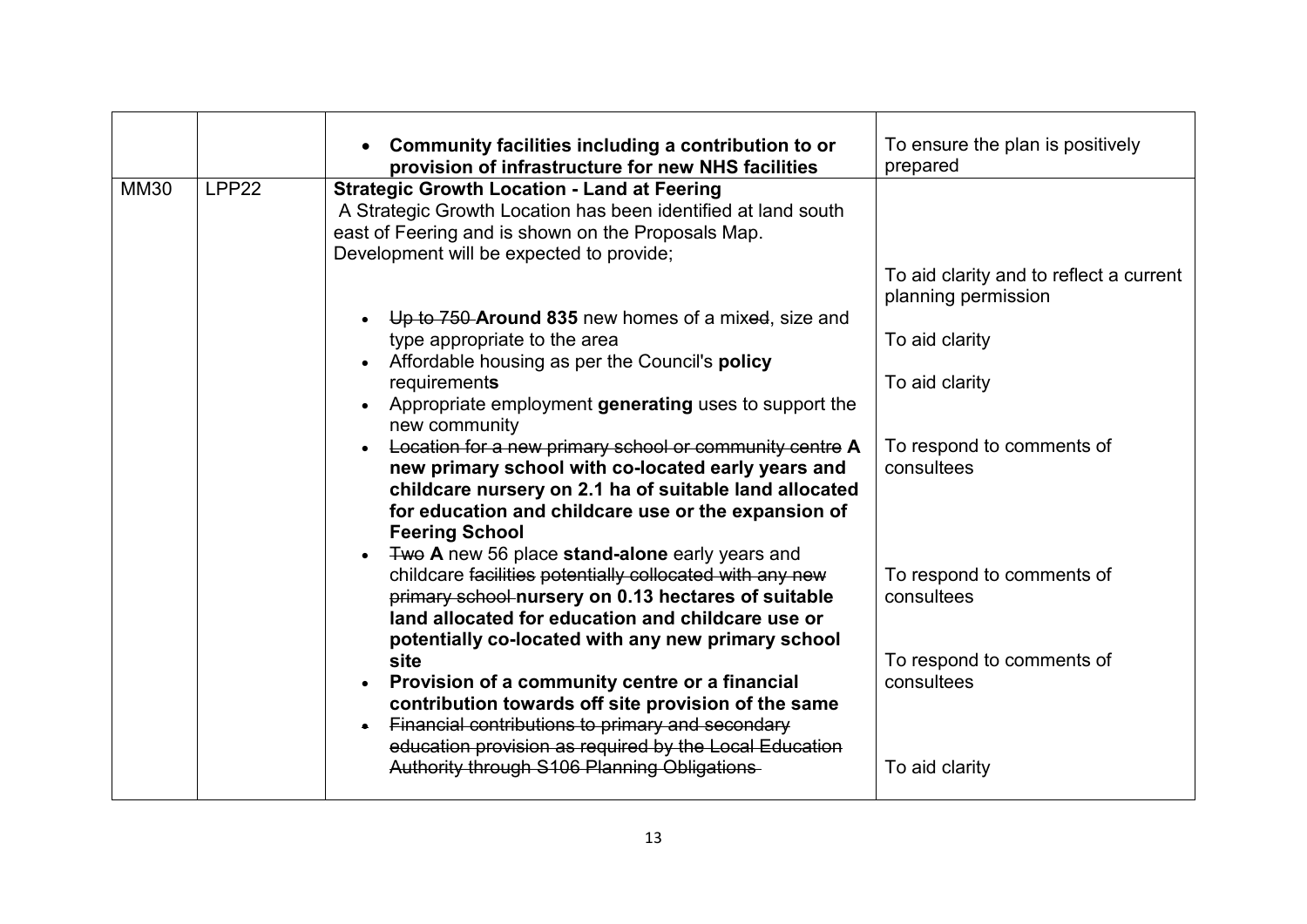|  | Community facilities including a contribution to or location<br>$\bullet$ | To respond to comments of         |
|--|---------------------------------------------------------------------------|-----------------------------------|
|  | provision of infrastructure for new NHS facilities                        | consultees                        |
|  | <b>Retail Provision</b><br>$\bullet$                                      |                                   |
|  | • Public open space in accordance with the Open                           |                                   |
|  | Spaces Study, and informal and formal recreation in                       |                                   |
|  | accordance with the playing pitch strategy including a                    | To ensure the policy is effective |
|  | new Country Park to the south of the A12                                  |                                   |
|  | Safe cycle and pedestrian access between all parts of the                 |                                   |
|  | development and Kelvedon and Feering                                      | To respond to comments of         |
|  | Provision for or contributions towards a Gypsy and                        | consultees                        |
|  | <b>Traveller</b> site                                                     |                                   |
|  | Contributions to an all directions A12 junction at Feering<br>$\bullet$   |                                   |
|  | highway and transport infrastructure as required by                       | To respond to comments of         |
|  | the Highway Authorities                                                   | consultees and aid clarity        |
|  | Provision of a new connection between Inworth Road<br>$\bullet$           |                                   |
|  | and London Road                                                           |                                   |
|  |                                                                           | To respond to the comments of     |
|  |                                                                           | consultees and ensure consistency |
|  | Development must be designed to ensure that no substantial                | with national policy              |
|  | harm to should conserve and where opportunities arise                     |                                   |
|  | enhance the conservation areas and their settings, preserve               |                                   |
|  | listed buildings and scheduled Ancient monuments and other                |                                   |
|  | heritage assets located in the vicinity of the site their settings        |                                   |
|  |                                                                           |                                   |
|  | The delivery of each facility shall coincide with the completion of       |                                   |
|  | different phases of development to ensure that local services are         |                                   |
|  | in place when they are needed.                                            | To aid clarity                    |
|  | Development proposals which would compromise the delivery of              |                                   |
|  | an identified and coherent Strategic Growth Location will be              |                                   |
|  |                                                                           |                                   |
|  |                                                                           |                                   |
|  | resisted.                                                                 |                                   |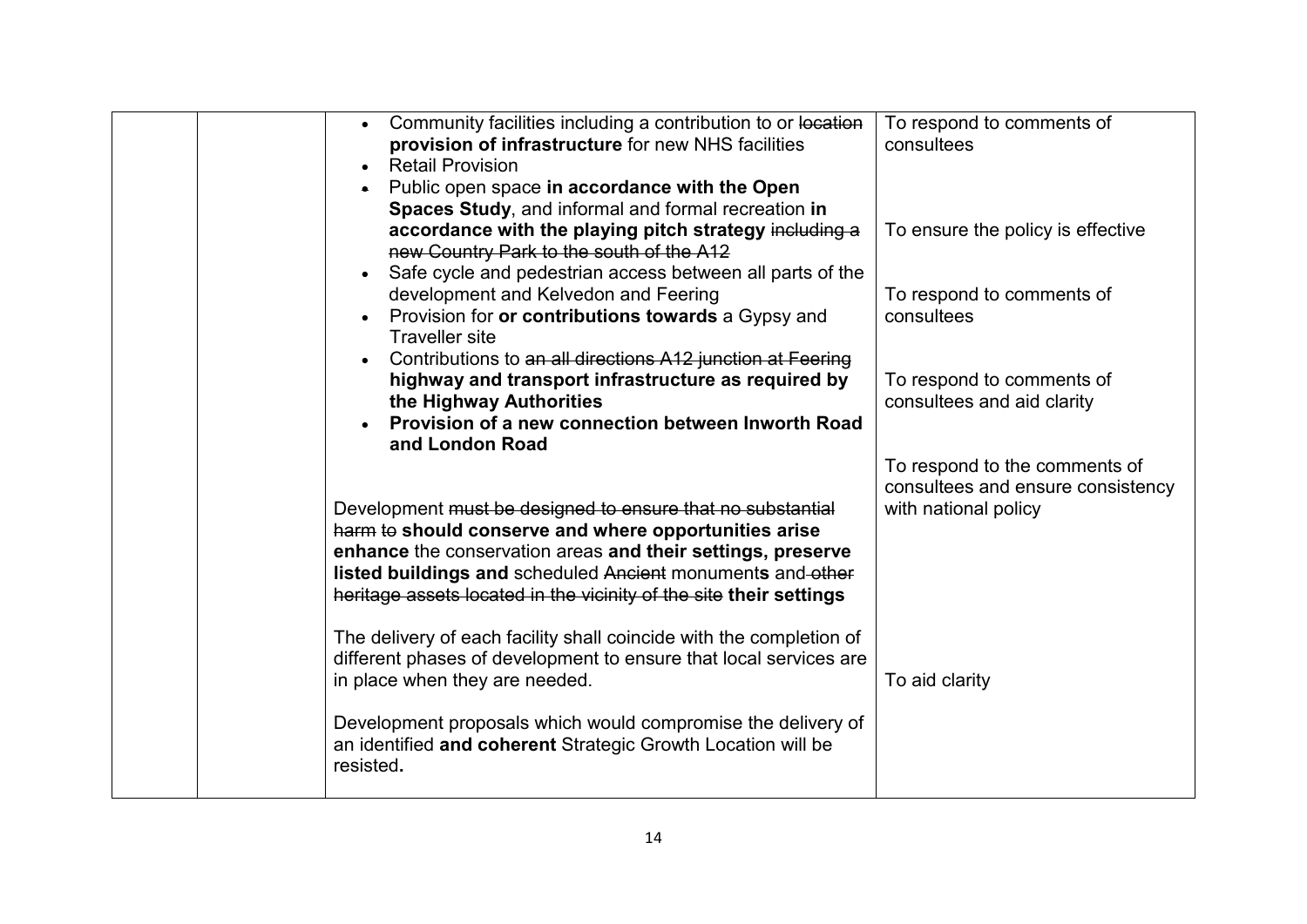| <b>MM31</b> | LPP23 | Up to 450 400 new homes of a mix size and type<br>appropriate to the area<br>Affordable housing as per the Council's policy<br>$\bullet$<br>requirements                                                                                                                                                                                                                                                                                                                                                          | To reflect current position<br>To aid clarity                                                                                    |
|-------------|-------|-------------------------------------------------------------------------------------------------------------------------------------------------------------------------------------------------------------------------------------------------------------------------------------------------------------------------------------------------------------------------------------------------------------------------------------------------------------------------------------------------------------------|----------------------------------------------------------------------------------------------------------------------------------|
|             |       | A new 30 place stand-alone early years and childcare<br>nursery (D1 use) on 0.065 hectares of suitable land<br>allocated for education and childcare use as required<br>by the Local Education Authority through S106 Planning<br><b>Obligations</b>                                                                                                                                                                                                                                                              | To reflect use class change                                                                                                      |
|             |       | Formal and informal Public open space in accordance<br>with the Open Space Study, informal and formal<br>recreation in accordance with the Playing Pitch<br>Strategy play space and allotments including an<br>appropriate countryside edge to the development and<br>buffering to the railway line<br>Contributions to other community facilities including<br>health provision as required by the NHS Community<br>facilities including a contribution to-provision of<br>infrastructure for new NHS facilities | To ensure the policy is effective<br>To aid clarity                                                                              |
| <b>MM32</b> | LPP24 | • Protection of the setting of listing buildings and<br>enhancement of the Conservation Area including the<br>retention and refurbishment of the at least one air raid<br>shelters                                                                                                                                                                                                                                                                                                                                | To reflect appeal decision<br>APP/Z1510/W/19/3224638 which<br>set out that the loss of any of these<br>features would be harmful |
| <b>MM33</b> | LPP25 | Impact on the nearby listed buildings and their settings<br>$\bullet$                                                                                                                                                                                                                                                                                                                                                                                                                                             | To respond to comments of<br>consultees                                                                                          |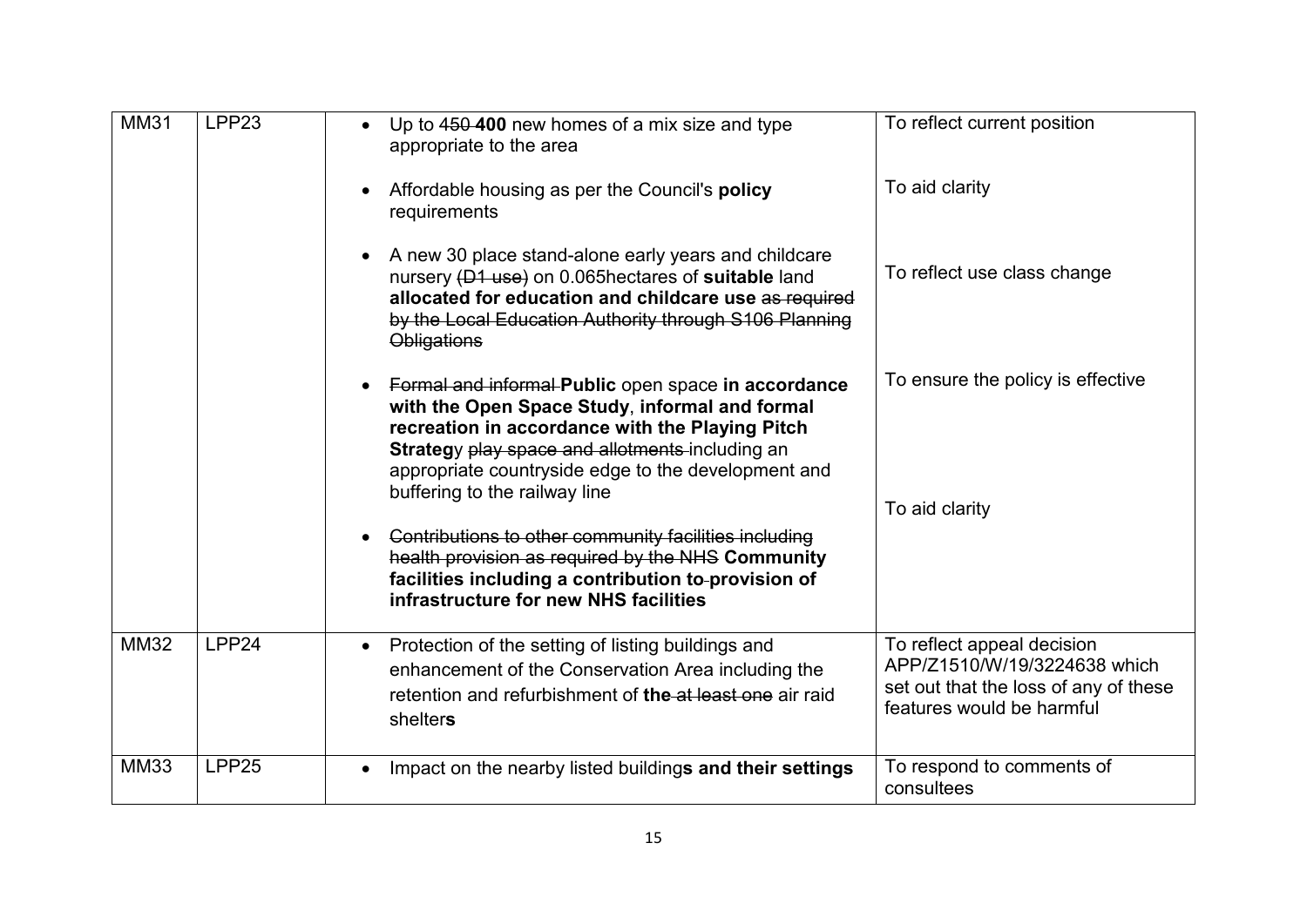| <b>MM34</b> | LPP26                                                                 | Employment uses E-B <sub>1</sub> and B8                                                                                                                                                                                                                                                                                                                                               | To reflect use class changes                                    |
|-------------|-----------------------------------------------------------------------|---------------------------------------------------------------------------------------------------------------------------------------------------------------------------------------------------------------------------------------------------------------------------------------------------------------------------------------------------------------------------------------|-----------------------------------------------------------------|
|             |                                                                       | Retention of the boiler house                                                                                                                                                                                                                                                                                                                                                         | Error – the boiler house is not within<br>this area.            |
| <b>MM35</b> | Paragraph<br>6.81 LPP27                                               | Delete policy and support text as the site is now under<br>construction.                                                                                                                                                                                                                                                                                                              | To reflect current planning<br>permission                       |
| <b>MM36</b> | LPP28                                                                 | Retention of A class-retail uses along the secondary retail<br>$\bullet$<br>frontage                                                                                                                                                                                                                                                                                                  | To reflect use class changes                                    |
| <b>MM37</b> | LPP29<br>2 <sub>nd</sub><br>paragraph<br>3 <sup>rd</sup><br>paragraph | Any developments or extensions should address the drainage<br>impacts. infrastructure deficit in its immediate area.<br>A development brief will be produced to guide the<br>redevelopment, the brief and any proposals in advance of the<br>brief-An illustrative masterplan, design code and parameter<br>plan should be produced which should address all the<br>following issues: | To ensure consistency with national<br>policy<br>To aid clarity |
| <b>MM38</b> | LPP30                                                                 | Land at Rickstones Neighbourhood Centre, Dorothy Sayers<br>Drive, Witham is allocated as a Comprehensive Redevelopment<br>Area for a mixed-use development where which could include<br>a combination of retail, community uses, public house, pavilion,<br>residential development and car parking will be supported.                                                                | To aid clarity                                                  |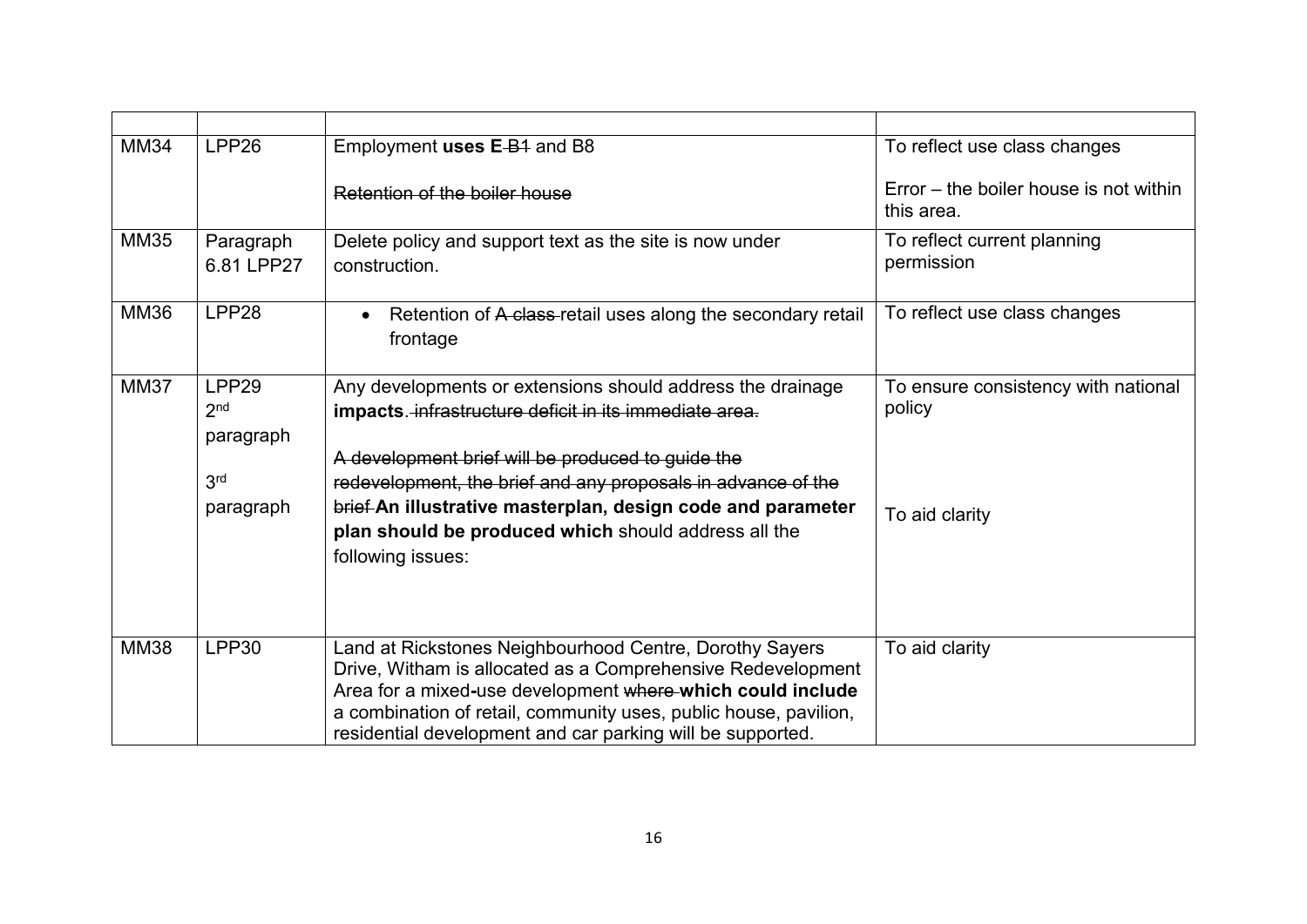| <b>MM39</b> | LPP31 | Comprehensive Redevelopment Area - Land between A12 and<br><b>GEML, Hatfield Peverel</b><br>The following dDevelopment is supported within the<br>comprehensive redevelopment area at land between A12 and<br>GEML.<br>• Mixed use development of up to 200 dwellings on former<br>Arla Dairy site (3.8ha)<br>Up to 45 dwellings on Sorrells Field (2ha)<br>$\bullet$<br>• Up tp 20 dwellings on Bury Farm (2.8ha)<br>• Up to 20 dwellings to the rear of Station Road, subject to<br>a masterplan to be agreed with the LPA. Piecemeal<br>development of gardens will be resisted<br>Access and capacity improvements to Station Road car<br>park | To reflect current planning<br>permissions                |
|-------------|-------|----------------------------------------------------------------------------------------------------------------------------------------------------------------------------------------------------------------------------------------------------------------------------------------------------------------------------------------------------------------------------------------------------------------------------------------------------------------------------------------------------------------------------------------------------------------------------------------------------------------------------------------------------|-----------------------------------------------------------|
|             |       | Development of residential dwellings on these sites will be<br>expected to provide;<br>A suitable road link between Bury Lane and main<br>vehicular access from the site to be taken from<br>Station Road to be agreed with the Highways Authority<br>Affordable housing as per the Councils policy<br>$\bullet$<br>requirements                                                                                                                                                                                                                                                                                                                   | To respond to comments of<br>consultees<br>To aid clarity |
| <b>MM40</b> | LPP32 | 40-Up to 78 new homes                                                                                                                                                                                                                                                                                                                                                                                                                                                                                                                                                                                                                              | To reflect the planning permission<br>on the site         |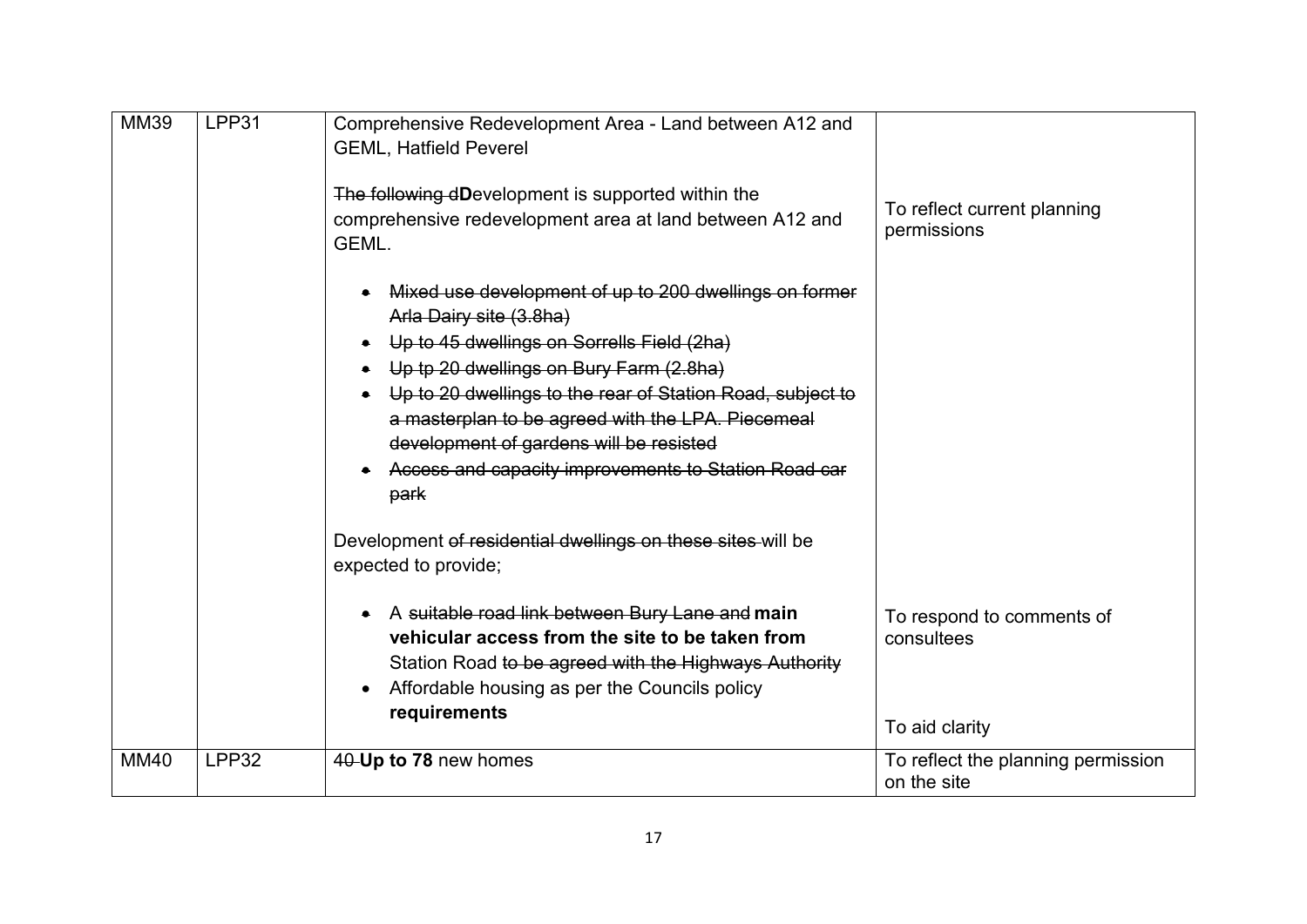|             |               | Retention of the visual integrity of the character and setting of                                                                                                                                                 |                                                |
|-------------|---------------|-------------------------------------------------------------------------------------------------------------------------------------------------------------------------------------------------------------------|------------------------------------------------|
|             |               | Gimsons and its access                                                                                                                                                                                            |                                                |
|             |               | Enhancement of the parkland setting of Gimsons                                                                                                                                                                    |                                                |
| <b>MM41</b> | LPP33         | A target requirement of 30% of the total number of residential<br>units dwellings on sites located                                                                                                                | To aid clarity                                 |
|             |               | A target requirement of 40% of the total dwellings number of<br>residential units in all other areas.                                                                                                             | To aid clarity                                 |
|             |               | A threshold of 104 dwellings or more or where the site area is<br>0.5 hectares or more with a maximum combined gross internal<br>floor space of 1,000sqm will apply in all other areas of the<br>District.        | To aid clarity                                 |
|             |               | 10% of all homes on individual sites should be affordable home<br>ownership products, including starter homes and shared<br>ownership. The mix of ownership options will be subject to<br>identified local needs. | To ensure consistency with national<br>policy. |
|             |               | Standalone new settlements by virtue of their size will be subject<br>to separate viability appraisals, including on affordable housing.                                                                          | To remove reference to Garden<br>Communities   |
| <b>MM42</b> | <b>LPP 34</b> | b. the settlement within which the development is to take place<br>should have a population of less than 3,000 in order to provide<br>for affordable homes in perpetuity.                                         | To aid clarity                                 |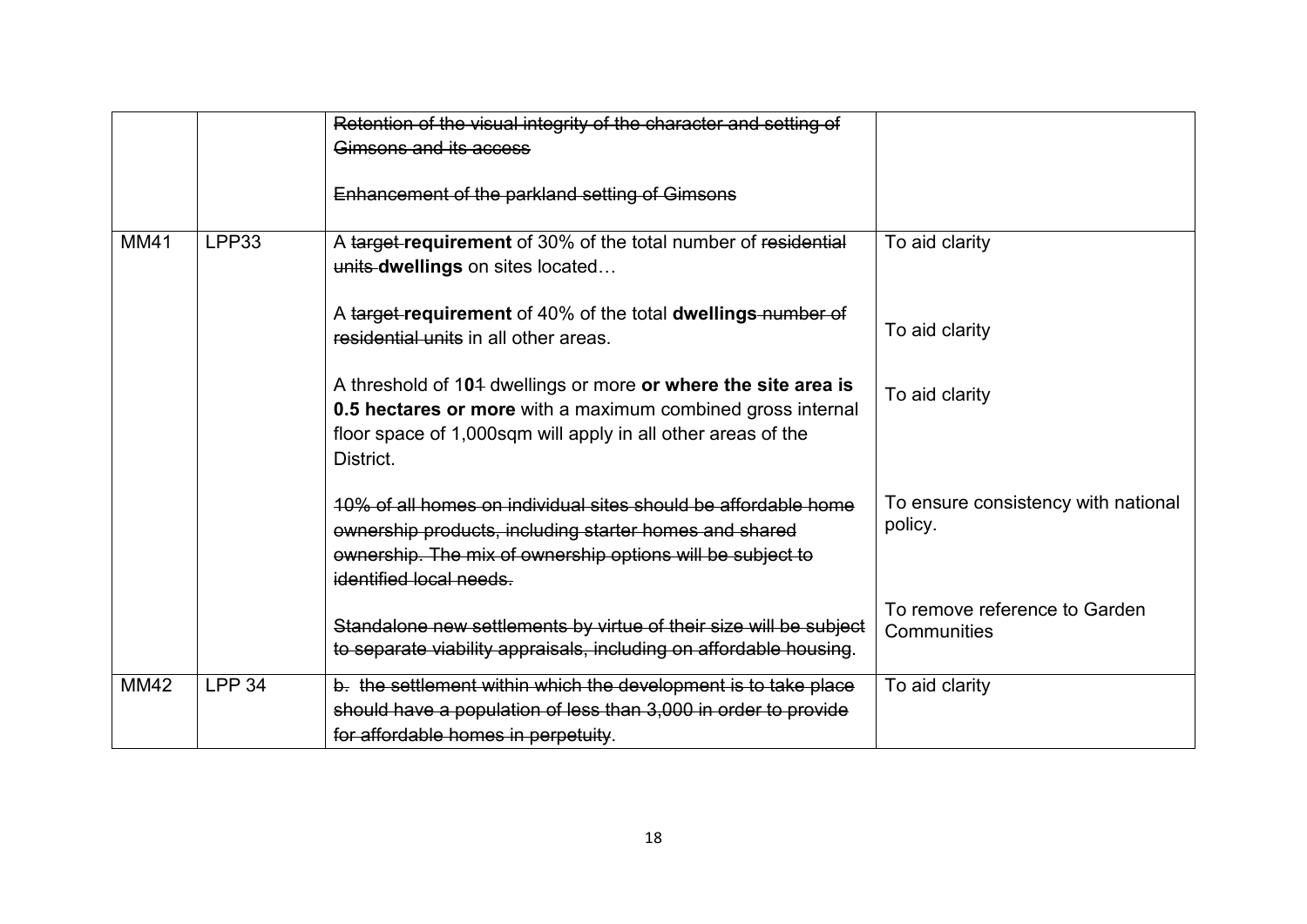|             |                           | b. The site is located within an area designated as a rural<br>area by the Secretary of State under the Housing Act 1996<br>(or any successor legislation)                                                         |                |             |                                                                 |
|-------------|---------------------------|--------------------------------------------------------------------------------------------------------------------------------------------------------------------------------------------------------------------|----------------|-------------|-----------------------------------------------------------------|
| <b>MM43</b> | <b>LPP 35</b>             | b. Health services should be available on site or in close<br>proximity and have capacity to accommodate the additional<br>services required from residents, or proposals should provide<br>appropriate mitigation | To aid clarity |             |                                                                 |
|             |                           | Minor extensions to, or the expansion of existing specialist<br>housing in the countryside may be acceptable if, in addition to<br>the criteria a; b; c and d above, all the following criteria are<br>met;        | To aid clarity |             |                                                                 |
| <b>MM44</b> | 6.109                     | The new requirements are set out in the table below;                                                                                                                                                               |                |             | Moved to policy                                                 |
|             |                           | <b>Gypsies and Travellers</b>                                                                                                                                                                                      | <b>GTAA</b>    | <b>SHMA</b> |                                                                 |
|             |                           | <b>Meet Planning Definition</b>                                                                                                                                                                                    | $\overline{2}$ | $\theta$    |                                                                 |
|             |                           | May meet planning definition                                                                                                                                                                                       | 4              | 4           |                                                                 |
|             |                           | <b>Not meting Planning Definition</b>                                                                                                                                                                              | $\pmb{\theta}$ | 20          |                                                                 |
|             |                           | <b>Total</b>                                                                                                                                                                                                       | 26             |             |                                                                 |
|             |                           | <b>Travelling Showpeople</b>                                                                                                                                                                                       |                |             |                                                                 |
|             |                           | <b>Meet Planning Definition</b>                                                                                                                                                                                    | $\overline{5}$ | $\theta$    |                                                                 |
|             |                           | <b>May meet Planning Definition</b>                                                                                                                                                                                | $\overline{1}$ | $\theta$    |                                                                 |
|             |                           | Not meeting Planning Definition                                                                                                                                                                                    | $\theta$       | $\theta$    |                                                                 |
|             |                           | <b>Total</b>                                                                                                                                                                                                       | 6              |             |                                                                 |
| <b>MM45</b> | LPP36                     |                                                                                                                                                                                                                    |                |             |                                                                 |
|             | 1 <sup>st</sup> paragraph | The Council will allocate seek up to 30 26 pitches for Gypsy and<br>Traveller Accommodation, at Strategic Growth Locations and the                                                                                 |                |             | To aid clarity and to remove<br>reference to Garden communities |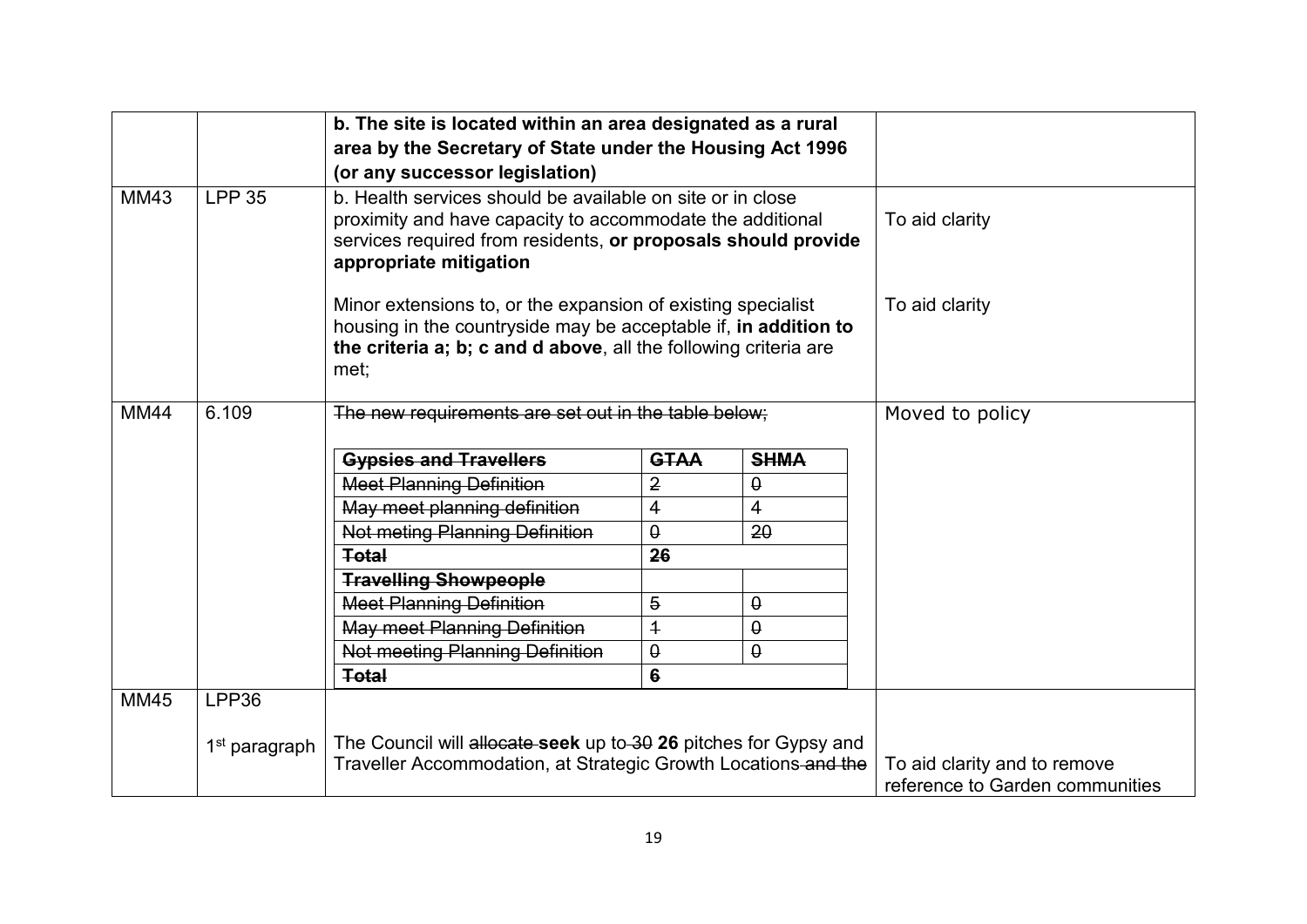|                    | garden communities, or through the planning application<br>process.                |                 |                |                                                             |                  |
|--------------------|------------------------------------------------------------------------------------|-----------------|----------------|-------------------------------------------------------------|------------------|
| Moved from<br>text | The new requirements are set out in the table below, including<br>source is taken. |                 |                | the source of the requirement. The highest figure from each | To aid clarity   |
|                    | Gypsies and<br><b>Travellers</b>                                                   | <b>GTAA</b>     | <b>SHMA</b>    | Total                                                       | To correct error |
|                    | Meet planning<br>definition                                                        | $\overline{2}$  | $\overline{0}$ | $\overline{2}$                                              |                  |
|                    | May meet<br>planning<br>definition                                                 | $\overline{4}$  | $\overline{4}$ | $8-4a$                                                      |                  |
|                    | Not meeting<br>planning<br>definition                                              | $\mathbf 0$     | 20             | 20                                                          |                  |
|                    | Total                                                                              | 6               | 24             | 3026                                                        |                  |
|                    | Travelling<br>Showpeople                                                           | <b>GTAA</b>     | <b>SHMA</b>    | Total                                                       |                  |
|                    | Meet planning<br>definition                                                        | $\overline{5}$  | $\overline{0}$ | 5                                                           |                  |
|                    | May meet<br>planning<br>definition                                                 | 1               | $\overline{0}$ | 1                                                           |                  |
|                    | Not meeting<br>planning<br>definition                                              | $\overline{0}$  | $\overline{0}$ | $\overline{0}$                                              |                  |
|                    | Total                                                                              | $6\phantom{1}6$ | $\mathbf 0$    | 6                                                           |                  |
|                    |                                                                                    |                 |                |                                                             |                  |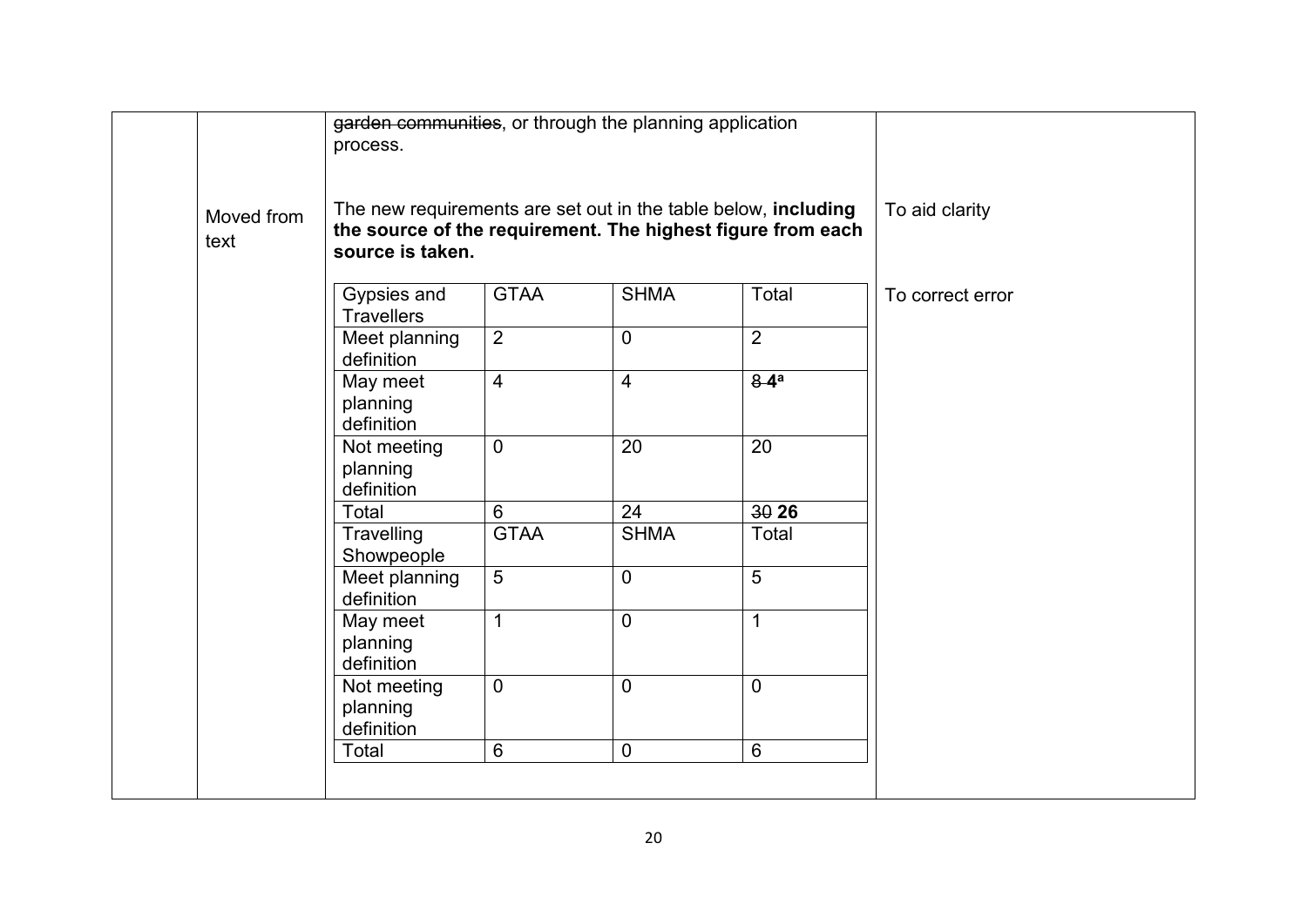|             |                              | <sup>a</sup> The highest figure from either the GTAA and SHMA studies<br>has been counted for pitch needs which fall under this<br>definition.                                                                                                                                                                                                                                                                                                                                                          |                                                              |
|-------------|------------------------------|---------------------------------------------------------------------------------------------------------------------------------------------------------------------------------------------------------------------------------------------------------------------------------------------------------------------------------------------------------------------------------------------------------------------------------------------------------------------------------------------------------|--------------------------------------------------------------|
|             | 3 <sup>rd</sup><br>paragraph | 6 travelling showpersons plots will be sought at the Strategic<br>Growth locations and garden communities, through the planning<br>application process, or through the expansion or intensification<br>of existing sites.                                                                                                                                                                                                                                                                               | To remove reference to Garden<br>Communities                 |
|             | 4 <sup>th</sup> paragraph    | However if insufficient sites have been proposed or sites are no<br>longer likely to come forward than any additional sites Planning<br>applications for Gypsy and Traveller or Travelling<br>showpersons sites must meet all the following criteria;<br>c. Are located, designed and landscaped to minimise their<br>impact on the environment and to protect local amenity<br>In addition, plots for travelling showpersons must be large<br>enough for the safe storage and maintenance of rides and | For clarity<br>To ensure consistency with national<br>policy |
|             | Final<br>paragraph           | equipment, and to protect local amenity.                                                                                                                                                                                                                                                                                                                                                                                                                                                                |                                                              |
| <b>MM46</b> | LPP37                        | Housing Mix, Type and Density and Accessibility                                                                                                                                                                                                                                                                                                                                                                                                                                                         | To better reflect contents of the<br>policy                  |
|             | 1 <sup>st</sup> paragraph    | Development should seek to shall create sustainable,<br>inclusive                                                                                                                                                                                                                                                                                                                                                                                                                                       | For clarity                                                  |
|             |                              | '10% of new market homes on sites of 10 or more dwellings<br>must meet category 2 r 3 of part M of Buildings Regulations                                                                                                                                                                                                                                                                                                                                                                                | For clarity and to reflect building<br>regulations           |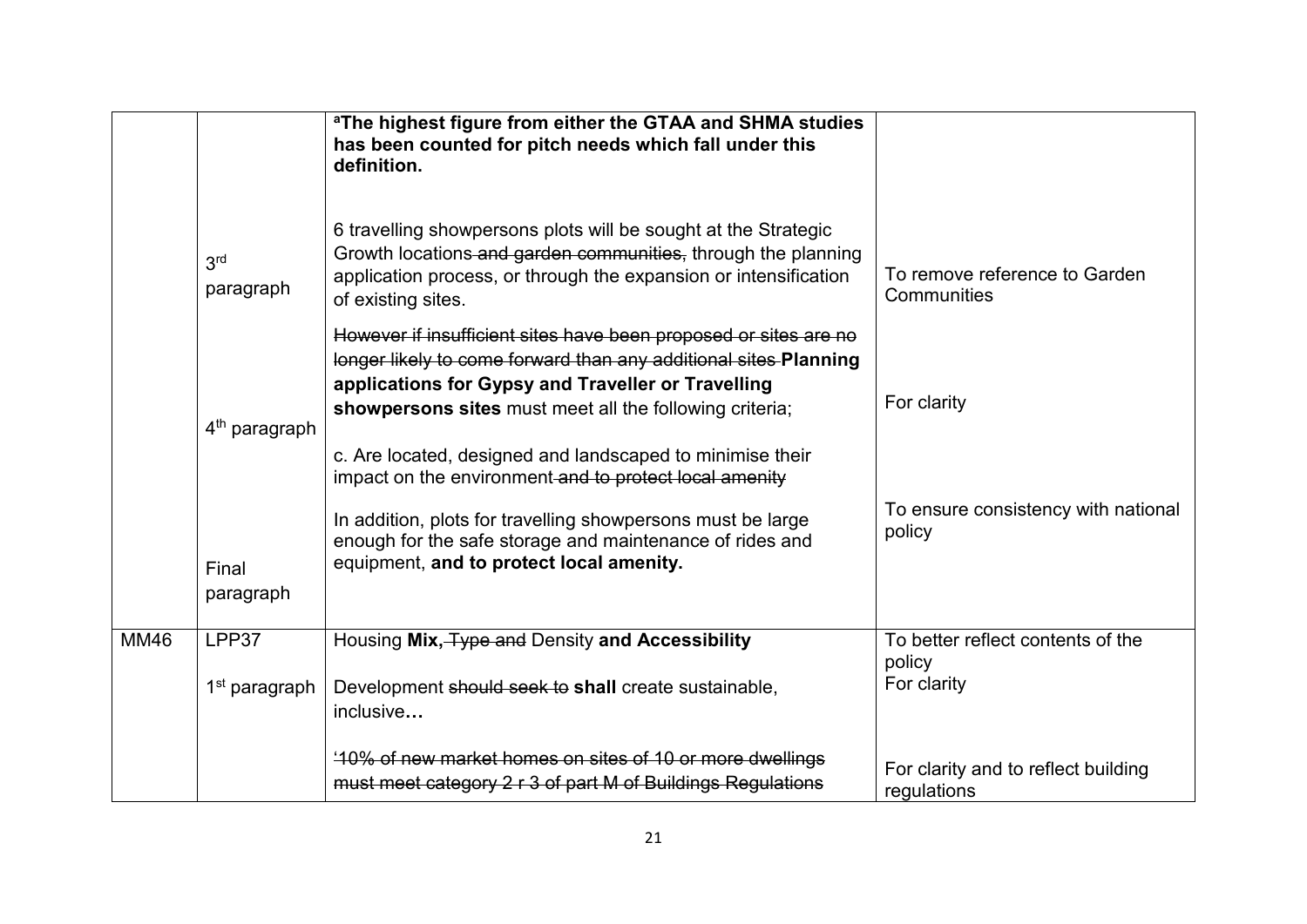|             | 5 <sup>th</sup> paragraph | 2015 as appropriate. A minimum of 10% of new market<br>homes on sites of 10 or more dwellings must meet Category<br>M4(2) or Category M4(3)(2)(a)/(b) - Wheelchair Accessible'<br>dwellings of Building Regulations 2015, or as superseded,<br>as appropriate.                                                                                                                                                                                                                                             |                                                     |
|-------------|---------------------------|------------------------------------------------------------------------------------------------------------------------------------------------------------------------------------------------------------------------------------------------------------------------------------------------------------------------------------------------------------------------------------------------------------------------------------------------------------------------------------------------------------|-----------------------------------------------------|
|             | 6 <sup>th</sup> paragraph | 10% of new affordable homes on all sites must meet category 2<br>or 3 of part M of Buildings Regulations 2015 as appropriate. All<br>new affordable homes on ground floor level must meet<br>Category M4(2) or M4(3). For developments within or<br>adjacent to the Main Towns and Key Service Villages, 5% of<br>all new affordable homes will be required to meet Category<br>M4(3)(2)(a)/(b) - Wheelchair Accessible' dwellings - of<br>Building Regulations 2015, or as superseded, as<br>appropriate. | For clarity and to reflect building<br>regulations. |
|             | 7 <sup>th</sup> paragraph | Within the main towns 5% of all affordable units will be required<br>to meet Category 3 of Part M of Building Regulations 2015, as<br>appropriate.'                                                                                                                                                                                                                                                                                                                                                        | For clarity                                         |
|             | 8 <sup>th</sup> paragraph | On sites of 500 dwellings or more, serviced plots equating to<br>2% of overall homes will be required to be made available for<br>self or custom builders.                                                                                                                                                                                                                                                                                                                                                 | For clarity                                         |
| <b>MM47</b> | LPP38                     | e. There should be no adverse material unacceptable impact<br>on the identity of the street scene and/or the appearance of the<br>countryside                                                                                                                                                                                                                                                                                                                                                              | To ensure consistency with national<br>policy       |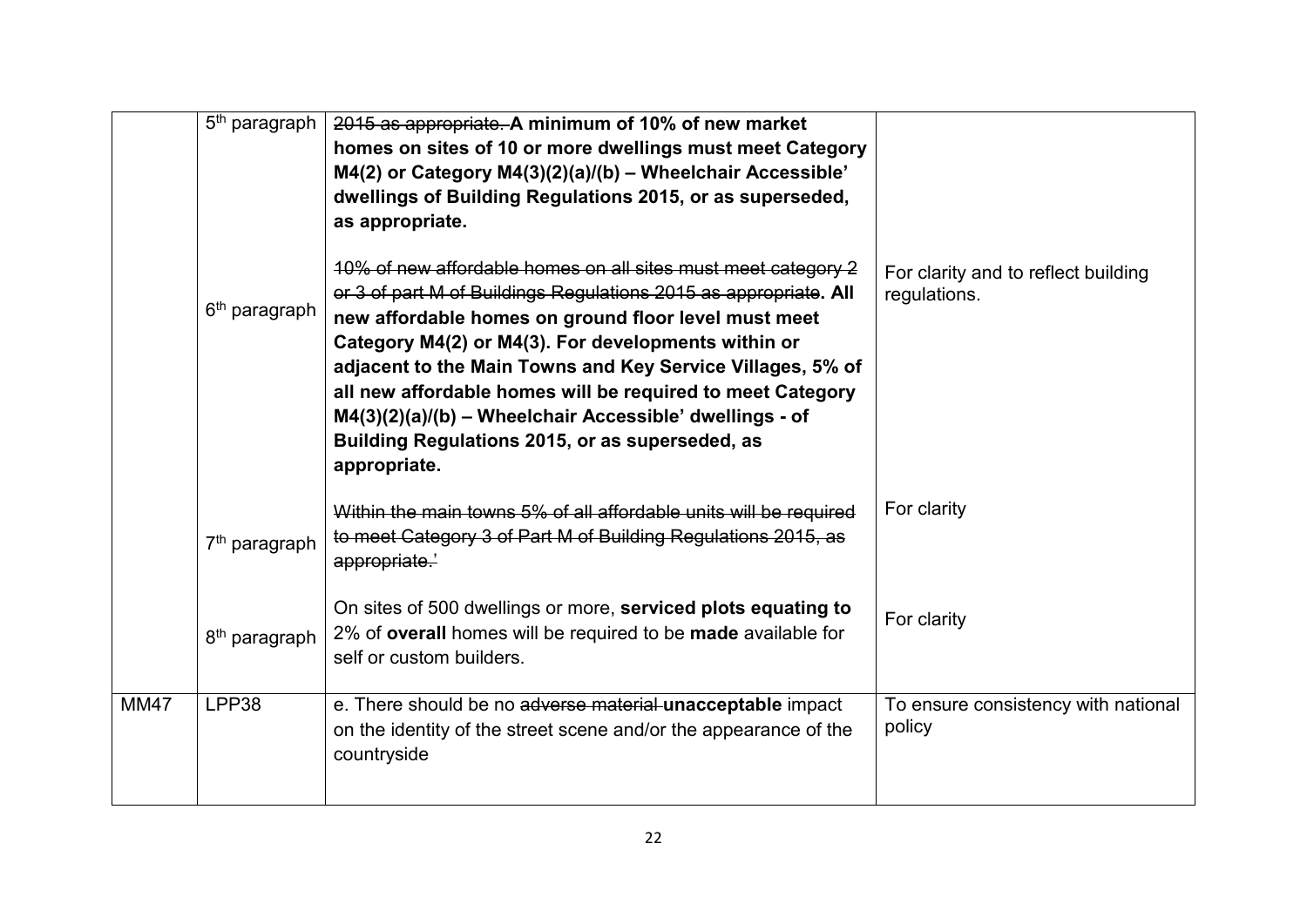|             |                                        | h. Annexes shall not be self-contained and shall share a<br>physical and functional relationship with the host dwelling                                                                                                                                                     | For clarity                                                                              |
|-------------|----------------------------------------|-----------------------------------------------------------------------------------------------------------------------------------------------------------------------------------------------------------------------------------------------------------------------------|------------------------------------------------------------------------------------------|
| <b>MM48</b> | Paragraph<br>6.125                     | such as cart lodges which are being propsed. The Council,<br>where appropriate, will seek to restrict outbuildings<br>associated with new dwellings in the countryside to protect<br>the character and appearance of the countryside.                                       | For clarity                                                                              |
| <b>MM49</b> | LPP39                                  | b. The replacement dwelling and any outbuildings would not<br>have a more harmful impact, or be more intrusive on the<br>landscape or countryside setting, or the setting of any heritage<br>assets and their settings, than the original dwelling                          | To ensure the policy is consistent<br>with national guidance                             |
| <b>MM50</b> | LPP40                                  | a. There is a clearly-established functional need for a full-time<br>worker to live on this the site in the countryside.<br>d. The new dwelling should be well-related to any existing<br>buildings, whilst retaining the ability to meet the identified<br>functional need | To aid clarity                                                                           |
| <b>MM51</b> | LPP41                                  | This policy will not apply to proposals for isolated new dwellings<br>or the extension of ribbon development and will not apply to<br>gaps which could accommodate more than one dwelling.                                                                                  | To aid clarity                                                                           |
| <b>MM52</b> | <b>New</b><br>paragraph<br>after 6.143 | The site should be served by a suitable existing access to<br>ensure that the reuse of the site does not lead to unacceptable<br>intensification which may harm the existing character of the<br>countryside                                                                | To protect existing trees and<br>hedgerows and the rural character<br>of the countryside |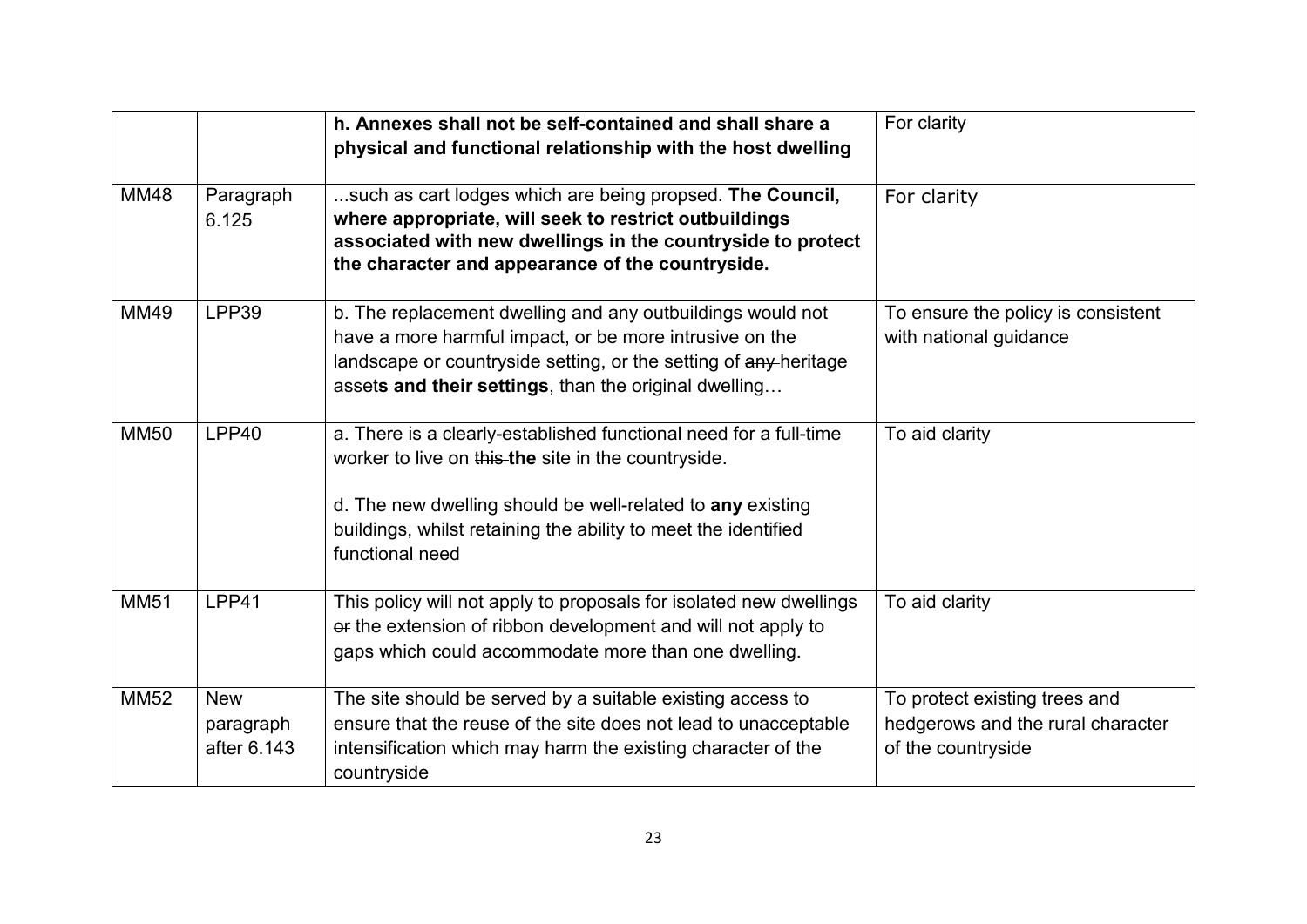| <b>MM53</b> | LPP42                  | a. The location of the site is accessible and sustainable in the  | To ensure consistency with national |
|-------------|------------------------|-------------------------------------------------------------------|-------------------------------------|
|             |                        | terms of the framework                                            | policy                              |
|             |                        |                                                                   |                                     |
|             |                        | a. The site is no longer suitable and has been marketed for       |                                     |
|             |                        | commercial use                                                    |                                     |
|             |                        |                                                                   |                                     |
| <b>MM54</b> | LPP43                  | The extension of a garden within a defined settlement boundary    | For clarity                         |
|             |                        | or the countryside will only be permitted where all the following |                                     |
|             |                        | criteria are met:                                                 |                                     |
|             |                        | d. It does not enclose areas intended for amenity open space      | For clarity                         |
|             |                        | including, but not limited to those identified on the Proposals   |                                     |
|             |                        | Map for visually important open space, allotments, structural     |                                     |
|             |                        | landscaping, informal or formal recreation.                       |                                     |
|             |                        |                                                                   | For clarity                         |
|             |                        | g. It would not interfere with any neighbouring use,              |                                     |
|             |                        | including farming agriculture                                     |                                     |
|             |                        |                                                                   | To provide clarity                  |
|             |                        | Appropriate boundary treatments for the area to be                |                                     |
|             |                        | enclosed, including the planting of native species will be        |                                     |
|             |                        | specified. The Council will impose conditions removing            |                                     |
|             |                        | permitted development rights over the new area of the garden.     |                                     |
| <b>MM55</b> | LPP44                  | to offer multi user routes for walking, cycling and other         | For clarity                         |
|             | 1 <sup>st</sup> bullet | recreational opportunities such as horse riding                   |                                     |
|             |                        |                                                                   |                                     |
|             | Last bullet            |                                                                   |                                     |
|             |                        |                                                                   |                                     |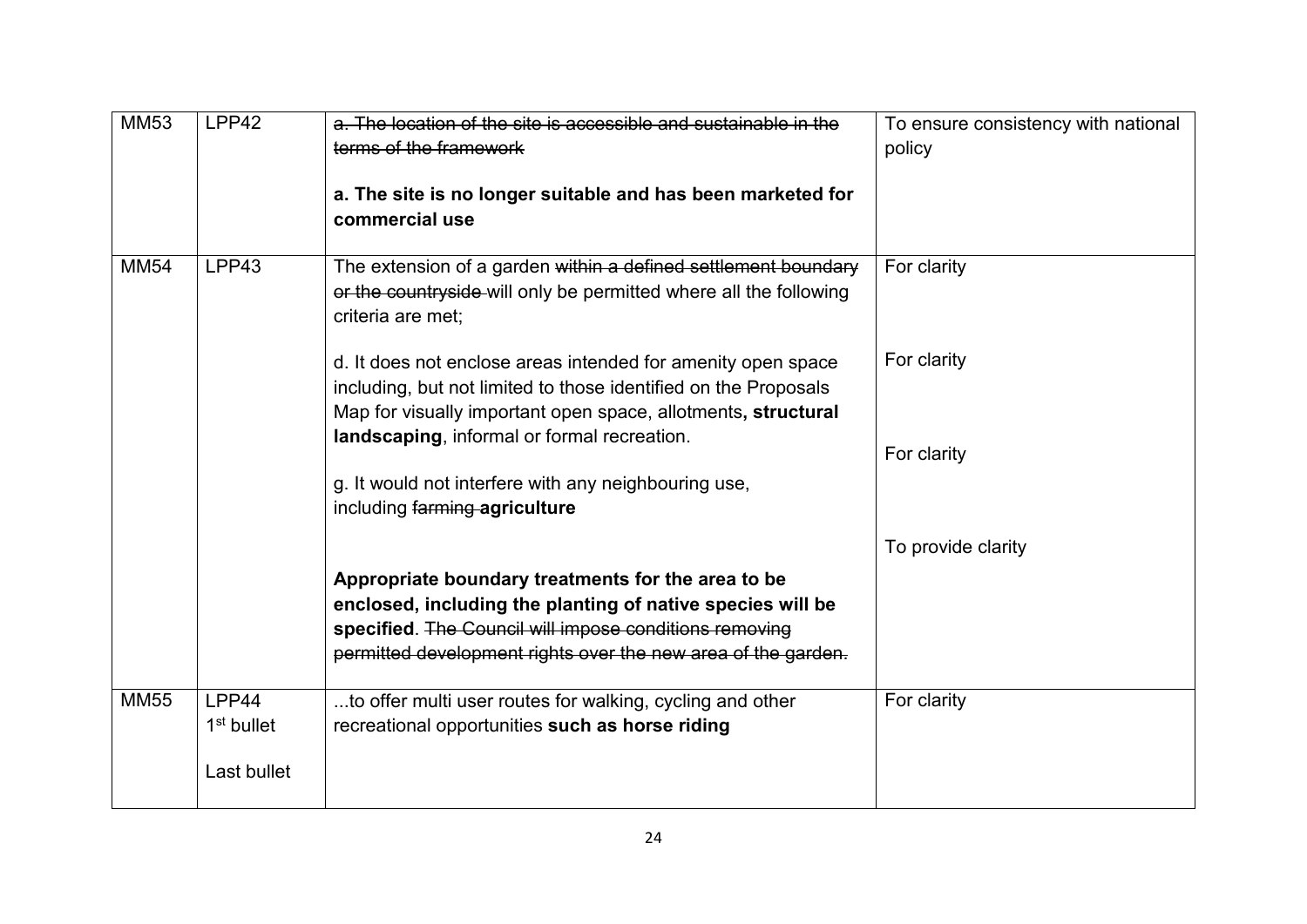|             | 6 <sup>th</sup> paragraph | Facilities for charging plug-in and other ultra-low emission<br>vehicles will be provided at all new residential properties<br>Highway works(S278) and/or Ffinancial contributions(S106)<br>from development proposals will be sought, where appropriate<br>and viable, towards achieving the above objectives including the<br>construction of new or improvement of the existing PROW<br>network off-site cycleway and footpaths, and additional off-site<br>car parking, if required. | To provide clarity<br>For clarity to respond to the<br>comments of consultees                                            |
|-------------|---------------------------|------------------------------------------------------------------------------------------------------------------------------------------------------------------------------------------------------------------------------------------------------------------------------------------------------------------------------------------------------------------------------------------------------------------------------------------------------------------------------------------|--------------------------------------------------------------------------------------------------------------------------|
| <b>MM56</b> | LPP45                     | Existing car parks serving the main town centres, retail, leisure<br>facilities and train stations are allocated on the Proposals Maps<br>and set out below, and will be protected for this use.<br>Proposals for alternative uses of the above sites will only be<br>acceptable where it can be shown to the satisfaction of the Local<br>Planning Authority that these car parking spaces are being re-<br>provided in an equal or better position to serve that main use.             | To aid clarity                                                                                                           |
| <b>MM57</b> | LPP46                     | such as hedgerows, hedgerow trees and other structural<br>elements contributing to the historic features of the lanes.                                                                                                                                                                                                                                                                                                                                                                   | For clarity<br>Move policy and supporting text to<br>natural environment section after<br>LPP72 and renumber accordingly |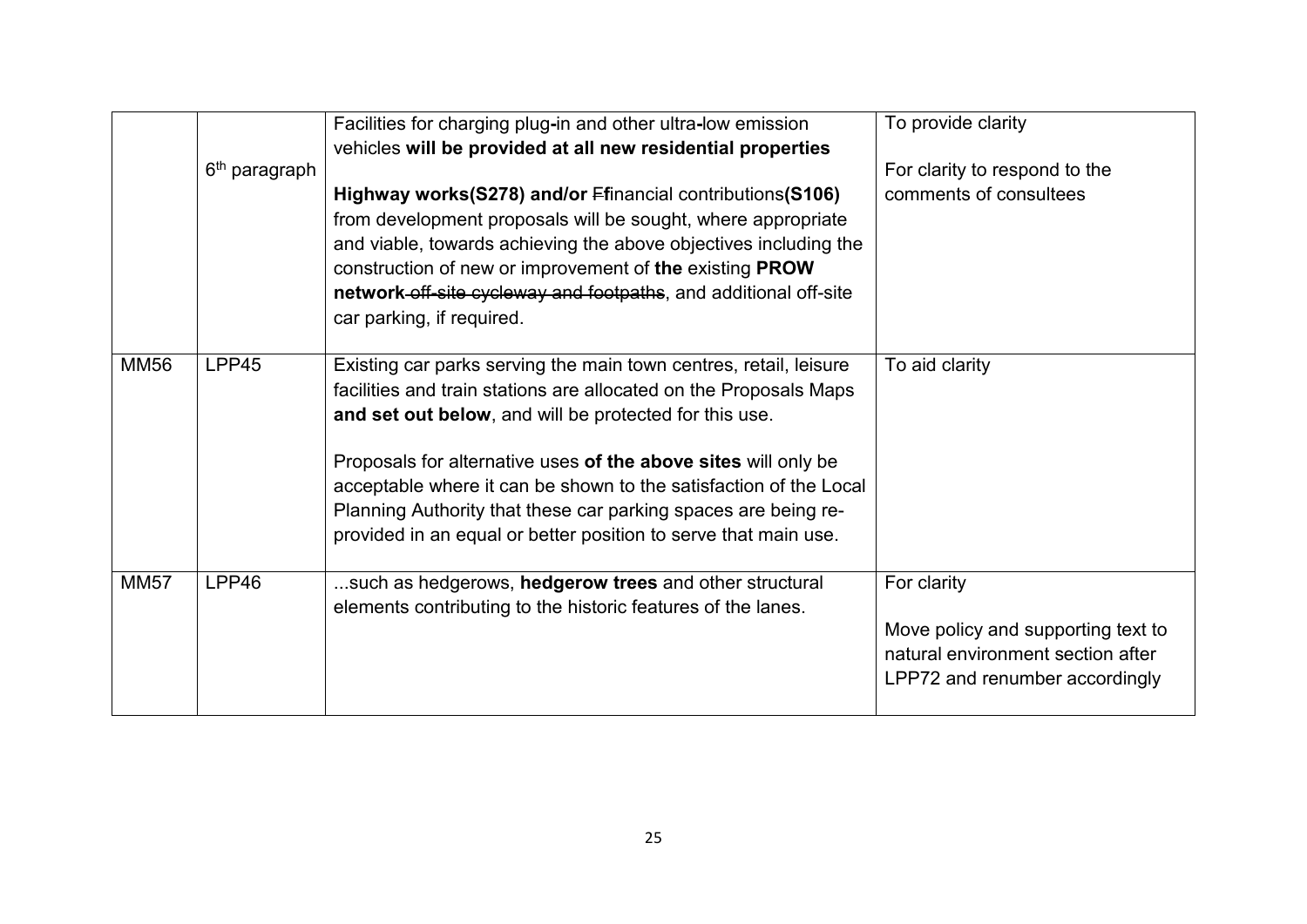| <b>MM58</b> | LPP47                                 | Strict control will be exercised over development in these areas<br>to, which will be restricted to the following Use Classes<br>below: Ttransport related development, comprising of either;<br><b>C1</b> oOvernight accommodation<br>Appropriate sui generis, such as petrol filling station, car<br>showrooms, car wash, car rental or garden centres and ancillary<br>retail b uses, or<br><b>D1-Nursery and café/restaurants which fall within the E use</b><br>class<br>A <sub>3</sub> café/restaurant. | To reflect use class changes                                                                                  |
|-------------|---------------------------------------|---------------------------------------------------------------------------------------------------------------------------------------------------------------------------------------------------------------------------------------------------------------------------------------------------------------------------------------------------------------------------------------------------------------------------------------------------------------------------------------------------------------|---------------------------------------------------------------------------------------------------------------|
| <b>MM59</b> | LPP48                                 | A131 Sudbury Western Bypass as it passes through the<br><b>District</b><br>A new link road between Inworth Road and the A12<br>Kelvedon North/Feering junction Provision of a new<br>connection between Inworth Road and London Road                                                                                                                                                                                                                                                                          | This road project is not being taken<br>forward by SuffolkCC<br>To reflect wording in site specific<br>policy |
| <b>MM60</b> | LPP49<br>2 <sub>nd</sub><br>paragraph | Connection should include the installation of appropriate cabling<br>within the homes or business units as well as a fully enabled<br>connection of the developed areas to the full main<br>telecommunications network to provide capability for the<br>fastest available broadband access.                                                                                                                                                                                                                   | To aid clarity                                                                                                |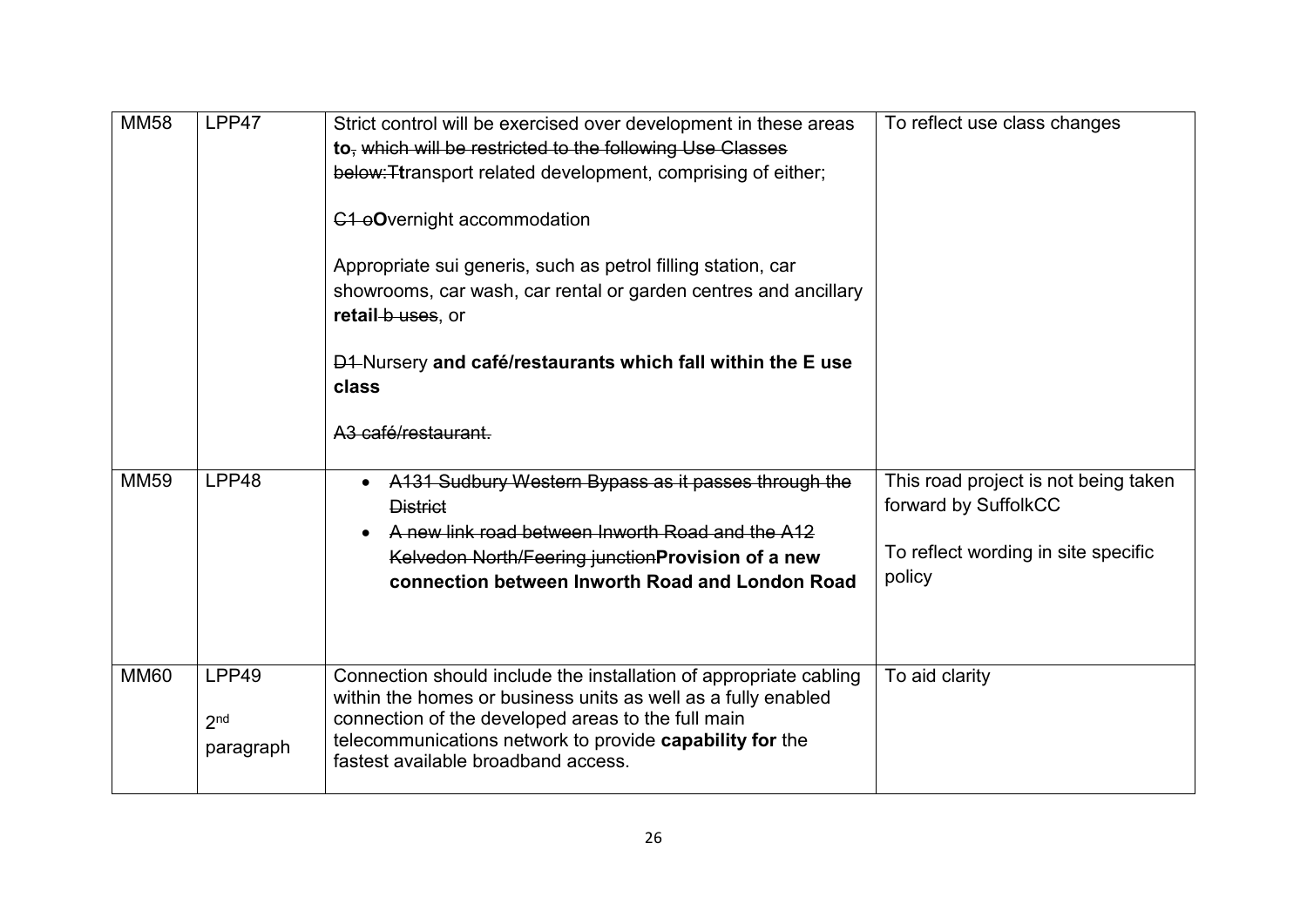| <b>MM61</b> | <b>LPP50</b> | The Council will promote and secure the highest possible a high<br>standards of design<br>a.  significance, conservation areas, registered parks and<br>gardens, scheduled monuments and areas of high<br>archaeological and landscape sensitivity including designated<br>heritage assets                                                                       | As ensure consistency with national<br>policy |
|-------------|--------------|------------------------------------------------------------------------------------------------------------------------------------------------------------------------------------------------------------------------------------------------------------------------------------------------------------------------------------------------------------------|-----------------------------------------------|
| <b>MM62</b> | LPP51        | Developments shall achieve a high the highest standards of<br>accessible and inclusive design to ensure that they;                                                                                                                                                                                                                                               | To ensure consistency with national<br>policy |
| <b>MM63</b> | 7.12         | Hot food takeaways are often linked to obesity and being<br>overweight. However, there are also behavioural and cultural<br>factors associated with them. HIAs for hot food takeways will<br>need to particularly consider their impacts where they are<br>located within 400m of a place where children gather<br>including schools, community and playgrounds. | To provide clarity                            |
|             |              | A5 use (hHot food takeaways) are considered town centre uses<br>and so will not normally be permitted beyond core retail areas                                                                                                                                                                                                                                   | To reflect use class changes                  |
| <b>MM64</b> | <b>LPP52</b> | To ensure new development is designed to promote good<br>health all developments over 50 residential units and non-<br>residential developments over 1,000sqm will be required to                                                                                                                                                                                |                                               |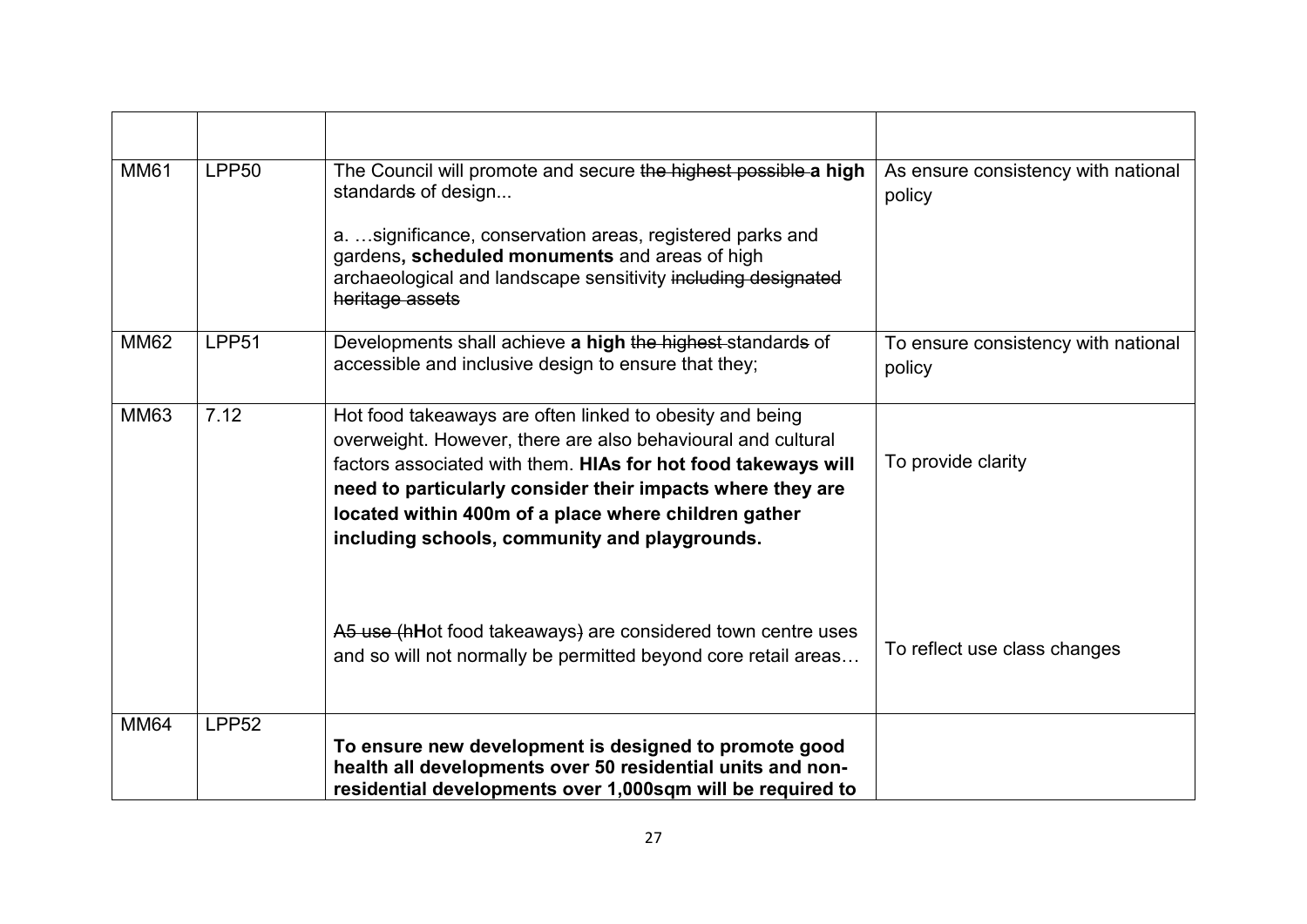| New 1st<br>paragraph         | undertake a Health Impact Assessment having regard to the<br><b>Essex Design Guide Supplementary Guidance on Health</b><br>Impact Assessments. Negative health impacts identified in a<br>Health Impact Assessment must be resolved in the<br>development or mitigations secured through planning<br>condition(s) and / or a Section 106 Agreement.                                                                                                                                                                                                            | To provide clarity and ensure<br>consistency with national policy |
|------------------------------|----------------------------------------------------------------------------------------------------------------------------------------------------------------------------------------------------------------------------------------------------------------------------------------------------------------------------------------------------------------------------------------------------------------------------------------------------------------------------------------------------------------------------------------------------------------|-------------------------------------------------------------------|
| 2 <sub>nd</sub><br>paragraph | For all Use Class C2 developments comprising residential care<br>homes and nursing homes, Use Class C3 residential<br>developments in excess of 50 units and non-residential<br>developments in excess of 1,000sqm, this will take the form of a<br>Health and Wellbeing Impact Assessment. This will measure the<br>wider impact upon healthy living and the demands placed upon<br>the capacity of health services and facilities arising from the<br>development.                                                                                           |                                                                   |
| 3 <sup>rd</sup><br>paragraph | For Use Class A5 developments (hot food takeaways), a health<br>Impact Assessment will be required<br>In addition, proposals for new hot food takeways within 400m<br>walking distance from the entrance points of primary or<br>secondary schools will be restricted in order to promote the<br>health and wellbeing of school pupils. Hours of opening will be<br>limited to after 5pm on school days and lunch time opening will<br>only be permitted where schools within 400m do not allow pupils<br>to freely leave school premises during lunch breaks. |                                                                   |
|                              | Where significant <b>adverse</b> health and wellbeing impacts are<br>identified<br>The District Council will require Health and Wellbeing Impact<br>Assessments to be prepared in accordance with the advice and<br>best practise for such assessments as published by the                                                                                                                                                                                                                                                                                     |                                                                   |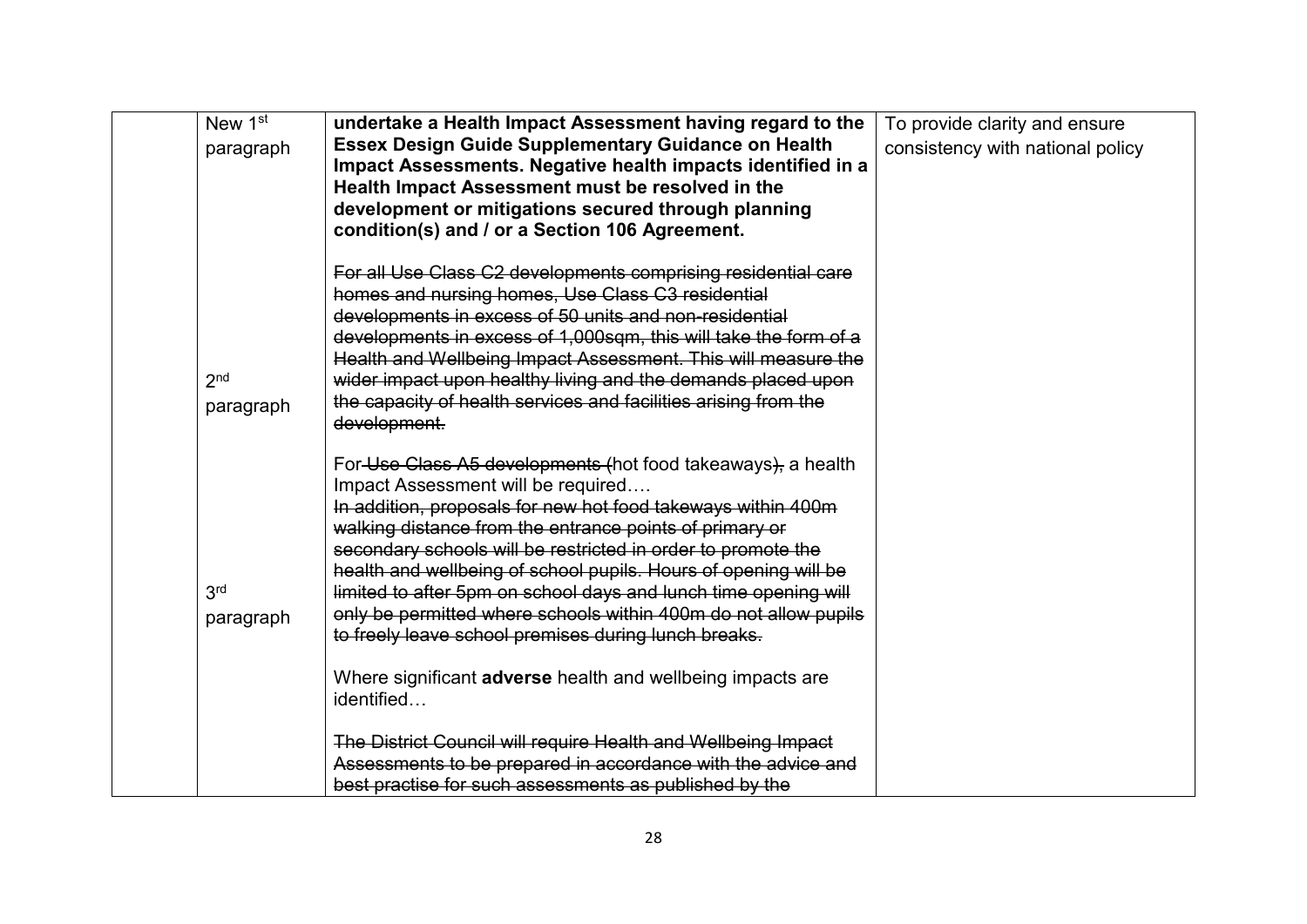|             | 4 <sup>th</sup> paragraph                                               | Department of Health and other agencies such as NHS<br>organisations across Essex. The impact of the development on<br>health and wellbeing will need to be explained.                                                                                                                                                                                                                                                                                                                                                                                                                                                                                                                                                            |                                                              |
|-------------|-------------------------------------------------------------------------|-----------------------------------------------------------------------------------------------------------------------------------------------------------------------------------------------------------------------------------------------------------------------------------------------------------------------------------------------------------------------------------------------------------------------------------------------------------------------------------------------------------------------------------------------------------------------------------------------------------------------------------------------------------------------------------------------------------------------------------|--------------------------------------------------------------|
|             | 5 <sup>th</sup> paragraph                                               |                                                                                                                                                                                                                                                                                                                                                                                                                                                                                                                                                                                                                                                                                                                                   |                                                              |
| <b>MM65</b> | LPP <sub>53</sub><br>New 1st<br>paragraph -<br>original<br>moved to 4th | All developments will be expected to provide new open<br>spaces in line with the requirements set out in the Open<br><b>Spaces Supplementary Planning Document 2009 or</b><br>successor document.                                                                                                                                                                                                                                                                                                                                                                                                                                                                                                                                 | Paragraphs reordered<br>To aid clarity                       |
|             | 2 <sub>nd</sub><br>paragraph                                            | Where the Council has identified, in an up-to-date and robust<br>evidence base and strategy, a surplus in one type of open<br>space or sports and recreational facility but a deficit or<br>qualitative issues in another type, planning conditions or<br>obligations may be used to secure part of the development site<br>for the type of open space or sports and recreational facility that<br>is in deficit or needs quality improvements to increase<br>capacity. The Council will also consider where development<br>may also provide the opportunity to exchange the use of one site<br>for another to substitute for any loss of open space, or sports or<br>recreational facility. Such replacement provision should be | To ensure the policy is effective and<br>positively prepared |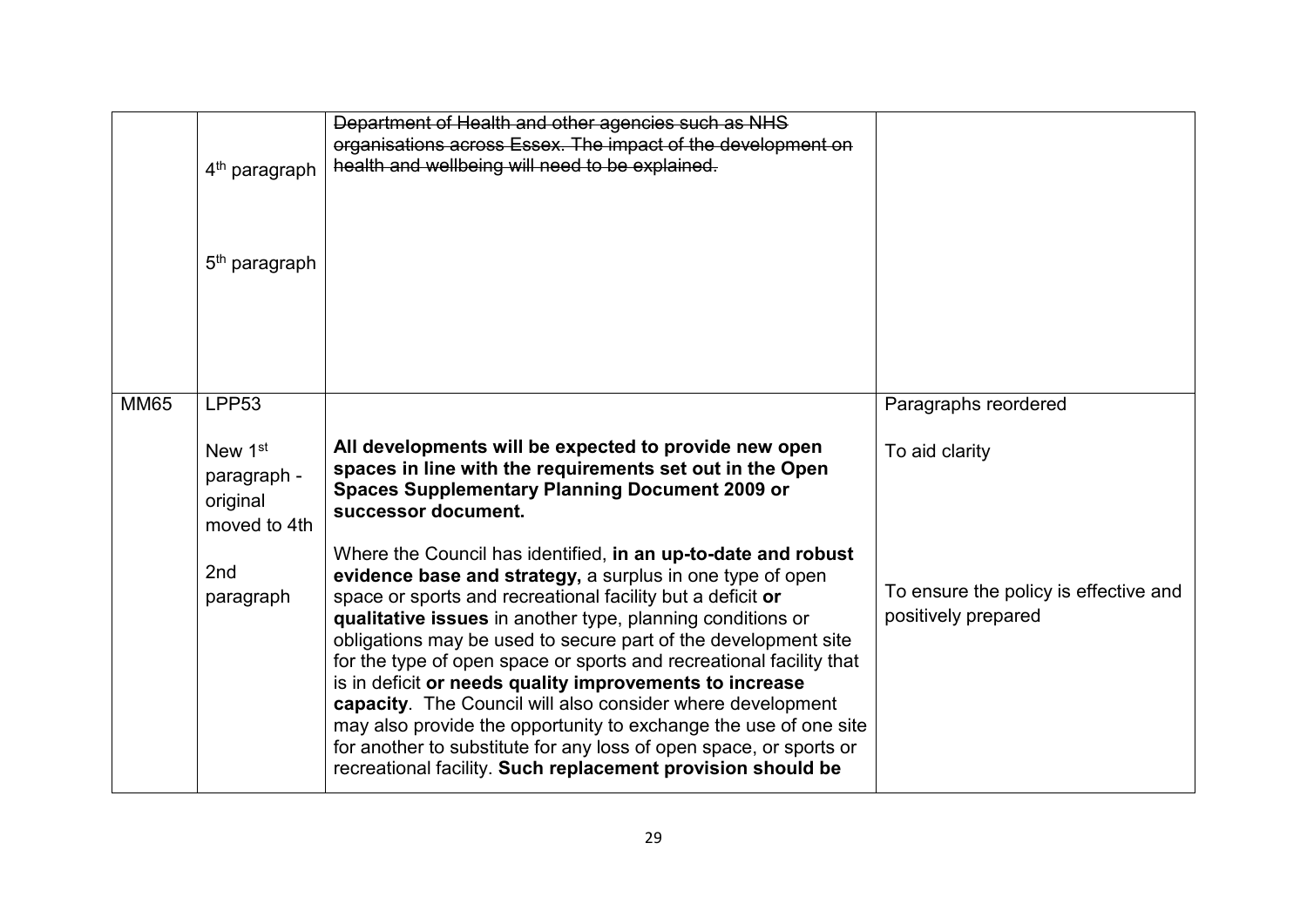|                                          | equivalent or better in terms of quality and quantity and be<br>in a suitable location.                                                                                                                                                                                                                             |             |
|------------------------------------------|---------------------------------------------------------------------------------------------------------------------------------------------------------------------------------------------------------------------------------------------------------------------------------------------------------------------|-------------|
| 3rd <sup>th</sup><br>paragraph           | For small sites where on-site provision is impractical,<br>consideration will be given to opportunities for off-site provision<br>or improvements within the ward or an adjacent ward.                                                                                                                              |             |
|                                          | Open space, and sports and recreational land and<br>buildings facilities that are identified as needed in the<br>Council's Open Space Study and/or are of high quality, orof                                                                                                                                        | For clarity |
| Moved - Now<br>4 <sup>th</sup> paragraph | particular value to a local community, will be recognised and<br>given protectioned by the Council. Areas of particular quality<br>may include;                                                                                                                                                                     |             |
|                                          | • Small areas of open space in urban areas that provide an<br>important local amenity and offer recreational and play<br>opportunities<br>Areas of open space that provide a community resource<br>$\bullet$<br>and can be used for informal or formal events such as<br>community religious and cultural festivals |             |
|                                          | Areas of open space that particularly benefit wildlife and<br>$\bullet$<br>biodiversity<br>Areas identified as visually important on the proposals<br>$\bullet$                                                                                                                                                     |             |
|                                          | map<br>Play areas, and sport and recreation grounds and<br>associated facilities                                                                                                                                                                                                                                    |             |
|                                          | Existing open space, sports and recreational land and buildings<br>and land shall not be lost or built on unless an a robust and up to                                                                                                                                                                              |             |
| Now 5 <sup>th</sup><br>paragraph         | date assessment has been undertaken which has clearly<br>demonstrated that the open space or the buildings and land to<br>be they are surplus to requirements or the proposed                                                                                                                                       |             |
|                                          | development is otherwise compliant with this policy as a                                                                                                                                                                                                                                                            |             |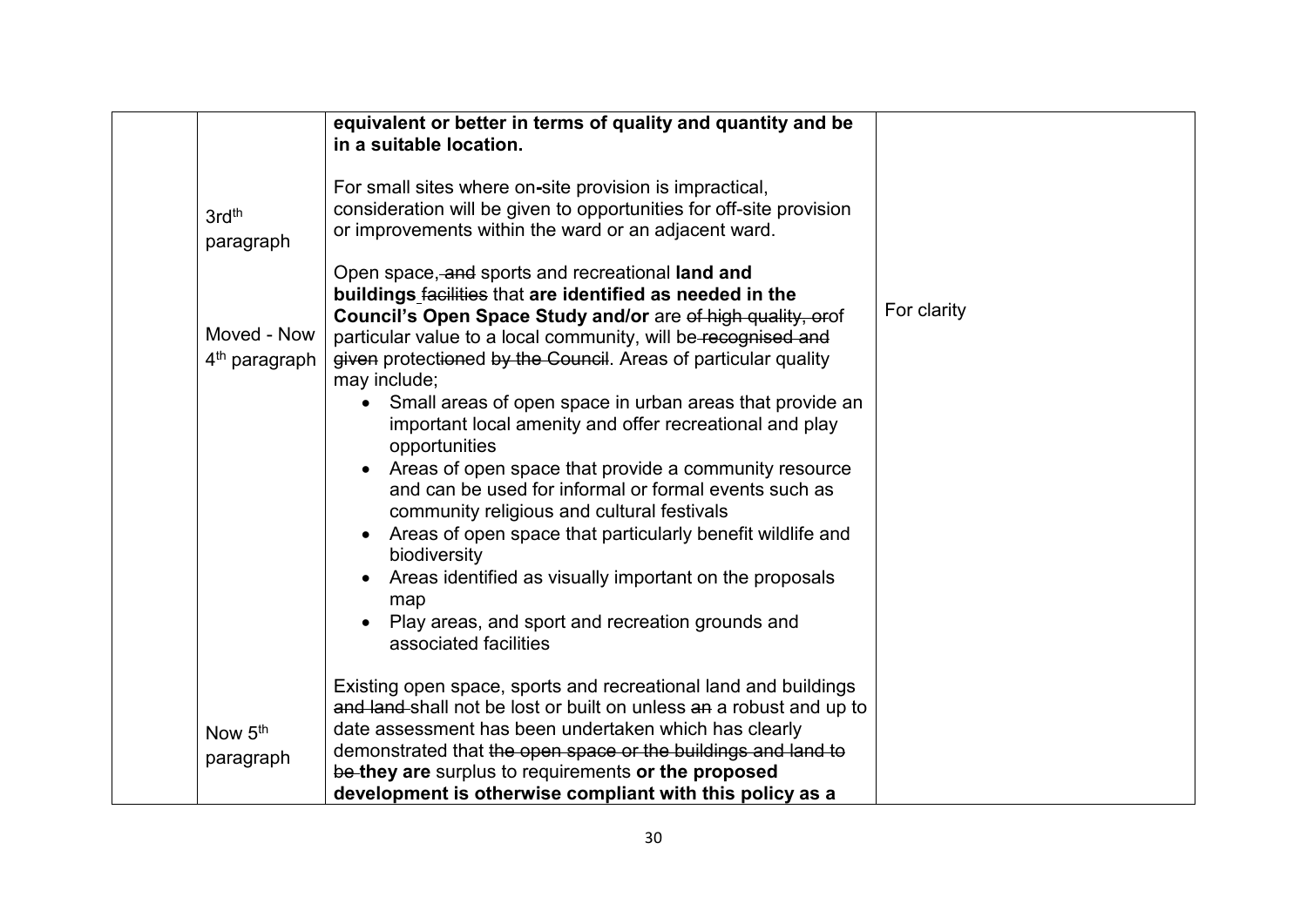|             | Now 6 <sup>th</sup><br>paragraph | whole. For open space, 'surplus to requirements' should include<br>consideration of all the functions that open space can perform.<br>Not all open space, sport and recreational land and buildings are<br>of equal merit and some may be available for alternative uses.<br>Developers will need to consult the local community and<br>demonstrate that any proposals are widely supported by them.<br>In considering planning applications which could impact on open<br>space, the Council shall weigh any benefits being offered to the<br>community against the loss of open space that will occur. The<br>Council will seek to ensure that all proposed development takes<br>account of, and is sensitive to, the local context. In this regard,<br>the Council shall consider applications with the intention of;<br>• Avoiding any erosion of recreational function and<br>maintaining or enhancing the character of open spaces<br>Ensuring that open spaces do not suffer from increased<br>overlooking, traffic flows or other encroachment<br>Protecting and enhancing those parts of the rights of way<br>network that may benefit open space and access to the<br>wider countryside | For ensure the policy is effective                           |
|-------------|----------------------------------|---------------------------------------------------------------------------------------------------------------------------------------------------------------------------------------------------------------------------------------------------------------------------------------------------------------------------------------------------------------------------------------------------------------------------------------------------------------------------------------------------------------------------------------------------------------------------------------------------------------------------------------------------------------------------------------------------------------------------------------------------------------------------------------------------------------------------------------------------------------------------------------------------------------------------------------------------------------------------------------------------------------------------------------------------------------------------------------------------------------------------------------------------------------------------------------------------|--------------------------------------------------------------|
|             |                                  | Mitigating the impact of any development on biodiversity<br>and nature conservation                                                                                                                                                                                                                                                                                                                                                                                                                                                                                                                                                                                                                                                                                                                                                                                                                                                                                                                                                                                                                                                                                                               |                                                              |
| <b>MM66</b> | LPP <sub>54</sub>                | b. No alterations to vehicular highway in the area are<br>equired The vehicle movements generated by any new<br>building should be able to be safely and efficiently<br>accommodated on the existing road network without<br>detriment to the character of the local area                                                                                                                                                                                                                                                                                                                                                                                                                                                                                                                                                                                                                                                                                                                                                                                                                                                                                                                         | To ensure consistency with national<br>policy<br>For clarity |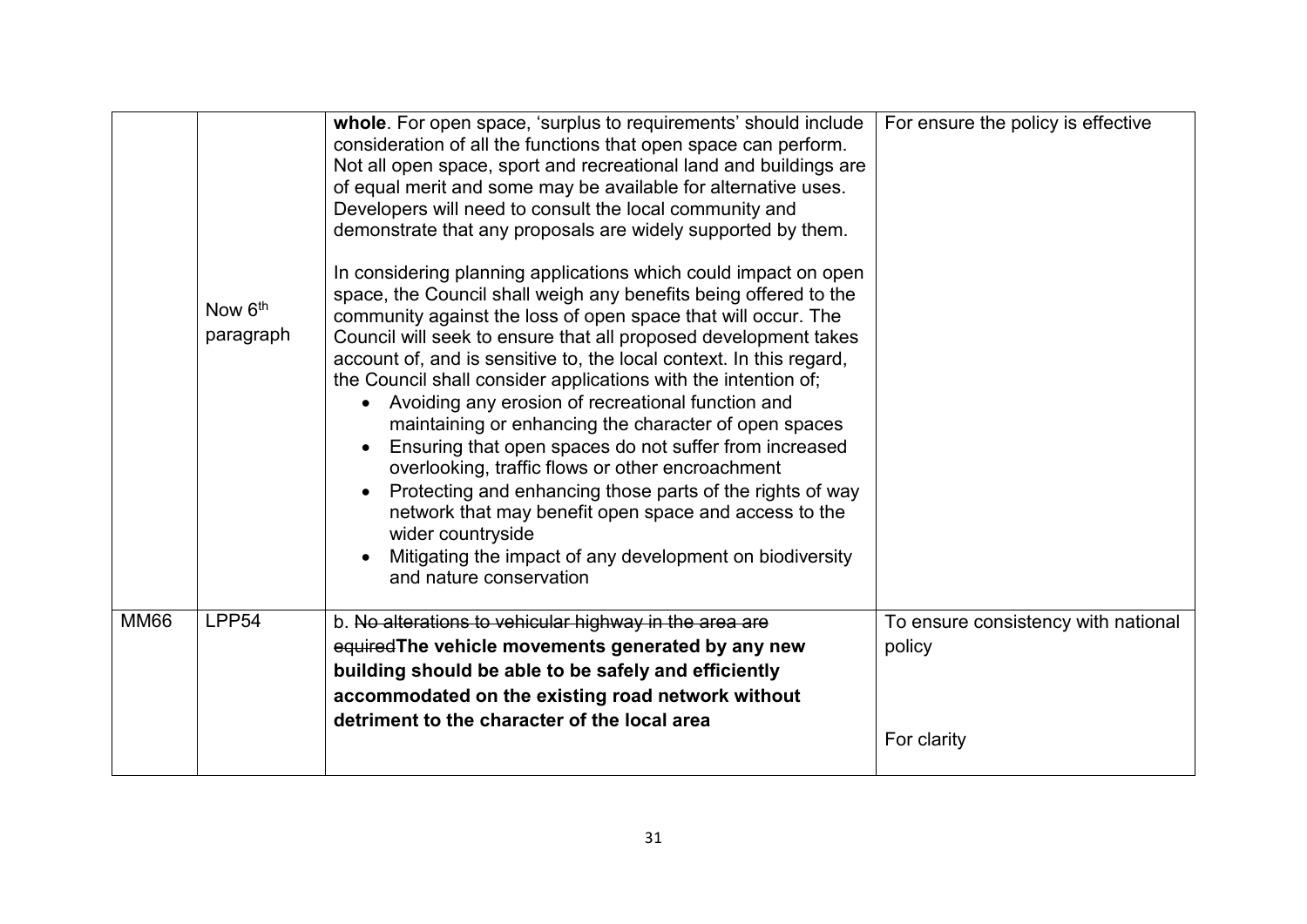|             |              | c. Bridleways, byways or other usable off-road routes in the<br>vicinity are designed to accommodate horse riders<br>Proposals for new or extended residential accommodation will<br>only be permitted if a submitted business plan demonstrates that<br>there is a convincing case for residential accommodation, and<br>provided that they accord with the criteria above. The<br>accommodation permitted will only be the minimum required to<br>meet the needs of the relevant business.                                                                                                                                                                                                                                                                                                                                                                                                                                             | For clarity                                   |
|-------------|--------------|------------------------------------------------------------------------------------------------------------------------------------------------------------------------------------------------------------------------------------------------------------------------------------------------------------------------------------------------------------------------------------------------------------------------------------------------------------------------------------------------------------------------------------------------------------------------------------------------------------------------------------------------------------------------------------------------------------------------------------------------------------------------------------------------------------------------------------------------------------------------------------------------------------------------------------------|-----------------------------------------------|
| <b>MM67</b> | <b>LPP55</b> | 2. Buildings and structures should be of the highest architectural<br>quality<br>5. Designs shall be sensitive to the need to conserve and<br>enhance local features<br>9. Landscape proposals should consist of native plant species<br>and their design shall promote and enhance local biodiversity<br>and historic environmental assets. Biodiversity net gain<br>through the provision of new priority habitat where<br>appropriate is encouraged. Development layouts must be<br>appropriately designed to accommodate structural tree and<br>hedge planting and ensure that future interference with<br>highway safety, roads, pavements, services and properties<br>is minimised The planting of trees in inappropriate places such<br>as highway verges and in close proximity to dwellings shall be<br>avoided in order to prevent interference with highway sight lines<br>and root damage to roads, pavements and properties | To ensure consistency with national<br>policy |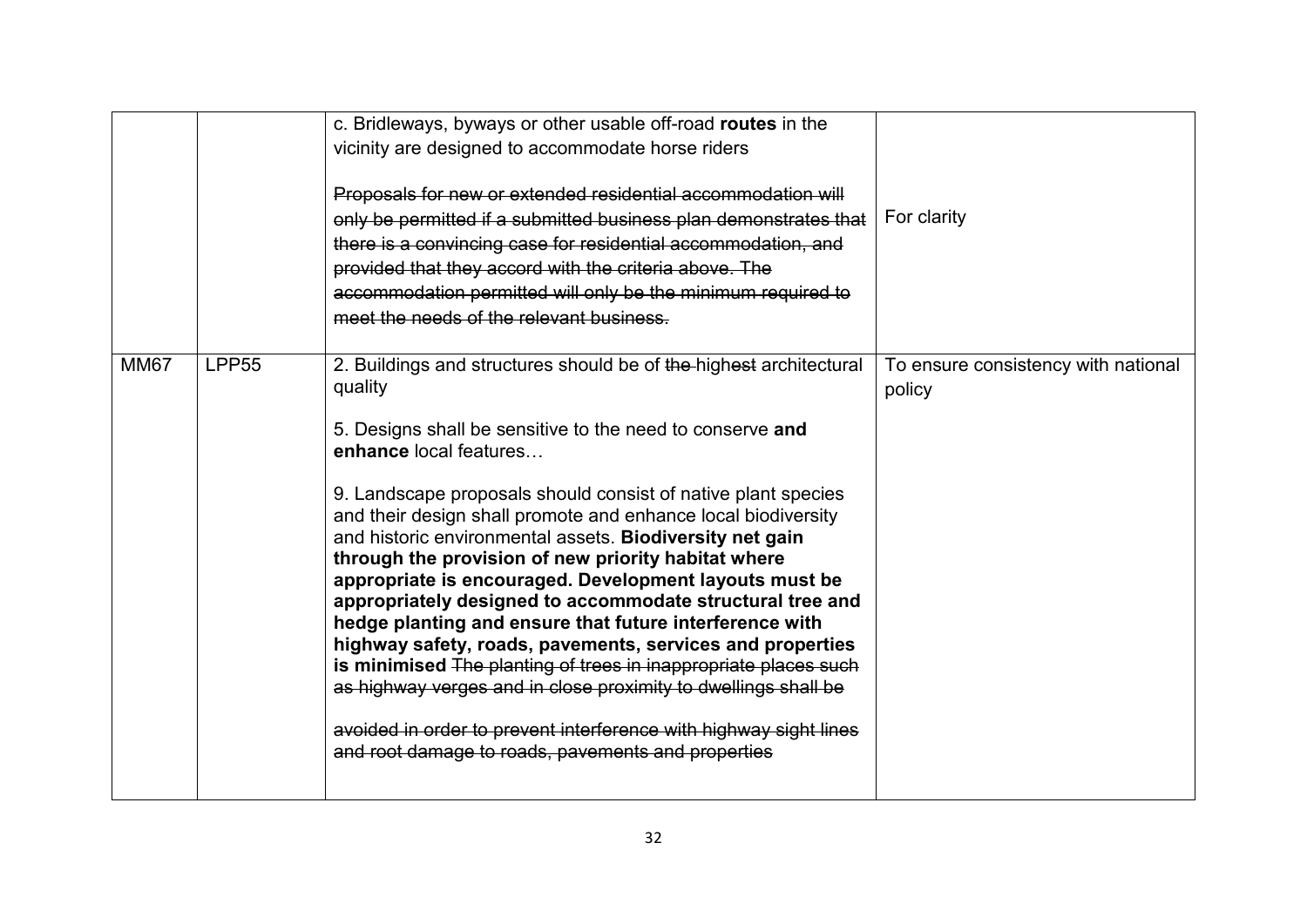|             |                   | 11. Use of sustainable modes of transport are promoted in the<br>design and layout of new development, the highway impact shall<br>be assessed and the resultant traffic generation and its<br>management shall seek to address safety concerns. and avoid<br>significant increases in traffic movement, particularly in<br>residential areas Developments which will result in a severe<br>impact upon the highway network (taking into account<br>cumulative impacts) will be refused unless they can be<br>effectively mitigated<br>18. The provision of Pprivate outdoor amenity space shall be<br>provided in accordance with having regard to the standards set<br>out in the Essex Design Guide, or its successor, and shall be<br>accessible, usable and well-related to the development.<br>19. Development proposals should demonstrate that | To respond to consultee comments                             |
|-------------|-------------------|--------------------------------------------------------------------------------------------------------------------------------------------------------------------------------------------------------------------------------------------------------------------------------------------------------------------------------------------------------------------------------------------------------------------------------------------------------------------------------------------------------------------------------------------------------------------------------------------------------------------------------------------------------------------------------------------------------------------------------------------------------------------------------------------------------------------------------------------------------|--------------------------------------------------------------|
|             |                   | adequate foul water treatment and disposal already exists<br>or can be provided in time to serve the development                                                                                                                                                                                                                                                                                                                                                                                                                                                                                                                                                                                                                                                                                                                                       |                                                              |
| <b>MM68</b> | LPP <sub>57</sub> | Demolition of an unlisted building or structure in a Conservation<br>Area will only be granted in the most exceptional circumstances,<br>where all the following criteria are fully satisfied;                                                                                                                                                                                                                                                                                                                                                                                                                                                                                                                                                                                                                                                         | To add clarity                                               |
|             |                   | b. The structure to be demolished makes a negative or neutral<br>contribution to the character or appearance of the Conservation<br>Area                                                                                                                                                                                                                                                                                                                                                                                                                                                                                                                                                                                                                                                                                                               | To ensure the policy is consistent<br>with national guidance |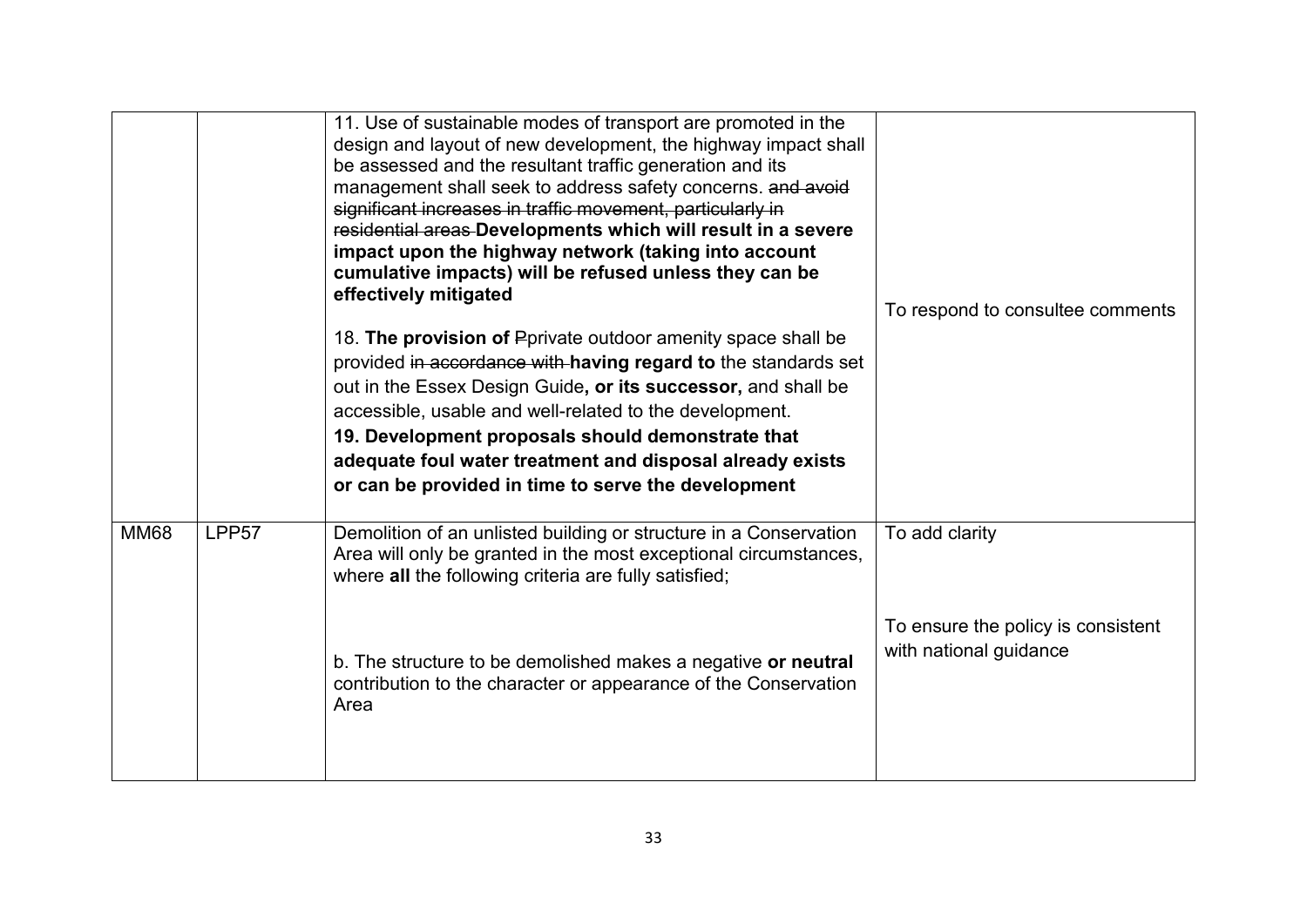|             |              | d. A detailed redevelopment scheme is included and approved<br>as part of the demolition proposal which would preserve or                                                                                                                                                                                                                                                |                                               |
|-------------|--------------|--------------------------------------------------------------------------------------------------------------------------------------------------------------------------------------------------------------------------------------------------------------------------------------------------------------------------------------------------------------------------|-----------------------------------------------|
|             |              | enhance the character and or appearance of the area                                                                                                                                                                                                                                                                                                                      |                                               |
| <b>MM69</b> | <b>LPP60</b> | Development of internal, or external alterations, or extensions, to<br>a listed building or listed structure (including any structures<br>defined as having equivalent status due to being situated within<br>the curtilage of a listed building and locally listed heritage<br>assets) and changes of use will be permitted when all the<br>following criteria are met; | To ensure consistency with national<br>policy |
|             |              | For designated heritage assets:<br>the development meets the tests set out in national policy.                                                                                                                                                                                                                                                                           |                                               |
|             |              | a. The works or uses do not harm the significance of the setting,<br>character, structural stability, and fabric of the building or<br>structure                                                                                                                                                                                                                         |                                               |
|             |              | b. The works or uses do not result in substantial harm, or<br>damage to the building or structures historic and architectural<br>elements which are considered to be of significance or special<br>importance                                                                                                                                                            |                                               |
|             |              | For all heritage assets:                                                                                                                                                                                                                                                                                                                                                 |                                               |
|             |              |                                                                                                                                                                                                                                                                                                                                                                          |                                               |
|             |              | ea. The works or uses include the use of appropriate materials<br>and finishes                                                                                                                                                                                                                                                                                           |                                               |
|             |              | db. The application submitted contains details of the significance                                                                                                                                                                                                                                                                                                       |                                               |
|             |              | of the heritage asset, within a Heritage Statement which should                                                                                                                                                                                                                                                                                                          |                                               |
|             |              | include any contribution made by their setting                                                                                                                                                                                                                                                                                                                           |                                               |
|             |              | ec. There may be a requirement for appropriate specialist                                                                                                                                                                                                                                                                                                                |                                               |
|             |              | recording to be carried out prior to the change of use, demolition                                                                                                                                                                                                                                                                                                       |                                               |
|             |              | or conversion of a listed building or associated historic building                                                                                                                                                                                                                                                                                                       |                                               |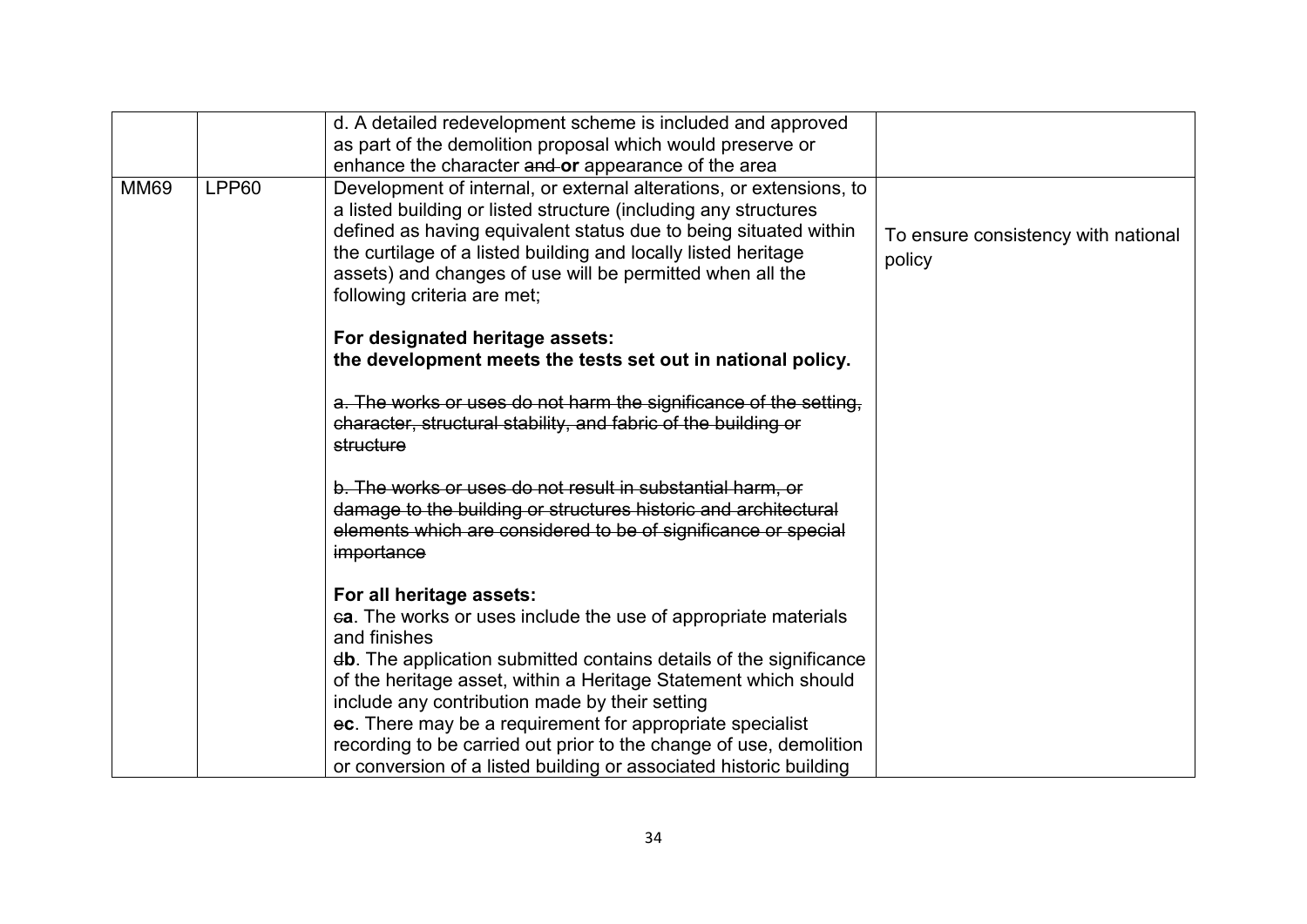| <b>MM70</b> | LPP61                                   | e a. All reasonable efforts have been made to sustain existing<br>uses, find viable new uses through appropriate marketing or<br>secure preservation through a form of charitable or<br>community an alternative ownership and that these efforts<br>have failed<br>a b<br>$\frac{1}{2}$ c. The redevelopment of the site would provide a<br>substantial an extraordinary benefit for the local area which<br>would decisively public benefit that outweighs the loss<br>resulting from demolition<br>$\epsilon$ d<br>d e | To ensure consistency with national<br>policy      |
|-------------|-----------------------------------------|---------------------------------------------------------------------------------------------------------------------------------------------------------------------------------------------------------------------------------------------------------------------------------------------------------------------------------------------------------------------------------------------------------------------------------------------------------------------------------------------------------------------------|----------------------------------------------------|
| <b>MM71</b> | Paragraph<br>7.43, 7.44<br>Policy LPP62 | <b>Enabling Development</b><br>Delete policy and supporting text                                                                                                                                                                                                                                                                                                                                                                                                                                                          | To avoid repetition of national policy             |
| <b>MM72</b> | LPP63                                   | Where important archaeological remains are thought to be at<br>risk from development, or if the development could impact on a<br>Scheduled Monument or Historic-Registered Park and Garden,<br>the developer                                                                                                                                                                                                                                                                                                              | To ensure consistency with national<br>policy      |
| <b>MM73</b> | LPP64                                   | a. It can be clearly demonstrated that the use of the site is<br>genuinely redundant and no other alternative educational-or<br>community use can be found.<br>b. Lodge Farm Witham                                                                                                                                                                                                                                                                                                                                       | To respond to consultee comments<br>Added in error |
| <b>MM74</b> | LPP65                                   | In addition to community facilities as specified in the NPPF, the<br>following assets'                                                                                                                                                                                                                                                                                                                                                                                                                                    | To respond to changes in use class<br>order        |
| <b>MM75</b> | Paragraph<br>8.9                        | Green Infrastructure will be implemented provided through<br>application of the other a range of policies in the Local Plan<br>including those covering climate change, development                                                                                                                                                                                                                                                                                                                                       | To aid clarity.                                    |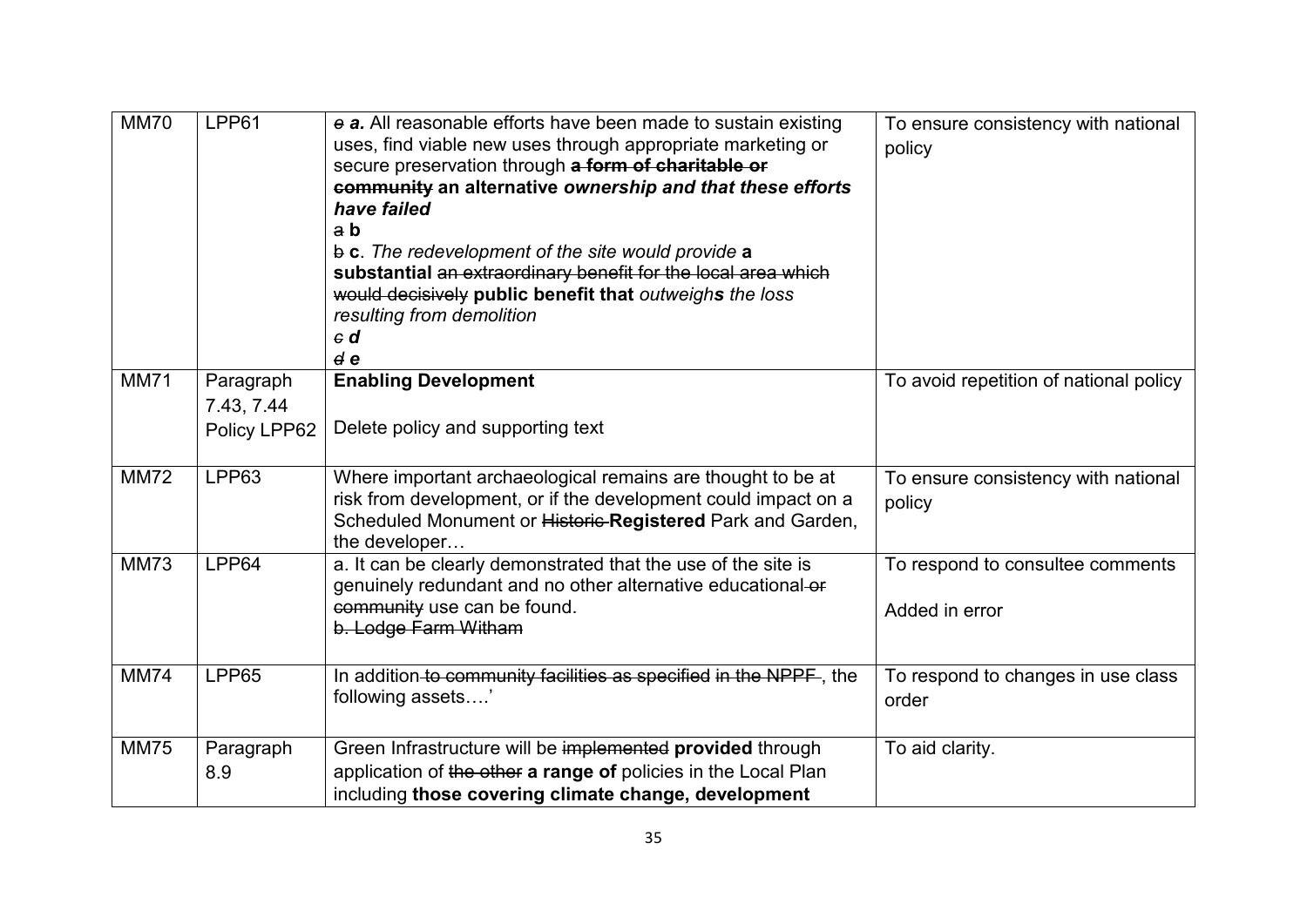|             |              | design, and application of the Open Space Strategy well as       |                               |
|-------------|--------------|------------------------------------------------------------------|-------------------------------|
|             |              | through the application of the and Trees Strategyies.            |                               |
| <b>MM76</b> | Policy LPP67 | Development proposals must take available measures to ensure     | To respond to comments of     |
|             |              | the protection, and where possible the enhancement of the        | consultees                    |
|             |              | natural environment, habitats, biodiversity and geodiversity of  |                               |
|             |              | the District and to be acceptable, also taking climate change    |                               |
|             |              | and water scarcity into account in their design. This will       |                               |
|             |              | include, where appropriate, protection from pollution. Proposals |                               |
|             |              | inside the district which are likely to adversely affect, either |                               |
|             |              | individually or cumulatively, International or Nationally        |                               |
|             |              | designated nature conservation sites within and outside the      |                               |
|             |              | district will not normally be acceptable.                        |                               |
|             |              |                                                                  |                               |
|             |              | The Council will expect all development proposals, where         |                               |
|             |              | appropriate, to contribute towards the delivery of new Green     | To respond to comments of     |
|             |              | Infrastructure which develops and enhances a network of multi-   |                               |
|             |              | functional spaces and natural features throughout the District.  | consultees and to aid clarity |
|             |              | This will be proportionate to the scale of the proposed          |                               |
|             |              | development and the rural or urban context. The Council will     |                               |
|             |              | support and encourage development which contributes to the       |                               |
|             |              | District's existing Green Infrastructure and where possible      |                               |
|             |              | enhances and protects networks and adds to their functions. It   |                               |
|             |              | will secure additional provision where deficiencies have been    |                               |
|             |              | identified. Open space and green infrastructure may in some      |                               |
|             |              | instances be required to provide alternatives to European        |                               |
|             |              | sites and that such sites should be designed and managed         |                               |
|             |              |                                                                  |                               |
|             |              | appropriately to maximise their potential effectiveness in       |                               |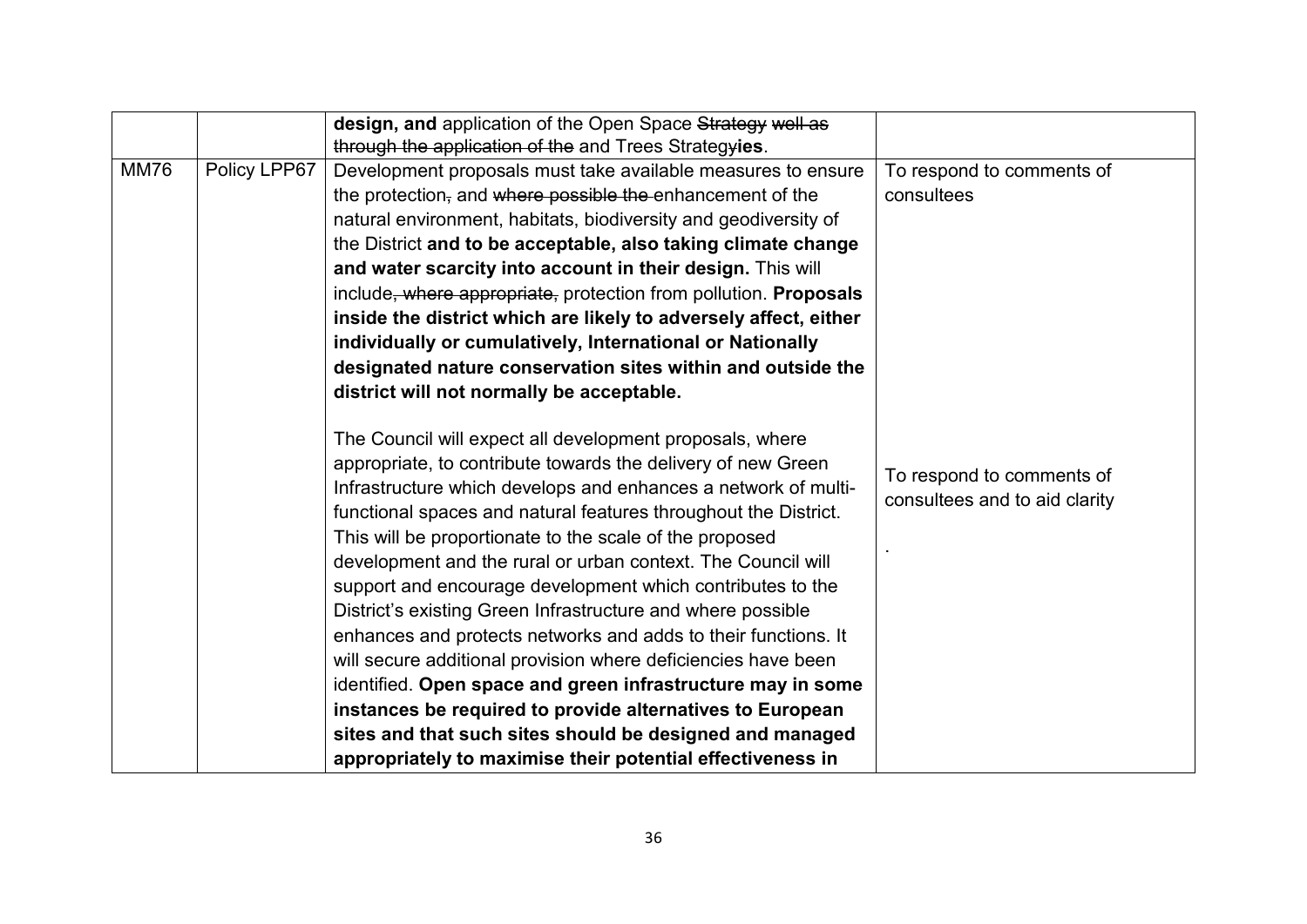|             |                              | this role. Proposals which undermine these principles will not<br>be acceptable.                                                                                                                                                                                                                                                                                                                                                                                                                                                                                                                                                                                                                                                                  |                                                                   |
|-------------|------------------------------|---------------------------------------------------------------------------------------------------------------------------------------------------------------------------------------------------------------------------------------------------------------------------------------------------------------------------------------------------------------------------------------------------------------------------------------------------------------------------------------------------------------------------------------------------------------------------------------------------------------------------------------------------------------------------------------------------------------------------------------------------|-------------------------------------------------------------------|
| <b>MM77</b> | LPP68                        | Protected Sites, Species, Priority Species and Priority Habitat<br>1. National and Internationally Designationsed sites                                                                                                                                                                                                                                                                                                                                                                                                                                                                                                                                                                                                                           | To improve clarity and ensure<br>consistency with national policy |
|             | 1 <sup>st</sup> paragraph    | (a) Sites designated for their international, and European and<br>national importance to nature conservation; including Ramsar<br>sites, Special Protection Areas (SPA), Special Areas of<br>Conservation (SAC), should be protected from development that<br>would have an adverse effect on their integrity whether they are<br>inside or outside the District. Proposals likely to have an adverse<br>effect will require a full assessment in line with European<br>legislation.                                                                                                                                                                                                                                                              |                                                                   |
|             | 2 <sub>nd</sub><br>paragraph | Planning permission for major development will be refused in<br>these areas except in exceptional circumstances where<br>overriding public interest be demonstrated.<br>Proposals which are considered to have a likely significant<br>effect on these sites will require an Appropriate<br>Assessment (AA) in line with European and domestic<br>legislation. Developers should provide information<br>sufficient to inform this assessment. Planning permission<br>will only be granted if, in light of the AA, it can be<br>ascertained that the development would not adversely<br>affect the integrity of these sites or, if there are no<br>alternative solutions, imperative reasons of overriding<br>public interest can be demonstrated. |                                                                   |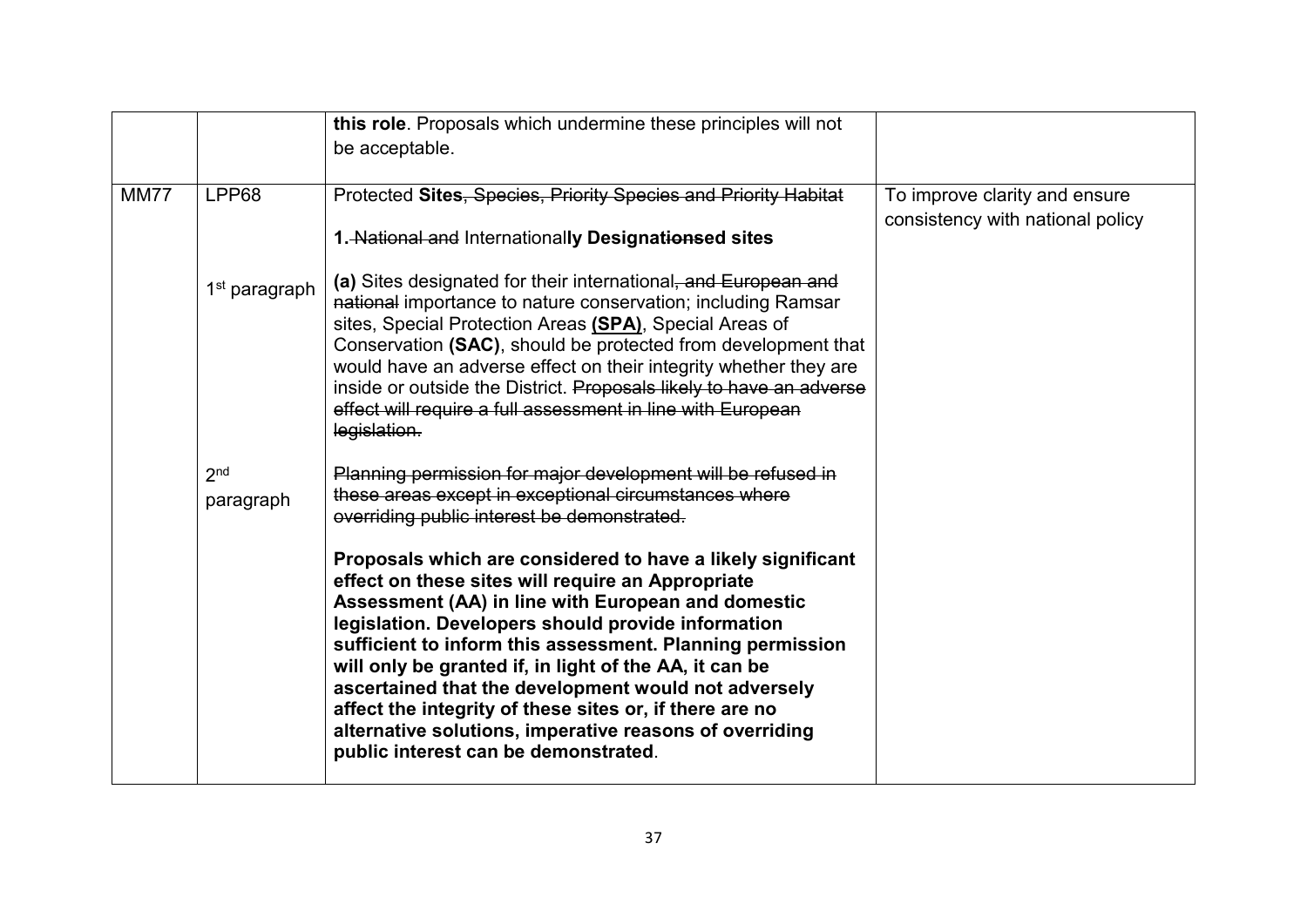|                           | In accordance with the Habitats Regulations, development<br>proposals should follow the avoid-mitigate-compensate<br>hierarchy. Where this cannot be achieved, development                                                                                                                                                                                                                                                                                                        |  |
|---------------------------|-----------------------------------------------------------------------------------------------------------------------------------------------------------------------------------------------------------------------------------------------------------------------------------------------------------------------------------------------------------------------------------------------------------------------------------------------------------------------------------|--|
|                           | proposals will not be permitted.<br>Residential developments must contribute to the Essex<br><b>Coast Recreational disturbance Avoidance and Mitigation</b><br>Strategy 2018-2038 (RAMS) where they fall within the Zones<br>of Influence of international designations as defined in the<br>RAMS, in accordance with SP2.                                                                                                                                                        |  |
|                           | (b) Nationally Designated sites<br>Sites designated for their national importance to nature<br>conservation; including Sites of Special Scientific Interest<br>(SSSIs) and should also be protected from development<br>which is likely to adversely affect the features for which<br>they are designated. Where necessary, developers should<br>therefore ensure that sufficient assessment of potential<br>impacts to SSSIs is also submitted with any planning<br>application. |  |
| 6 <sup>th</sup> paragraph | (c) Locally designated sites<br>Proposals likely to have an adverse effect on a Local Wildlife<br>Site (LWS), Local Nature Reserve (LNR) and Special Roadside<br>Verge will not be permitted unless the benefits of the<br>development clearly outweigh the harm to the nature<br>conservation value of the site.                                                                                                                                                                 |  |
|                           | 2. Protected Species, Priority Species and Priority Habitats<br>Proposals that result in a net gain in priority habitats and species<br>will in principle be supported in principle, subject to other<br>policies in this plan. Where priority habitats and species are                                                                                                                                                                                                           |  |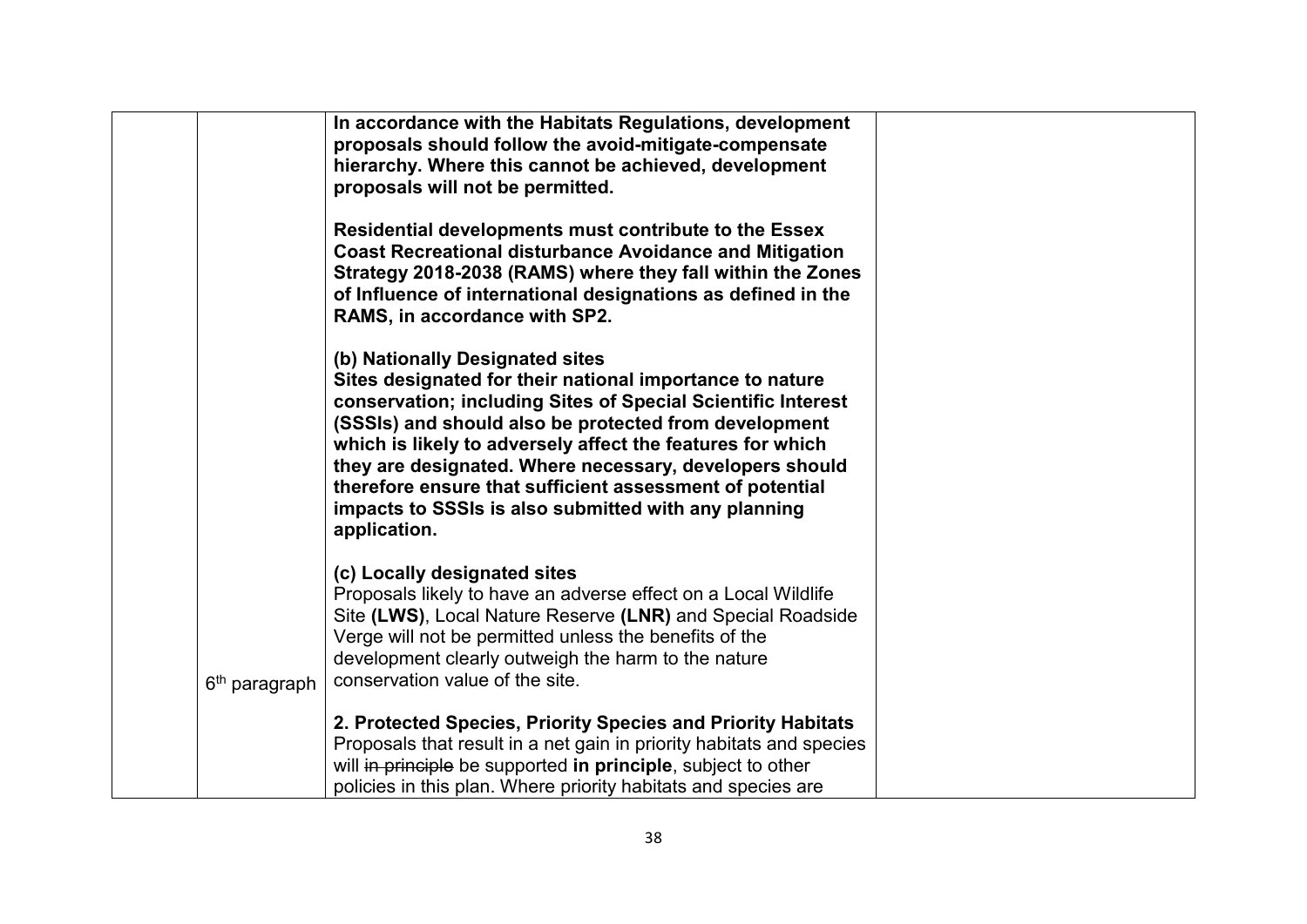|                              | likely to be adversely impacted by the proposal, the developer<br>must demonstrate that adverse impacts will be avoided, and<br>impacts that cannot be avoided are mitigated on-site. Where<br>residual impacts remain, off-site compensation will be required<br>so that there is no net loss in quantity and quality of priority<br>habitat in Braintree District.                                                                                                           |
|------------------------------|--------------------------------------------------------------------------------------------------------------------------------------------------------------------------------------------------------------------------------------------------------------------------------------------------------------------------------------------------------------------------------------------------------------------------------------------------------------------------------|
| 3 <sup>rd</sup><br>paragraph | Where there is a confirmed presence or reasonable likelihood of<br>protected species or priority species being present on or<br>immediately adjacent to a development site, the developer will<br>be required to undertake an ecological survey and will be<br>required to demonstrate that an adequate mitigation plan is<br>place to ensure no harm to protected species and no net loss of<br>priority species.                                                             |
|                              | <b>Sites of Special Scientific Interest and Irreplaceable Habitat</b>                                                                                                                                                                                                                                                                                                                                                                                                          |
| 4 <sup>th</sup> paragraph    | Development proposals should be controlled through avoidance,<br>on-site management and on-site mitigation. Where this cannot<br>be achieved, development proposals will not be<br>permitted. Proposals resulting in the loss, deterioration or<br>fragmentation of irreplaceable habitats such as ancient<br>woodland or veteran trees will not normally be acceptable unless<br>the need for, and benefits of the development in that location<br>clearly outweigh the loss. |
| 5 <sup>th</sup> paragraph    | <b>Local Sites</b><br>3. All development proposals<br>In all cases a precautionary approach will be taken where<br>insufficient information is provided about avoidance,<br>management, mitigation and compensation measures.                                                                                                                                                                                                                                                  |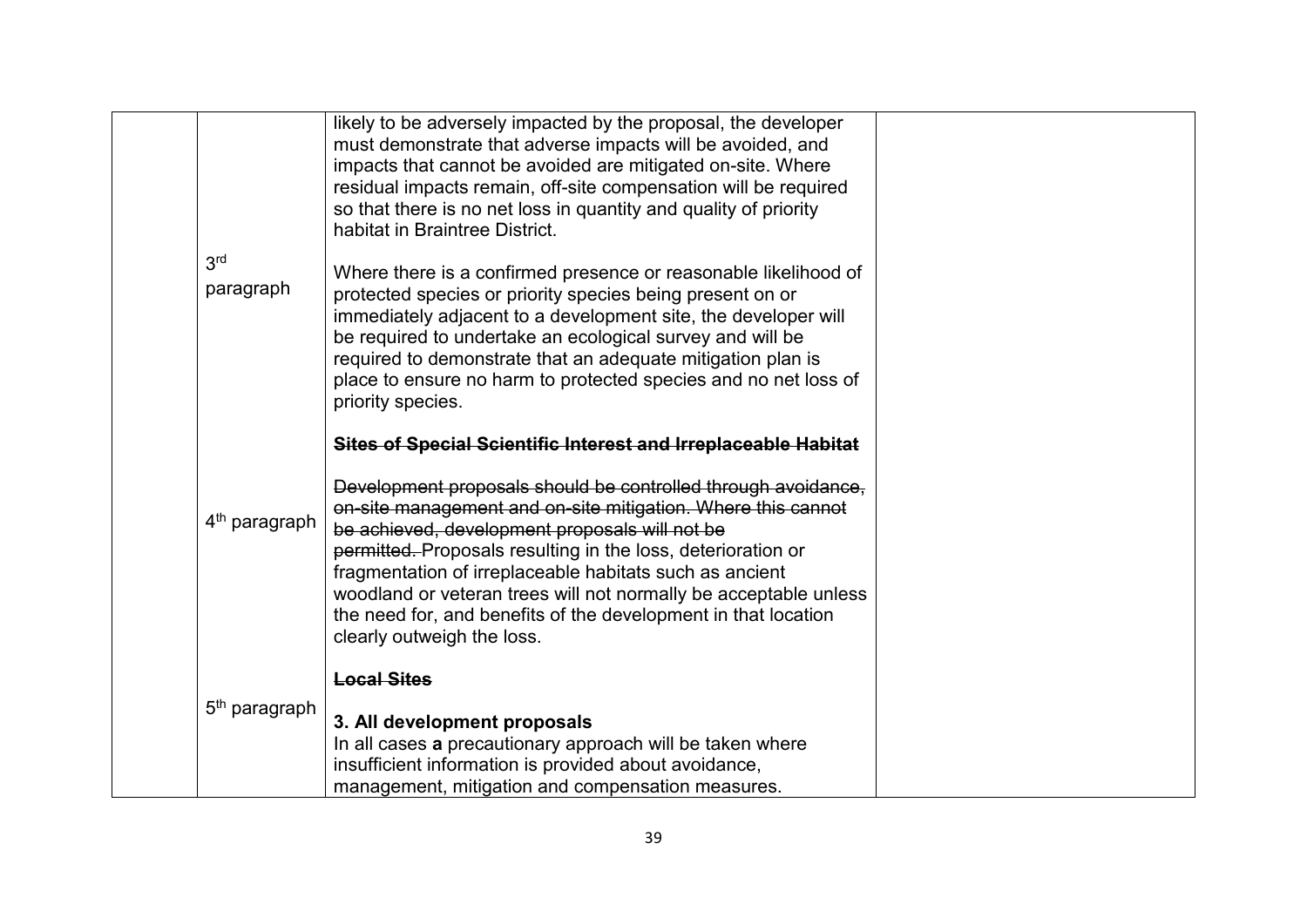|             | 7 <sup>th</sup> paragraph             | Management, mitigation and compensation measures will be<br>secured through planning conditions/obligations where<br>necessary.                                                                                                                                                                                                                                                                                                                                                 |                                                      |
|-------------|---------------------------------------|---------------------------------------------------------------------------------------------------------------------------------------------------------------------------------------------------------------------------------------------------------------------------------------------------------------------------------------------------------------------------------------------------------------------------------------------------------------------------------|------------------------------------------------------|
| <b>MM78</b> | LPP69<br>3 <sup>rd</sup><br>paragraph | Trees which make a significant positive contribution to the<br>character and appearance of their surroundings will be retained<br>unless there is a good arboricultural reason for their removal<br>for example they are considered to be dangerous or in poor<br>condition. Similarly, alterations to trees such as pruning or<br>crown lifting should not harm the tree or disfigure it; any tree<br>surgery should be carried out to reflect BS3998:2010 (as<br>superseded). | To ensure policy remains up to date<br>and effective |
|             | 4 <sup>th</sup> paragraph             | When considering the impact of development on good quality<br>trees the Council will expect developers to follow reflect the<br>best practice guidance set out in BS5837:2012 (as amended).<br>The standard recommends that trees of higher quality are a<br>material consideration in the development process.                                                                                                                                                                 |                                                      |
|             | $5th$ paragraph                       | Where trees are to be retained on new development sites there<br>must be a suitable distance provided between the established<br>tree and any new development to allow for its continued<br>wellbeing and ensure it is less vulnerable to pressures from                                                                                                                                                                                                                        |                                                      |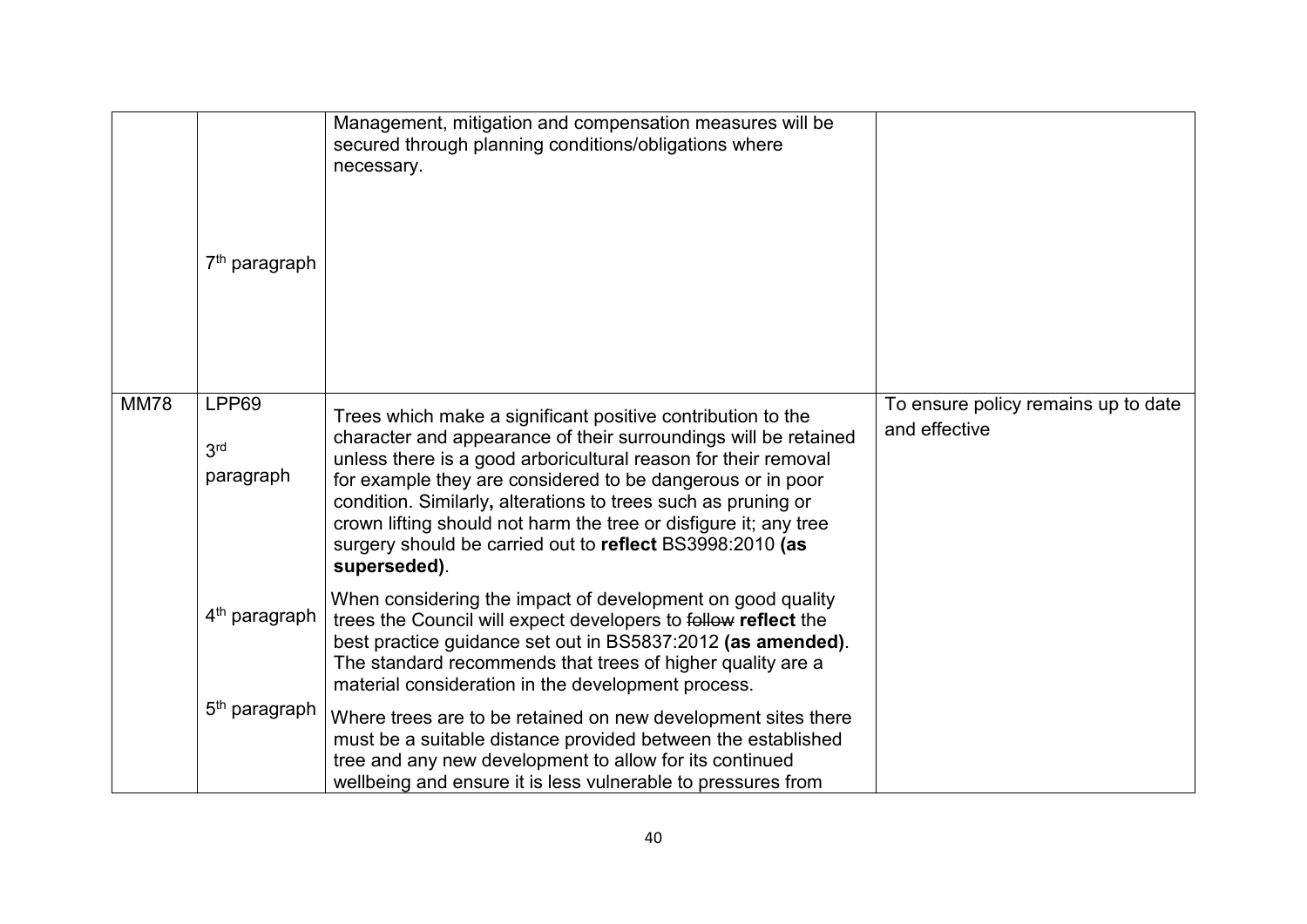|             |                                    | adjacent properties for its removal. Planning conditions will be<br>applied to protect trees during development. New landscape<br>proposals for tree planting on development sites<br>should conform reflect to the recommendations set out in<br>BS5837:2012 (as amended) and BS8545:2014 (as<br>superseded).                                                                        |                                                        |
|-------------|------------------------------------|---------------------------------------------------------------------------------------------------------------------------------------------------------------------------------------------------------------------------------------------------------------------------------------------------------------------------------------------------------------------------------------|--------------------------------------------------------|
| <b>MM79</b> | LPP70                              | The Council will require development to be in compliance with<br>and contribute positively towards delivering the aims and<br>objectives of the Anglian River Basin Management Plan.                                                                                                                                                                                                  | To avoid repetition                                    |
| <b>MM80</b> | LPP71<br>1 <sup>st</sup> paragraph | expressed in NPPF 2012 paragraph 113.                                                                                                                                                                                                                                                                                                                                                 | To ensure the plan remains up to<br>date and effective |
|             | 3 <sup>rd</sup><br>paragraph       | Proposals for new development should be informed by, and be<br>sympathetic to the character of the landscape as identified in the<br><b>District Council's Landscape Character</b><br>Assessments. Applications-Proposals which may impact on<br>the landscape such as settlement edge, countryside or<br>large schemes will be required to include an assessment of<br>their $\dots$ |                                                        |
| <b>MM81</b> | 8.34                               | cause coalescence, or have a significant harmful impact on<br>the physical separation                                                                                                                                                                                                                                                                                                 | To aid clarity                                         |
| <b>MM82</b> | LPP72                              | Land between Braintree, Rayne, Deanery Hill, Panfield,<br>$\bullet$<br><b>Bocking and High Garrett</b><br><b>Land between Earls Colne and White Colne</b>                                                                                                                                                                                                                             | Missing in error                                       |
| <b>MM83</b> | LPP73                              | Development will not be permitted where, individually,<br>or-cumulatively and after mitigation, there are likely to be<br>unacceptable impacts arising from the development on;                                                                                                                                                                                                       | For clarity.                                           |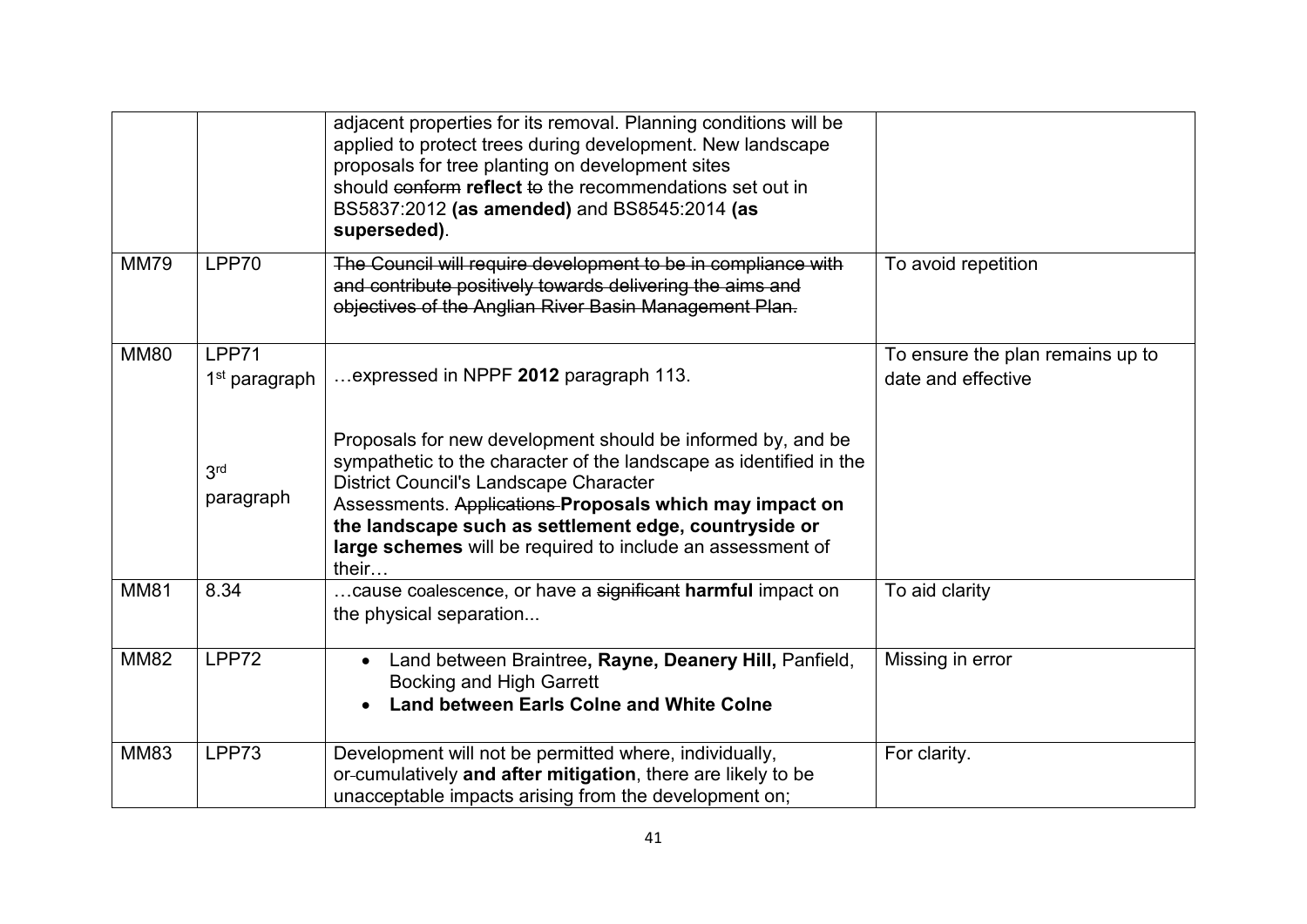| <b>MM84</b> | New para<br>after 8.55                                                    | Applicants will be expected to submit a Sustainability<br>Statement with their planning application to demonstrate<br>how these principles have been embedded into the design<br>of the development proposal and will be considered as part<br>of the means by which climate change and mitigation is<br>considered. This will show what and how mitigation and                                                                                                                                                                                                                  | To ensure the plan is effective<br>and consistent with National<br><b>Policy</b>                                                    |
|-------------|---------------------------------------------------------------------------|----------------------------------------------------------------------------------------------------------------------------------------------------------------------------------------------------------------------------------------------------------------------------------------------------------------------------------------------------------------------------------------------------------------------------------------------------------------------------------------------------------------------------------------------------------------------------------|-------------------------------------------------------------------------------------------------------------------------------------|
|             | After f. insert<br><b>Before final</b><br>paragraph<br>Final<br>paragraph | d. Surface water and groundwater quality, groundwater source<br>protection areas, drinking water protected zones<br>e. Land and soil quality and condition<br>e. Odour<br>h. Noise<br>Soil quality must be protected during development to<br>protect good quality land and to protect the ability of soil to<br>allow water penetration by avoiding compaction.<br>In appropriate cases, the Local Planning Authority may impose<br>planning conditions or, including through a legal obligation,<br>secure mitigation measures, remedial works and/or<br>monitoring processes. | To respond to comments of<br>consultees<br>To respond to comments of<br>consultees<br>To ensure consistency with National<br>policy |
|             |                                                                           | b. Health and safety of the public including existing residents,<br>and future occupiers of all new developments                                                                                                                                                                                                                                                                                                                                                                                                                                                                 | For clarity                                                                                                                         |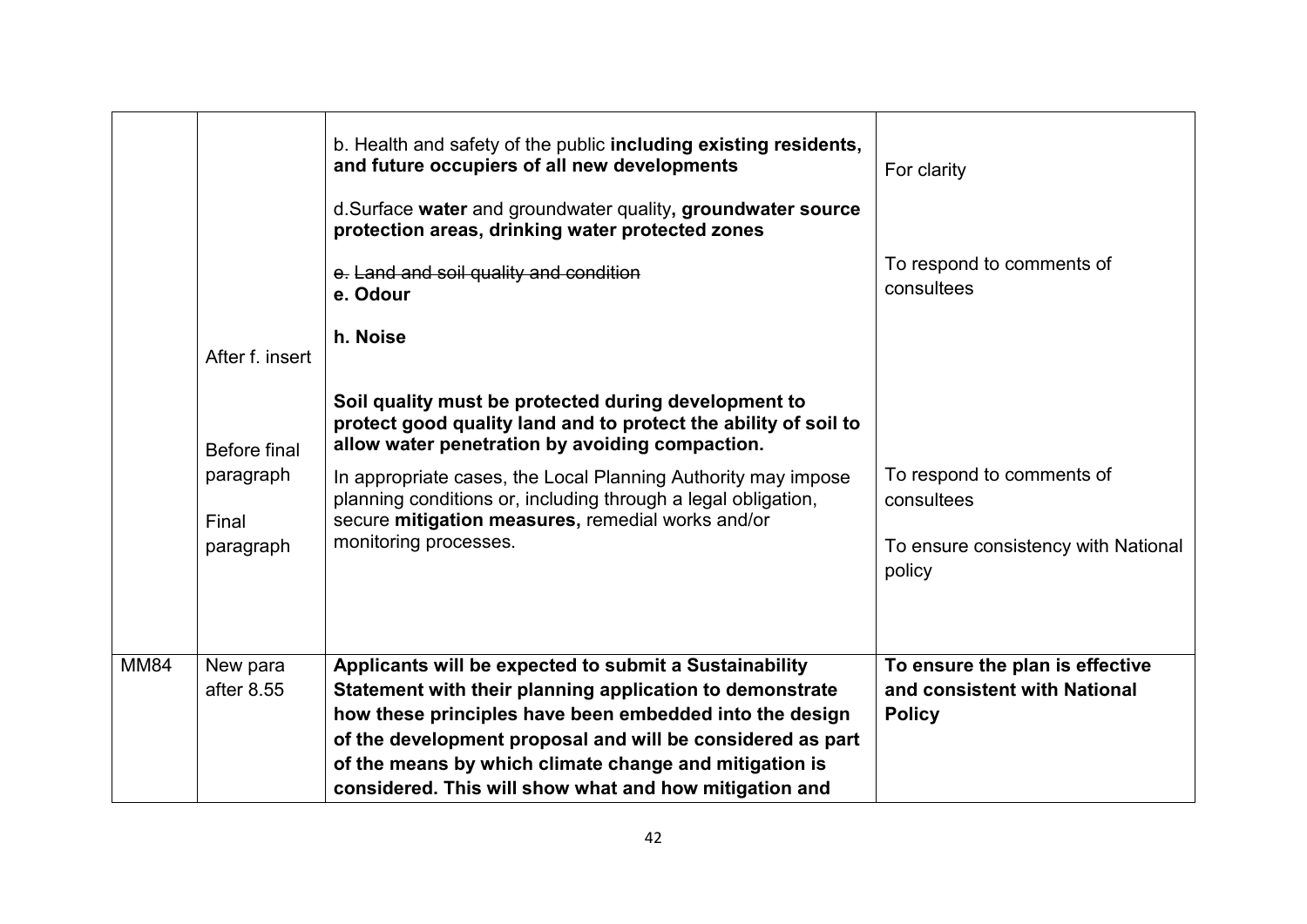|             |                                       | carbon reduction measures have been incorporated into the<br>scheme design. The Council will produce an updated<br>supplementary planning document which will include<br>further guidance on the Sustainability Statement. Details<br>can be found in the Council's Local Development Scheme.                                                                                                                                                                                                                                                                                                                                                                                                                                                                                                                                                                                                                                                                                                                                                                                                                                                                                                                                                     |                                                                                        |
|-------------|---------------------------------------|---------------------------------------------------------------------------------------------------------------------------------------------------------------------------------------------------------------------------------------------------------------------------------------------------------------------------------------------------------------------------------------------------------------------------------------------------------------------------------------------------------------------------------------------------------------------------------------------------------------------------------------------------------------------------------------------------------------------------------------------------------------------------------------------------------------------------------------------------------------------------------------------------------------------------------------------------------------------------------------------------------------------------------------------------------------------------------------------------------------------------------------------------------------------------------------------------------------------------------------------------|----------------------------------------------------------------------------------------|
| <b>MM85</b> | LPP74<br>2 <sub>nd</sub><br>paragraph | Applicants will be expected to demonstrate that measures<br>to lower carbon emissions, increase renewable energy<br>provision and adapt to the expected impacts of climate<br>change have been incorporated into their schemes, other<br>than for very minor development. Planning permission will<br>only be granted for proposals that demonstrate the principles of<br>climate change mitigation and adaptation into the development.<br>Applicants must submit a Sustainability Statement to<br>demonstrate how these principles have been embedded into<br>the design of the development proposal. Guidance will be<br>made available by the Council on the contents to be<br>included in the Sustainability Statement. The Council<br>intends the District to meet part of its future energy needs<br>through renewable or and low carbon energy sources and will<br>therefore encourage and support the provision of renewable<br>and low carbon these technologies subject to their impacts on<br>landscape and visual amenity, residential amenities including<br>noise, pollution, heritage assets and their settings,<br>biodiversity and designated nature conservation sites, soils,<br>and impact on the highway, being acceptable. | To respond to comments of<br>consultees<br>To add improve clarity and<br>effectiveness |
| <b>MM86</b> | <b>LPP75/77</b>                       | Combined policy LPP75 and LPP77 to read as follows                                                                                                                                                                                                                                                                                                                                                                                                                                                                                                                                                                                                                                                                                                                                                                                                                                                                                                                                                                                                                                                                                                                                                                                                | To aid clarity and ensure<br>consistency with national policy                          |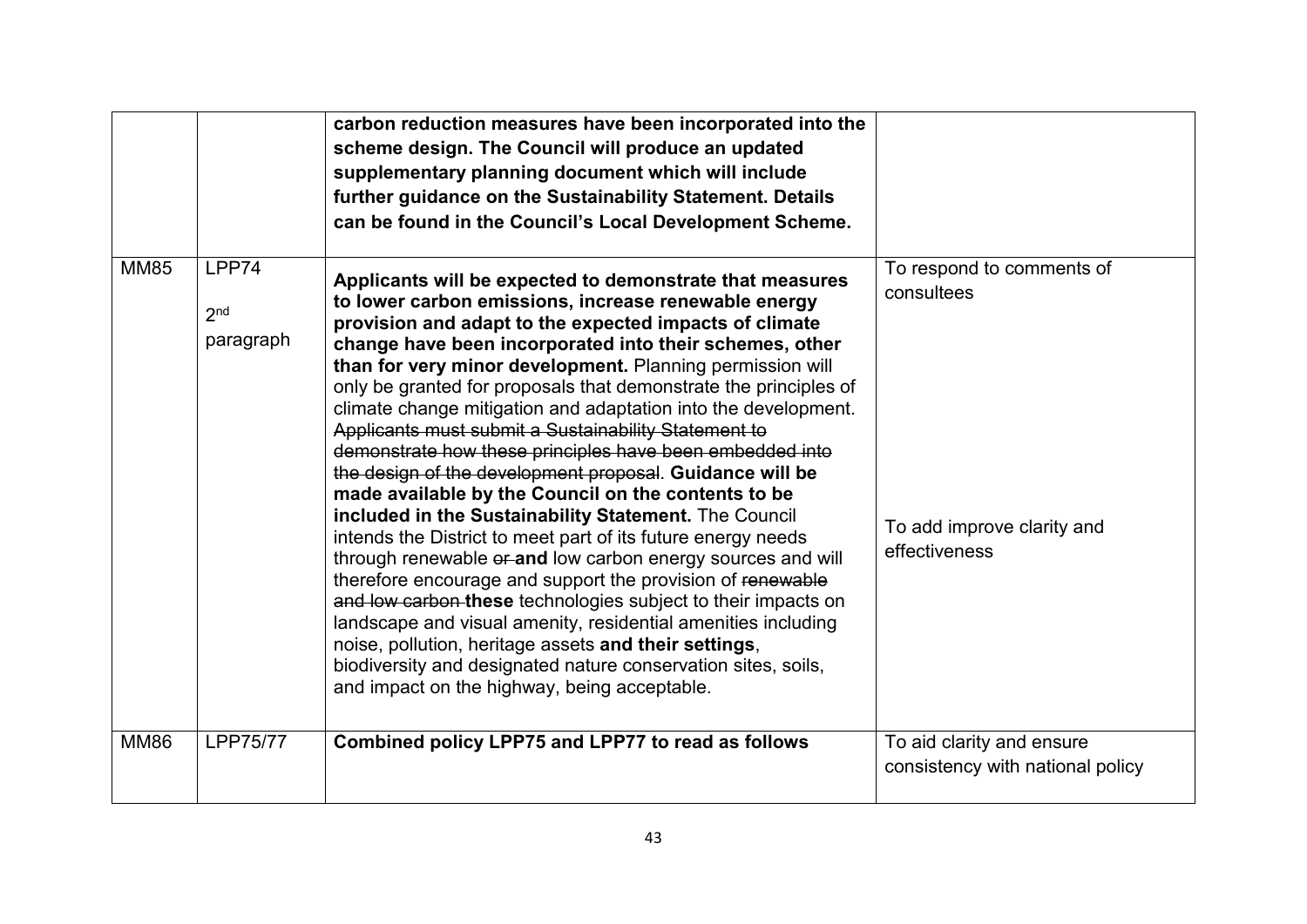| <b>Resource Efficiency, Energy Generation and Energy</b><br><b>Efficiency</b>                                                                                                                                                                                                                                                                                                                                                   |  |
|---------------------------------------------------------------------------------------------------------------------------------------------------------------------------------------------------------------------------------------------------------------------------------------------------------------------------------------------------------------------------------------------------------------------------------|--|
| The Local Planning Authority will encourage appropriate energy<br>conservation and efficiency measures in the design of all new<br>development. Such measures could include site layout and<br>building orientation, natural light and ventilation, air tightness,<br>solar shading, reducing water consumption and increasing water<br>recycling in order to contribute to the reduction in their total energy<br>consumption. |  |
| Opportunities for decentralised energy networks will be<br>encouraged and promoted where possible and where they<br>conform to other Local Plan policies in order to reduce carbon<br>emissions.                                                                                                                                                                                                                                |  |
| All new dwellings shall meet the Building Regulations<br>optional requirement for water efficiency of 110<br>litres/person/day                                                                                                                                                                                                                                                                                                  |  |
| All planning applications shall include renewable energy                                                                                                                                                                                                                                                                                                                                                                        |  |
| technology to provide at least 20% of the projected energy                                                                                                                                                                                                                                                                                                                                                                      |  |
| requirements of major developments, and 10% of minor<br>developments, unless viability evidence demonstrates<br>otherwise.                                                                                                                                                                                                                                                                                                      |  |
| All planning applications for new residential dwellings shall<br>include renewable and low carbon energy technology to<br>provide at least a 19% improvement in energy performance<br>over the requirements of the Building Regulations (2013)<br>unless;                                                                                                                                                                       |  |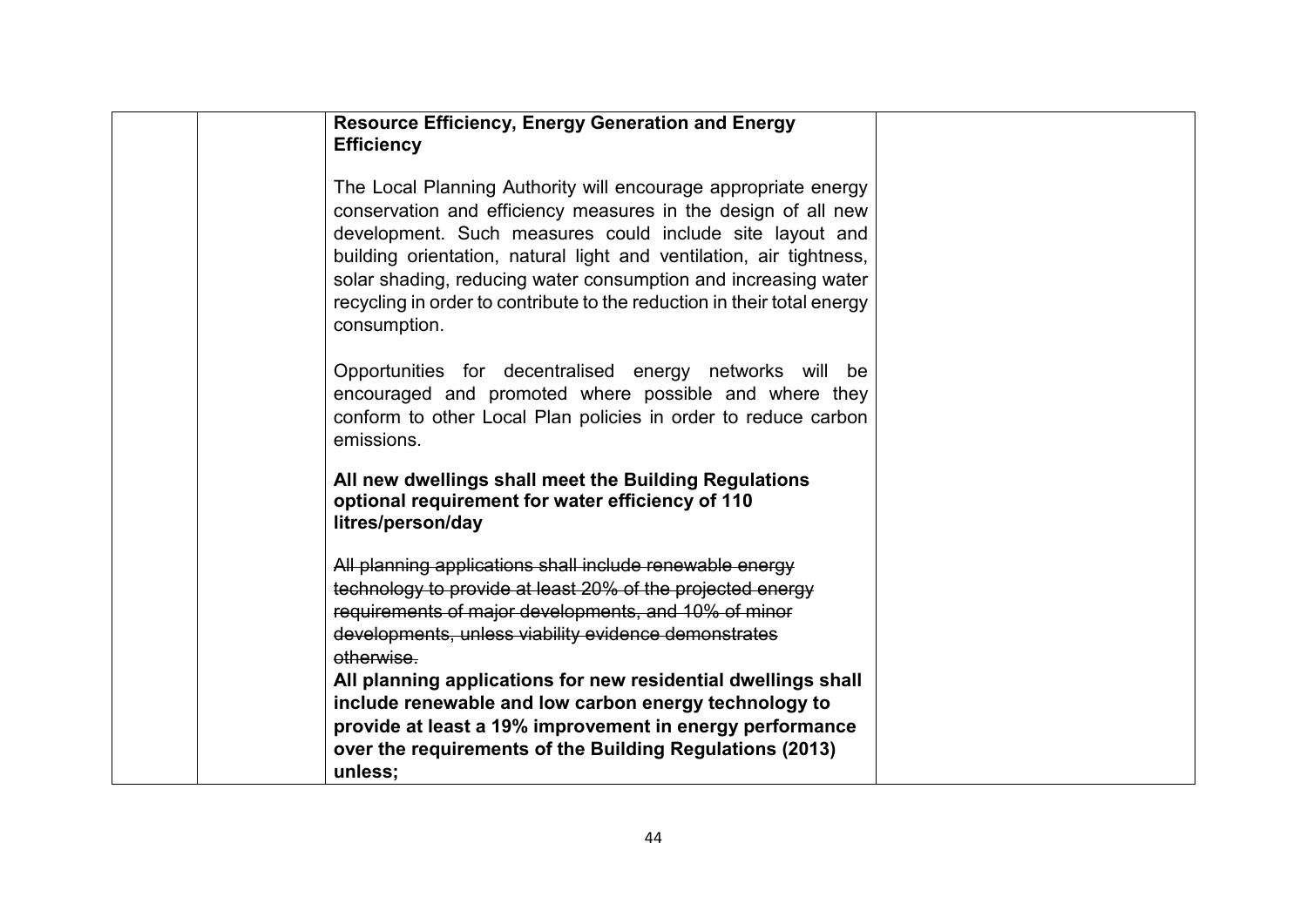| <b>MM87</b> | New para                    | (i) revised Building Regulations standards exceed this<br>requirement, or<br>(ii) All new non-residential buildings with a floor area in<br>excess of 500sqm shall achieve a minimum BREEAM rating<br>(or its successor) of 'Very Good'.<br>Developments may consider a contribution in lieu of renewable<br>installation to be used as renewable seedcorn funding for other<br>community renewable energy projects.<br>Renewable energy schemes, such as solar farms and wind | To ensure the plan is effective              |
|-------------|-----------------------------|--------------------------------------------------------------------------------------------------------------------------------------------------------------------------------------------------------------------------------------------------------------------------------------------------------------------------------------------------------------------------------------------------------------------------------------------------------------------------------|----------------------------------------------|
|             | after 8.69                  | turbines can have significant landscape and other impacts<br>on their surroundings. The Council will produce an updated<br>supplementary planning document which will include<br>guidance on location and design of such proposals to<br>minimise such impacts, as well as a review of the district in<br>relation to finding suitable areas for wind related<br>development. Details can be found in the Council's Local<br><b>Development Scheme.</b>                        |                                              |
| <b>MM88</b> | LPP76<br>First<br>paragraph | Proposals for renewable energy schemes will be encouraged<br>where the benefit in terms of low carbon energy generating<br>potential does not result, outweighs individually or cumulatively,<br>in serious minor harm to or loss of;                                                                                                                                                                                                                                          | To ensure the plan is positively<br>prepared |
|             | 7 <sup>th</sup> paragraph   | Where any application for wind turbine(s) is submitted, it must<br>include a consultation exercise which demonstrates that the<br>planning impacts identified by affected local communities have                                                                                                                                                                                                                                                                               |                                              |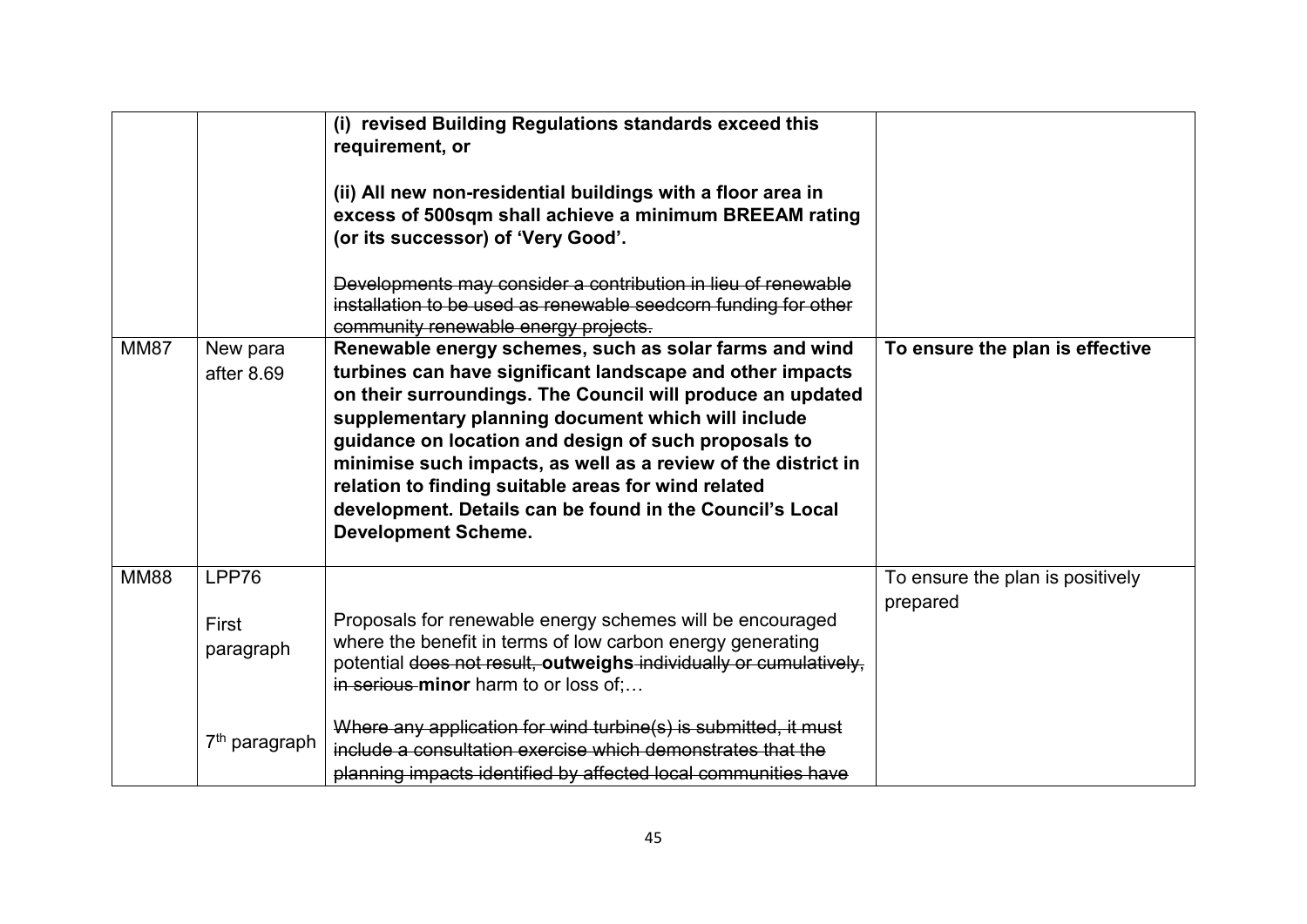|             | 8 <sup>th</sup> paragraph                      | been fully addressed and therefore the proposal has their<br>backing.<br>The benefits of low carbon energy generating potential should<br>be taken into consideration as part of the assessment.                                                                                                                                                                                                                                                                                                                                                                                                                                                                                                                                                                                                                                                                            |                                  |
|-------------|------------------------------------------------|-----------------------------------------------------------------------------------------------------------------------------------------------------------------------------------------------------------------------------------------------------------------------------------------------------------------------------------------------------------------------------------------------------------------------------------------------------------------------------------------------------------------------------------------------------------------------------------------------------------------------------------------------------------------------------------------------------------------------------------------------------------------------------------------------------------------------------------------------------------------------------|----------------------------------|
| <b>MM89</b> | LPP78                                          | The Council will ensure that all proposals will be located to avoid                                                                                                                                                                                                                                                                                                                                                                                                                                                                                                                                                                                                                                                                                                                                                                                                         | To aid clarity and to respond to |
|             | (whole policy<br>reworded.)                    | the risk of flooding and wWhere development must be located in<br>an area of higher flood risk, development it must be designed to<br>be flood resilient and resistant and safe for its users for the lifetime                                                                                                                                                                                                                                                                                                                                                                                                                                                                                                                                                                                                                                                              | consultee comments               |
|             | 1 <sup>st</sup> paragraph                      | of the development taking climate change and the vulnerability of<br>the residents into account. Development will take climate change<br>into account in accordance with the most up to date analysis of<br>flood risk and will not<br>increase flood risk elsewhere.                                                                                                                                                                                                                                                                                                                                                                                                                                                                                                                                                                                                       | To respond to consultee comments |
|             | 2 <sub>nd</sub><br>paragraph<br>(split into 2) | <b>New Ddevelopment shall be located on Floodz Zone 1 or areas</b><br>with the lowest probability of flooding, taking climate change into<br>account, and will not increase flood risk elsewhere. Any<br>proposals for new development (except water compatible uses)<br>within Flood Zones 2 and 3a will be required to provide sufficient<br>evidence for the Council to assess whether the requirements of<br>the sequential test and exception test have been satisfied, taking<br>climate change into account. Where development must be<br>located in an area of higher flood risk, it must be designed<br>to be flood resilient and resistant and safe for its users for<br>the lifetime of the development, taking climate change and<br>the vulnerability of any residents into account.<br>Inappropriate development will be steered away from flood<br>zones and |                                  |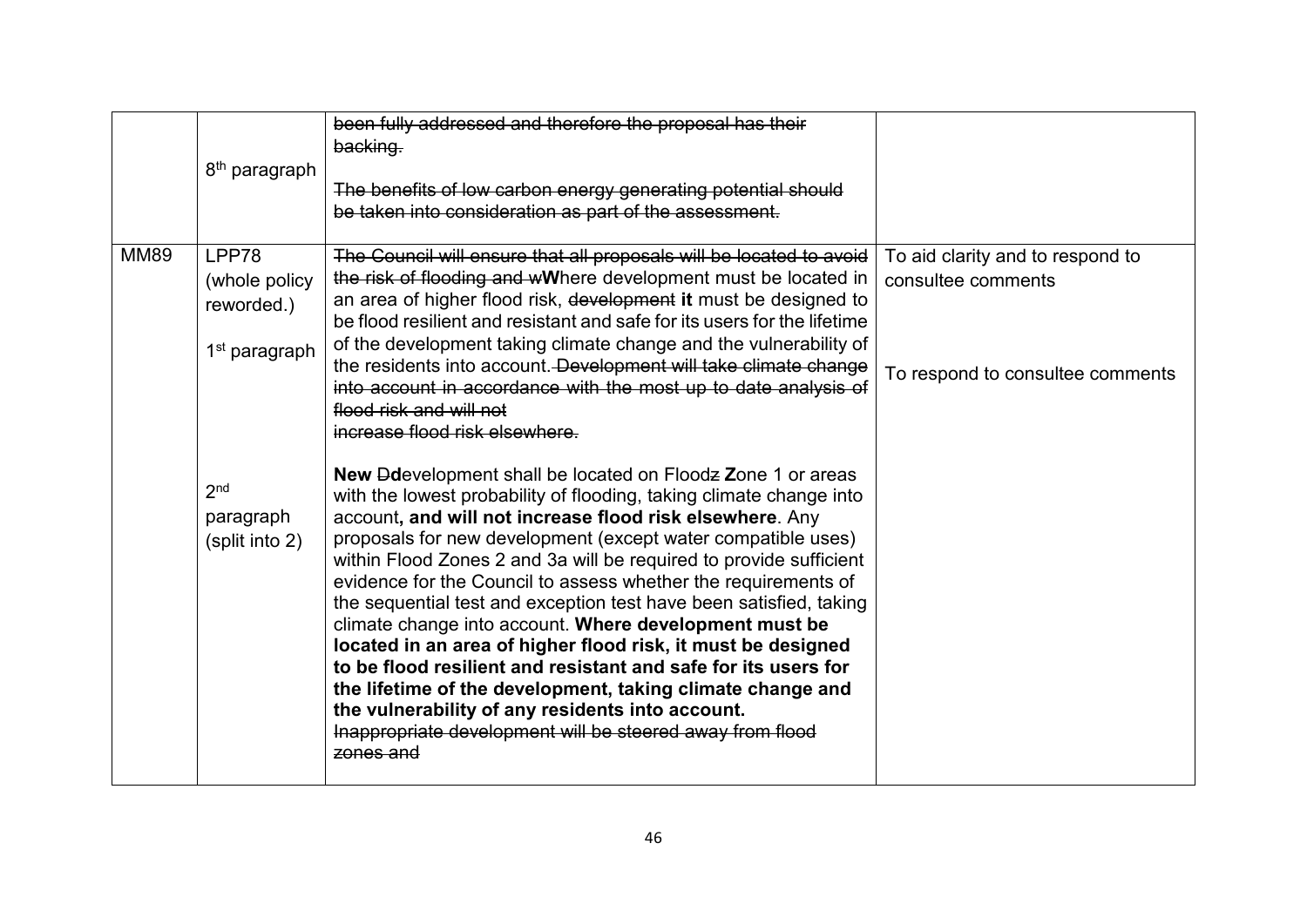| New 3rd   | For developments within Flood Zones 2 and 3, and for                      |  |
|-----------|---------------------------------------------------------------------------|--|
| paragraph | developments elsewhere involving sites of 1ha or more,                    |  |
|           | development proposals must be accompanied by a site                       |  |
|           | specific Flood Risk Assessment will be submitted which meets              |  |
|           | the requirements of the NPPF and Planning Practice Guidance.              |  |
|           | Flood Risk Assessments submitted must take into account                   |  |
|           | an assessment of flood risk across the life of the                        |  |
|           | development taking climate change into account by using                   |  |
|           | the most up to date allowances available.                                 |  |
|           |                                                                           |  |
|           |                                                                           |  |
|           | Retain at least an 8m wide undeveloped buffer strip                       |  |
|           | alongside Main Rivers and explore opportunities for                       |  |
|           | riverside restoration. Any proposed development within                    |  |
|           | 8m of a main river watercourse will require an                            |  |
|           | environmental permit from the Environment Agency.                         |  |
|           | Retain at least a 3m buffer strip on at least one side of an<br>$\bullet$ |  |
|           | Ordinary watercourse. Any development that could                          |  |
|           | impact the flow within and ordinary watercourse will                      |  |
|           | require consent from Essex County Council (as LLFA).                      |  |
|           | All new development within Floodzone 2 and 3 must not                     |  |
|           | result in a net loss of flood storage capacity. Where                     |  |
|           | possible opportunities should be sought to achieve an                     |  |
|           | increase in the provision of floodplain storage.                          |  |
|           | Ensure there is no adverse impact on the operational                      |  |
|           | functions of any existing flood defence infrastructure and                |  |
|           | new development should not be positioned in areas which                   |  |
|           | would be in an area of hazard should defences fail.                       |  |
|           | Where the development sites will benefit from the                         |  |
|           | construction of Flood Management Infrastructure such as                   |  |
|           | Flood Alleviation Schemes, appropriate financial                          |  |
|           | contributions will be sought.                                             |  |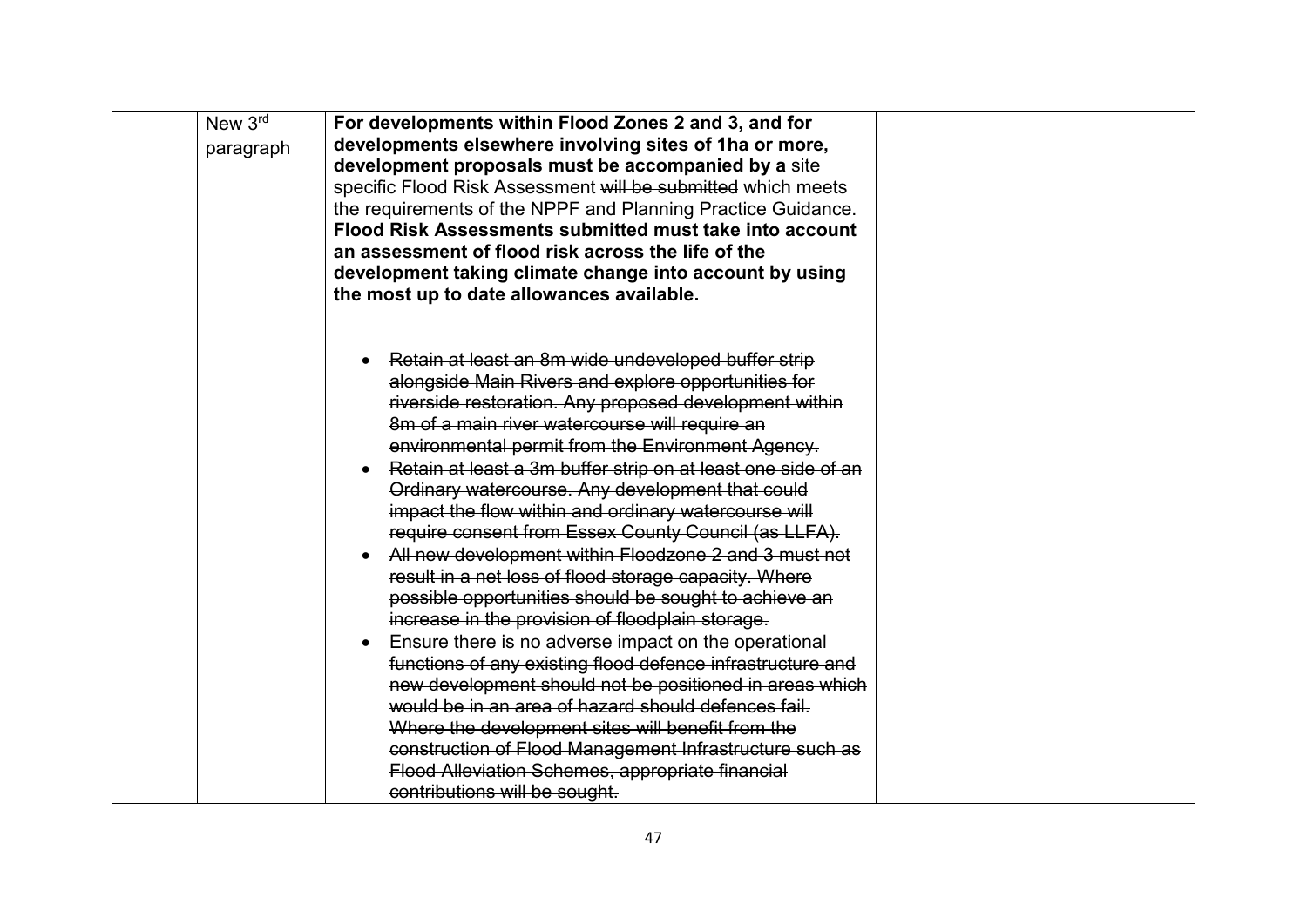|                     | For all developments (excluding minor developments and<br>change of use) proposed in Flood Zone 2 or 3, a Flood Warning<br>and Evacuation Plan should be prepared.                                                       |  |
|---------------------|--------------------------------------------------------------------------------------------------------------------------------------------------------------------------------------------------------------------------|--|
| Was 8 <sup>th</sup> |                                                                                                                                                                                                                          |  |
| paragraph           | For developments located in areas at risk of fluvial flooding, safe<br>access/egress must be provided for new development as follows<br>in order of preference:                                                          |  |
|                     | a. Safe dry route for people and vehicles                                                                                                                                                                                |  |
|                     | b. Safe dry route for people                                                                                                                                                                                             |  |
| Was $6th$           | c. If a. is not possible a route for people where the flood                                                                                                                                                              |  |
| paragraph           | hazard is low and should not cause risk to people                                                                                                                                                                        |  |
|                     | d. If b. is not possible, a route for vehicles where the flood                                                                                                                                                           |  |
|                     | hazard permits access for emergency vehicles                                                                                                                                                                             |  |
|                     | d. If a. - c. is not possible planning permission will not<br>usually be granted                                                                                                                                         |  |
|                     | All new development in Floodzones 2 and 3 should not<br>adversely affect flood routing and thereby increase flood risk<br>elsewhere. Opportunities should be sought within the site design<br>to make a space for water. |  |
| Was 7 <sup>th</sup> | All Nnew development within Floodzone 2 and 3 must provide                                                                                                                                                               |  |
| paragraph           | adequete flood storage and not result in a net loss of flood                                                                                                                                                             |  |
|                     | storage capacity. unless there is compensation on site or, rarely                                                                                                                                                        |  |
|                     | if not possible, off site capacity. Where possible opportunities                                                                                                                                                         |  |
|                     | should be sought to achieve an increase in the provision of                                                                                                                                                              |  |
| Was 3rd             | floodplain storage.                                                                                                                                                                                                      |  |
| paragraph           |                                                                                                                                                                                                                          |  |
|                     | All more Vulnerable and Highly Vulnerable development within                                                                                                                                                             |  |
|                     | Flood Zone 2 and 3 should set finished floor levels 300mm                                                                                                                                                                |  |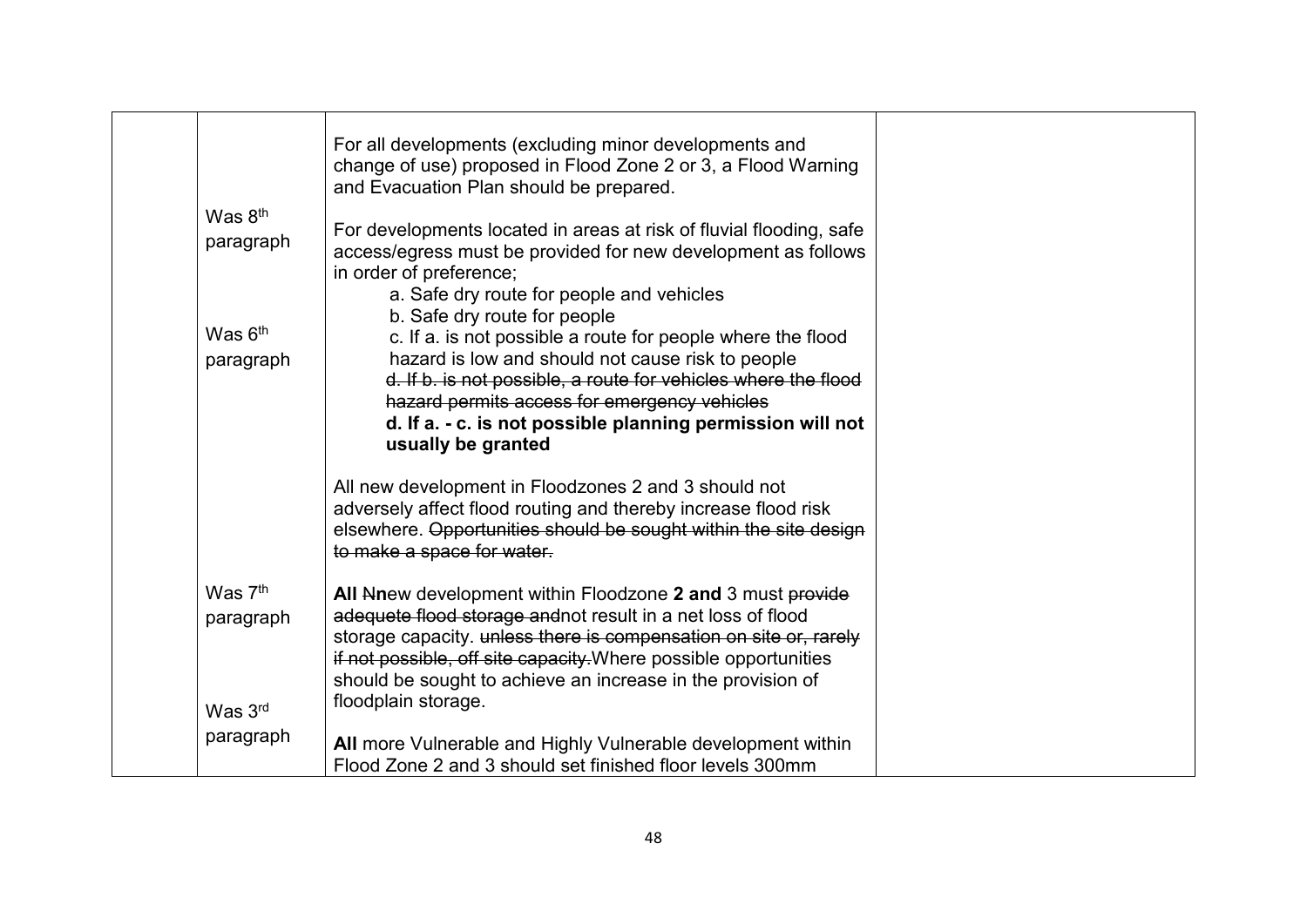|                                                                        | above the known or modelled 1 in 100 annual probability (1%                                                                                                                                                                                                                                                                                                                                                                                                                                                                                                                                                                                                                                                                                                                                                                                                                        |  |
|------------------------------------------------------------------------|------------------------------------------------------------------------------------------------------------------------------------------------------------------------------------------------------------------------------------------------------------------------------------------------------------------------------------------------------------------------------------------------------------------------------------------------------------------------------------------------------------------------------------------------------------------------------------------------------------------------------------------------------------------------------------------------------------------------------------------------------------------------------------------------------------------------------------------------------------------------------------|--|
| Was $4th$<br>paragraph<br>Was 5 <sup>th</sup><br>paragraph<br>New para | AEP) flood level including an allowance for climate change.<br>In areas at risk of flooding of low depths $(0.3m)$ , flood<br>resistance measures should be considered as part of the design<br>and in areas at risk of frequent or prolonged flooding, flood<br>resilience measures should also be included.<br>Where applicable proposals for new development should:<br>Demonstrate that the Scheme does not have an<br>adverse impact on any watercourse, floodplain or<br>flood defence;<br>Not impede access to flood defence and management<br>facilities;<br>demonstrate that the cumulative impact of<br>development would not have a significant effect on<br>local flood storage capacity of flood flows;<br>Where appropriate opportunities may be taken to<br>reduce wider flood risk issues by removing<br>development from the floodplain through land<br>swapping. |  |
|                                                                        | Where applicable retain at least an 8m wide<br>undeveloped buffer strip alongside Main Rivers, or at<br>least a 3m buffer strip on at least one side of an<br>Ordinary watercourse, and explore opportunities for<br>riverside restoration.                                                                                                                                                                                                                                                                                                                                                                                                                                                                                                                                                                                                                                        |  |
|                                                                        | Ensure there is no adverse impact on the operational<br>functions of any existing flood defence infrastructure<br>and new development should not be positioned in<br>areas which would be in an area of hazard should<br>defences fail.                                                                                                                                                                                                                                                                                                                                                                                                                                                                                                                                                                                                                                            |  |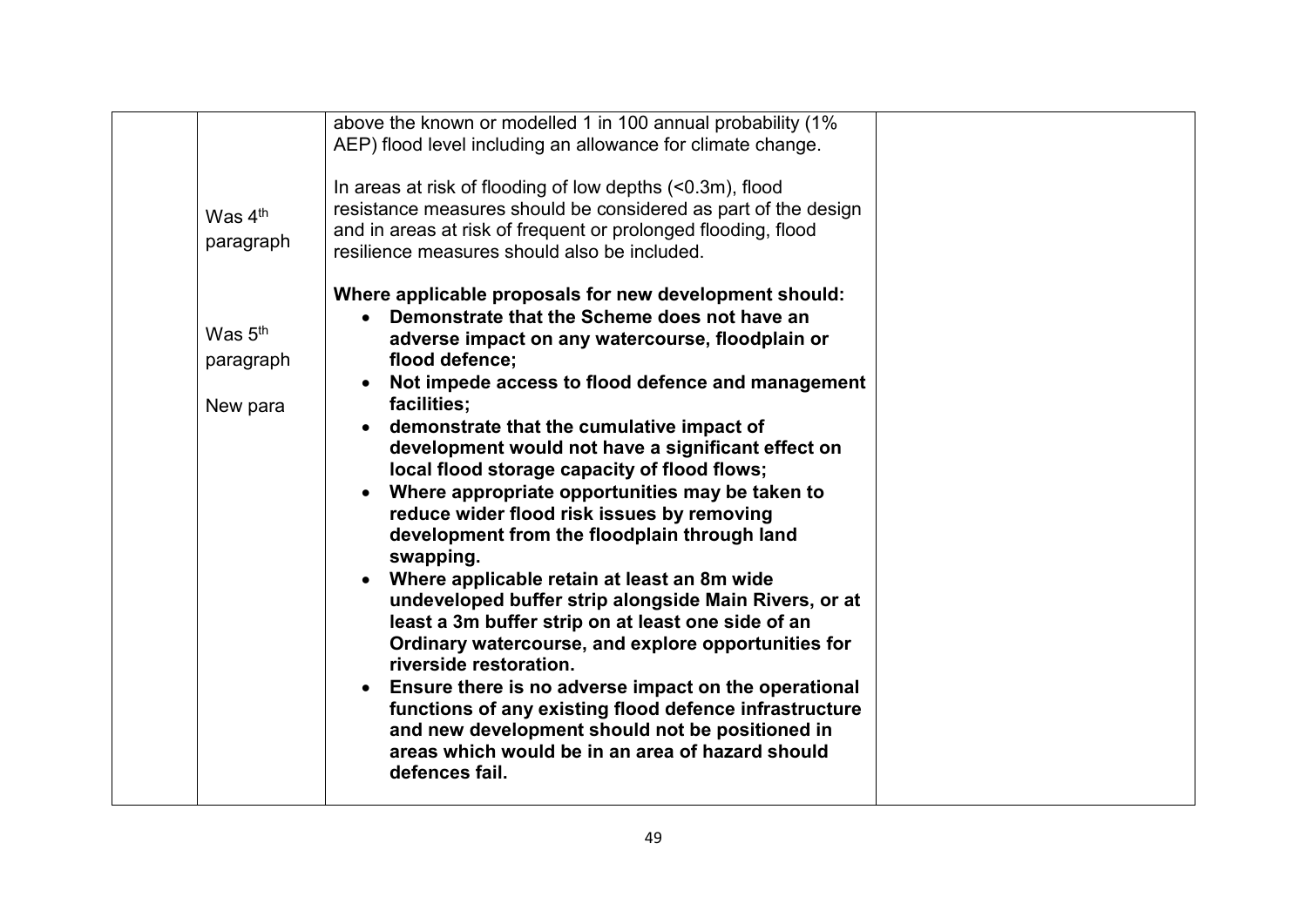|                                  | Where the development site would benefit from the<br>construction of Flood Management Infrastructure such as<br><b>Flood Alleviation Schemes, appropriate financial</b><br>contributions will be sought.                                                                                                                                                                                                                                                                                                                                        |  |
|----------------------------------|-------------------------------------------------------------------------------------------------------------------------------------------------------------------------------------------------------------------------------------------------------------------------------------------------------------------------------------------------------------------------------------------------------------------------------------------------------------------------------------------------------------------------------------------------|--|
| New para                         | Flood Risk Assessments submitted must take into account an<br>assessment of flood risk across the life of the development<br>taking climate change into account by using the most up to date<br>allowances available.<br>a. Development shall not: Have an adverse impact on a<br>watercourse, floodplain or its flood defences<br>b. Should not impede access to flood defence and management<br>facilities<br>c. Where the cumulative impact of such developments would<br>have a significant effect on local flood storage capacity of flood |  |
| Was 9 <sup>th</sup><br>paragraph | flows<br>d. Where appropriate opportunities may be taken to reduce<br>wider flood risk issues by removing development from the<br>floodplain through land swapping                                                                                                                                                                                                                                                                                                                                                                              |  |
|                                  |                                                                                                                                                                                                                                                                                                                                                                                                                                                                                                                                                 |  |
|                                  |                                                                                                                                                                                                                                                                                                                                                                                                                                                                                                                                                 |  |
|                                  |                                                                                                                                                                                                                                                                                                                                                                                                                                                                                                                                                 |  |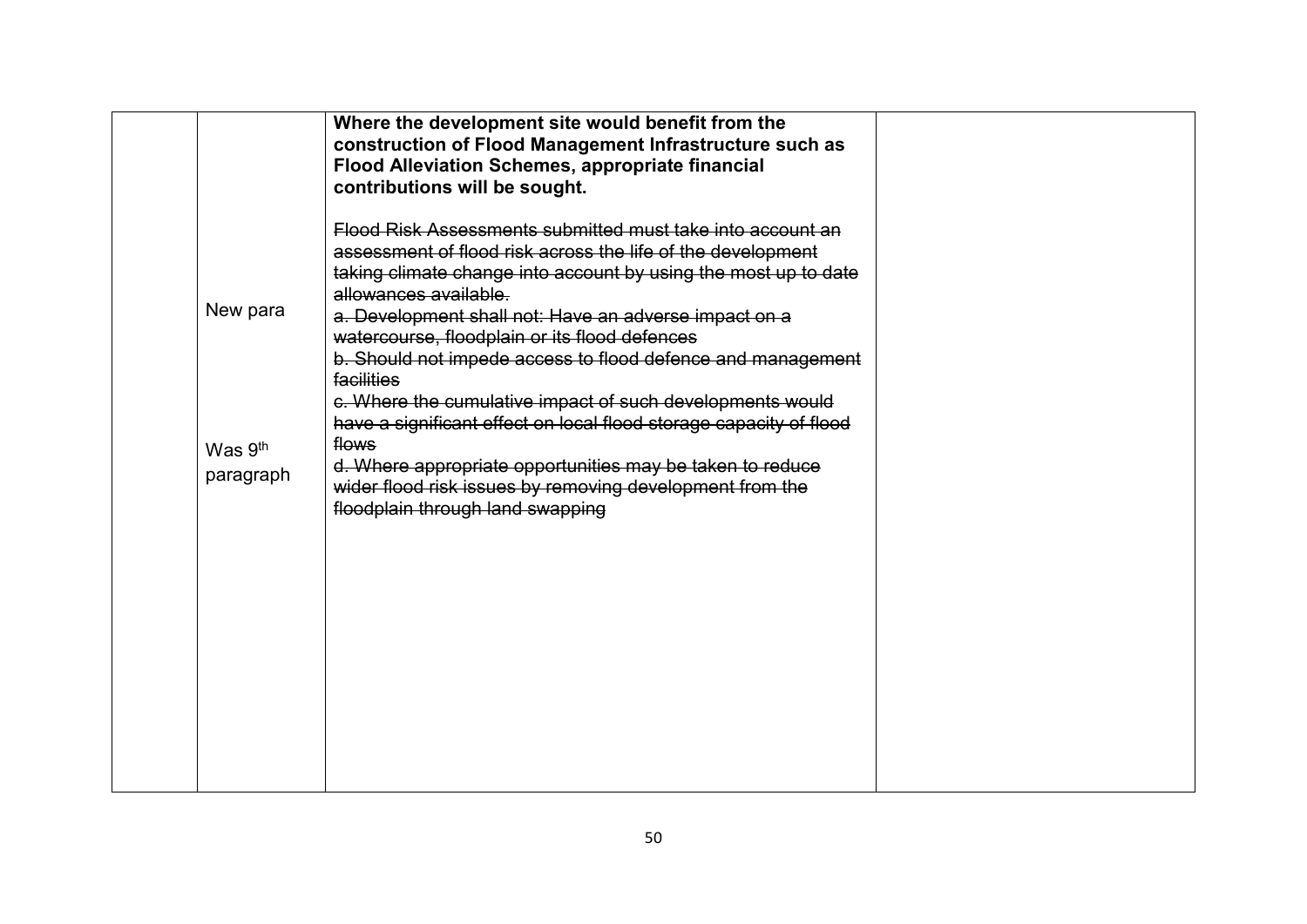| <b>MM90</b> | LPP79                                                              |                                                                                                                                                                                                                                                                                                                                                                                                                                                                                                                  |                                   |
|-------------|--------------------------------------------------------------------|------------------------------------------------------------------------------------------------------------------------------------------------------------------------------------------------------------------------------------------------------------------------------------------------------------------------------------------------------------------------------------------------------------------------------------------------------------------------------------------------------------------|-----------------------------------|
|             | Paragraph 1                                                        | The Council will require development to be in compliance with<br>have regard to and contribute positively towards delivering the<br>aims and objectives of the Braintree and Witham Surface Water<br>Management Plan as may be updated or superseded.                                                                                                                                                                                                                                                            | To ensure the policy is effective |
|             | Paragraph 3                                                        | All developments in Critical Drainage Areas (excluding minor<br>housing extensions less than 50m <sup>2</sup> ) which relate to a net<br>increase in impermeable area are to must include                                                                                                                                                                                                                                                                                                                        | To ensure the policy is effective |
| <b>MM91</b> | 8.93                                                               | SuDs design quality will be expected to reflect conform with the<br>up-to-date standards encompassed by the relevant BRE, CIRIA<br>Essex SuDs Design Guide and Non-Statutory Technical<br>Standards for Sustainable Drainage Systems to the satisfaction<br>of the Lead Local Flood Authority where practicable.                                                                                                                                                                                                 | To aid clarity.                   |
| <b>MM92</b> | LPP80<br>2 <sub>nd</sub><br>Paragraph<br>5 <sup>th</sup> paragraph | SuDs design quality will be expected to reflect conform with the<br>up-to-date standards encompassed in the relevant BRE, CIRIA<br>standards, Essex County Council SuDs Design Guide (as<br>Non-Statutory Technical Standards<br>updated)<br>and<br>for<br>Sustainable Drainage Systems, to the satisfaction of the Lead<br>Local Flood Authority, where practical.<br>Opportunities shall be taken to integrate sustainable drainage<br>within the development, creating amenity and enhancing<br>biodiversity. | To aid clarity<br>To aid clarity  |
|             |                                                                    |                                                                                                                                                                                                                                                                                                                                                                                                                                                                                                                  |                                   |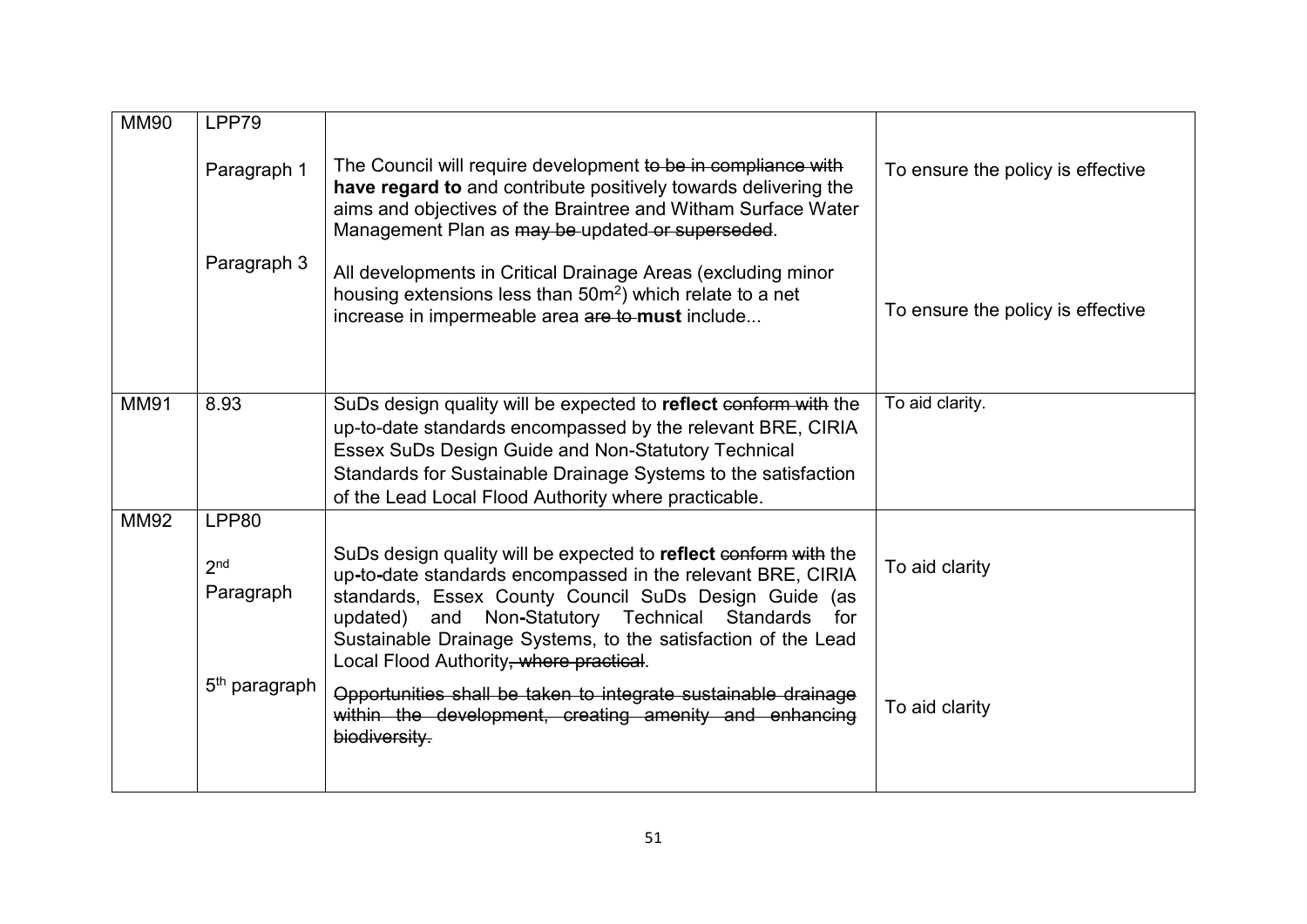|             |                                   | $6th$ paragraph   It will be necessary to demonstrate why it is not achievable.                                                                                                                                                                                                                                                                                                   | To aid clarity |
|-------------|-----------------------------------|-----------------------------------------------------------------------------------------------------------------------------------------------------------------------------------------------------------------------------------------------------------------------------------------------------------------------------------------------------------------------------------|----------------|
|             | 7 <sup>th</sup> paragraph         |                                                                                                                                                                                                                                                                                                                                                                                   |                |
|             |                                   | SuDS design should be an integral part of the designlayout and<br>clear details of proposed                                                                                                                                                                                                                                                                                       | To aid clarity |
|             | <b>Bullet points</b><br>to be     |                                                                                                                                                                                                                                                                                                                                                                                   |                |
|             | combined<br>with last<br>sentence | The dual use of land for Sustainable Urban Drainage and Open<br>Space can be supported where neither use is compromised by<br>the other. It may be supported in circumstances where land is<br>safely usable by the public as open space, and Wwhere use as<br>open space does not compromise the efficient and effective<br>functioning of the SuDs in the short or longer term. | To aid clarity |
| <b>MM93</b> | LPP81                             | Proposals for external lighting within development proposals<br>and standalone lighting schemes, will be permitted where all<br>the following criteria are met;                                                                                                                                                                                                                   | To aid clarity |
|             |                                   | a. The lighting is designed as an integral element of the<br>development and shall be built to a standard capable of<br>adoption by the Highway Authority                                                                                                                                                                                                                         |                |
|             |                                   | b. Low energy lighting is used in conjunction with features<br>such as movement sensors, daylight sensors, and time<br>controls and hours of illumination shall be controlled                                                                                                                                                                                                     |                |
|             |                                   | c. The alignment of lamps and provision of shielding<br>minimises spillage, glare and glow, including into the night<br>sky                                                                                                                                                                                                                                                       |                |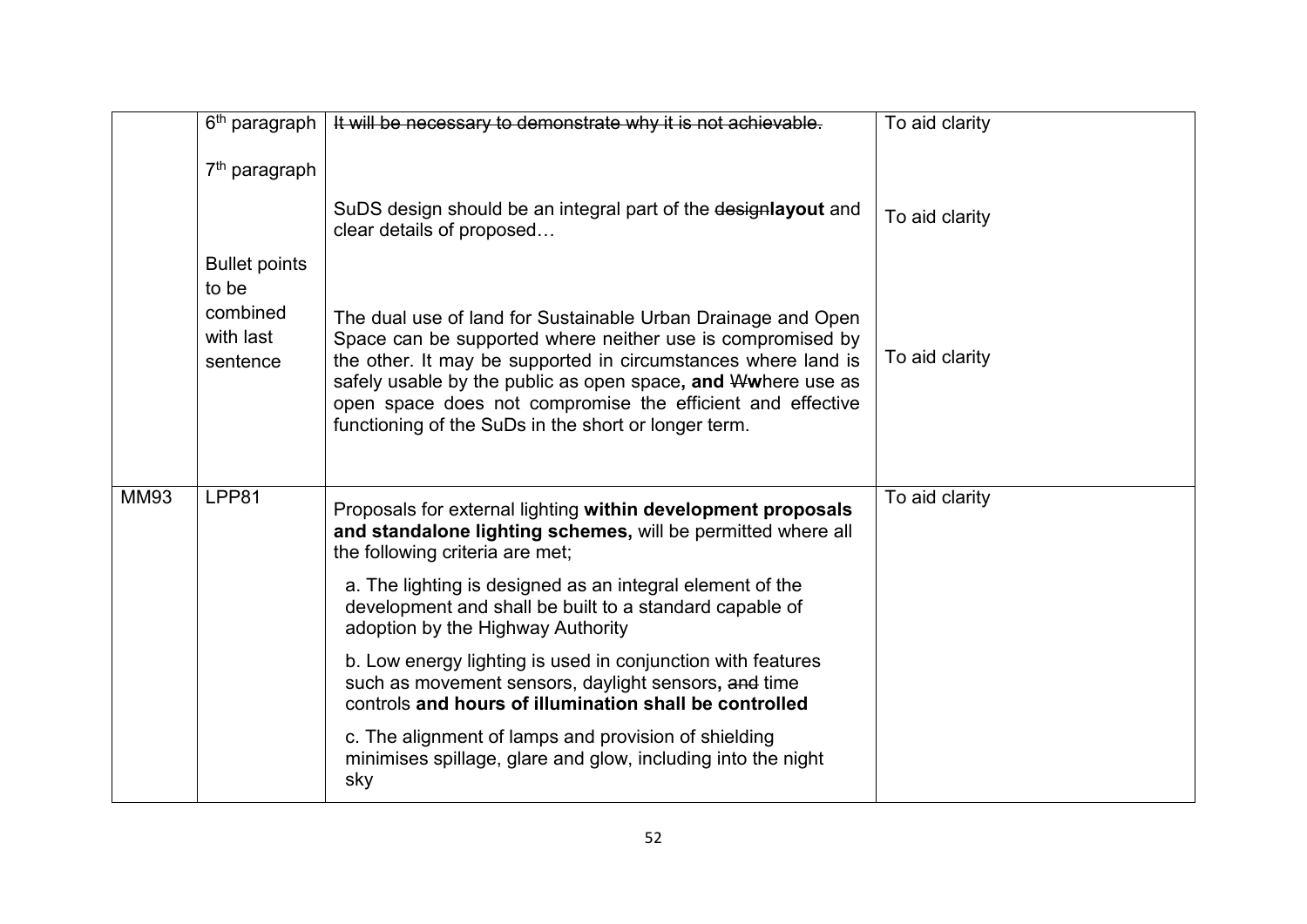|             |                          | d. The lighting intensity is no greater than necessary to<br>provide adequate illumination<br>e. There is no loss of privacy or amenity to nearby residential<br>properties and no danger to pedestrians and road users<br>f. There is no harm to biodiversity, natural ecosystems,<br>intrinsically dark landscapes and/or heritage assets<br>Consideration should be given to time management and<br>limiting the hours of use for external lighting of all the<br>development. |                                                                                 |
|-------------|--------------------------|-----------------------------------------------------------------------------------------------------------------------------------------------------------------------------------------------------------------------------------------------------------------------------------------------------------------------------------------------------------------------------------------------------------------------------------------------------------------------------------|---------------------------------------------------------------------------------|
| <b>MM94</b> | Paragraph<br>9.1         | The NPPF requires Local Planning Authorities to work with other<br>authorities to assess the quality and capacity for a range of<br>infrastructure requirements including but not limited to for<br>transport, water supply, wastewater and its treatment, energy,<br>telecommunications, utilities, waste, health, social care,<br>education, flood risk and coastal change management                                                                                           | To ensure consistency with national<br>policy                                   |
| <b>MM95</b> | LPP82                    | continuation of bullet points in text instead of final paragraph                                                                                                                                                                                                                                                                                                                                                                                                                  | To correct error                                                                |
| <b>MM96</b> | Monitoring<br>Table LPP2 | To deliver the development of between 20 and 43.3 hectares<br>of employment land 32.1 hectares of industrial land and<br>19.5hectares of office land including<br>A 10 hectare employment policy area as an extension to<br><b>Springwood Drive Braintree</b><br>An 18.5hectare Innovation and Enterprise Business Park at East<br>Link 120, Great Notley                                                                                                                         | Remove references to delivery at<br><b>Garden Communities</b><br>To aid clarity |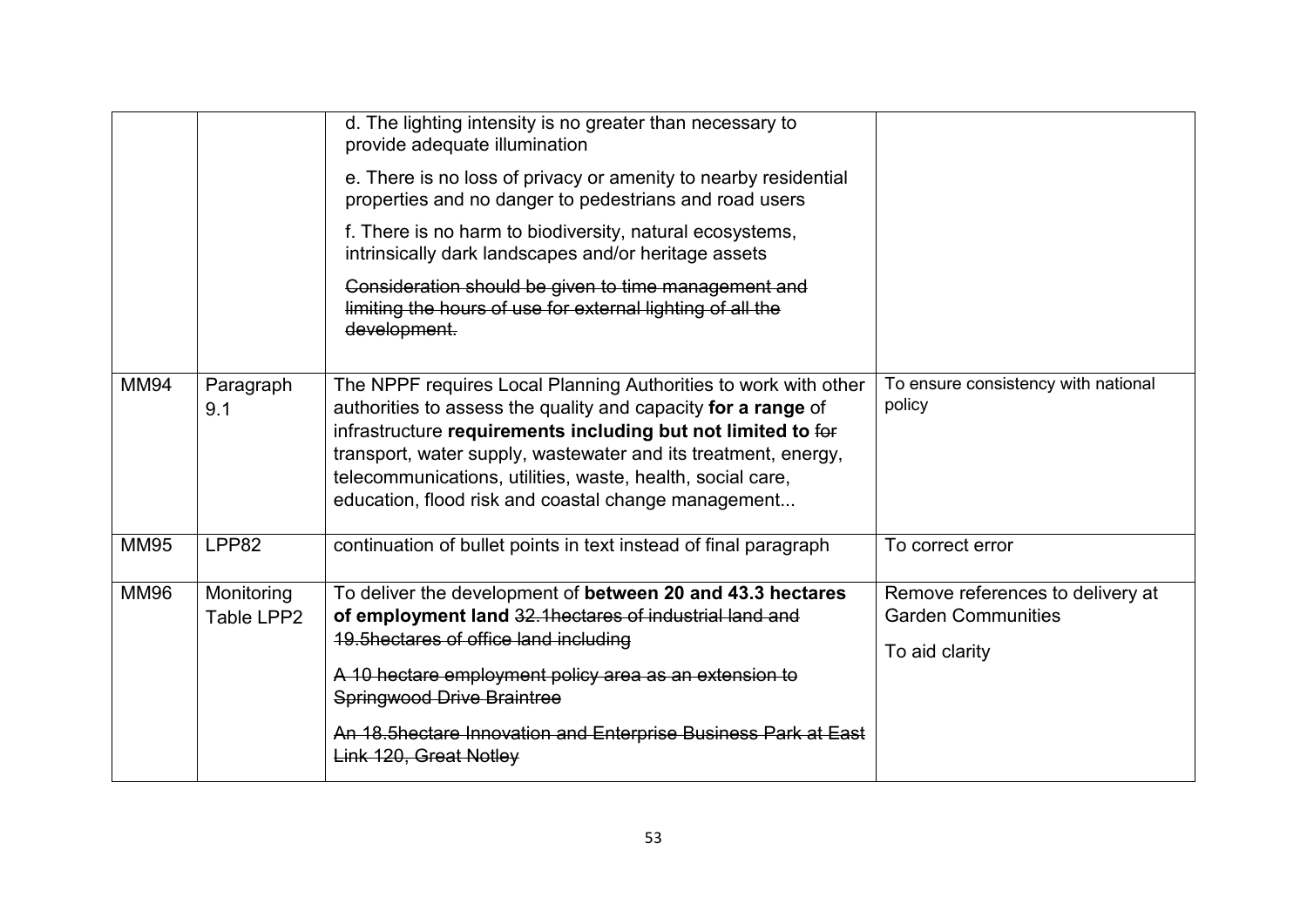|             |                               | A 6.8hectare extension to Eastways Industrial Estate Witham                                                                                                                                                                                                                                                                                    |                                                                      |
|-------------|-------------------------------|------------------------------------------------------------------------------------------------------------------------------------------------------------------------------------------------------------------------------------------------------------------------------------------------------------------------------------------------|----------------------------------------------------------------------|
| <b>MM97</b> | Monitoring<br>Table LPP3      | To retain land in defined Employment Policy Areas<br>within B1/B2/B8 business Use the uses identified in<br>paragraphs A-D of that policy repair of vehicles and vechicle<br>parts, services specifically provided for the benefit of businesses<br>or workers based on the employment area, or waste<br>management facilities as appropriate. | To reflect use class changes                                         |
| <b>MM98</b> | Monitoring<br>Table LPP<br>18 | Amend target to:<br>community facilities including a contribution to or location for<br>provision of infrastructure for NHS facilities; a village                                                                                                                                                                                              | To respond to consultee comments                                     |
| <b>MM99</b> | Monitoring<br>Table LPP<br>20 | Amend target to:<br>up to 600 575 new homes of a mixed use and type<br>appropriate to the area                                                                                                                                                                                                                                                 | Updated to reflect site capacity                                     |
| MM100       | Monitoring<br>Table LPP<br>21 | Amend target to:<br>Up to $825\,600$ -new homes<br>contributions to existing education facilities early years and<br>childcare facilities, contributions for healthcare, local centre<br>including retail uses,                                                                                                                                | Update to reflect site capacity<br>In response to consultee comments |